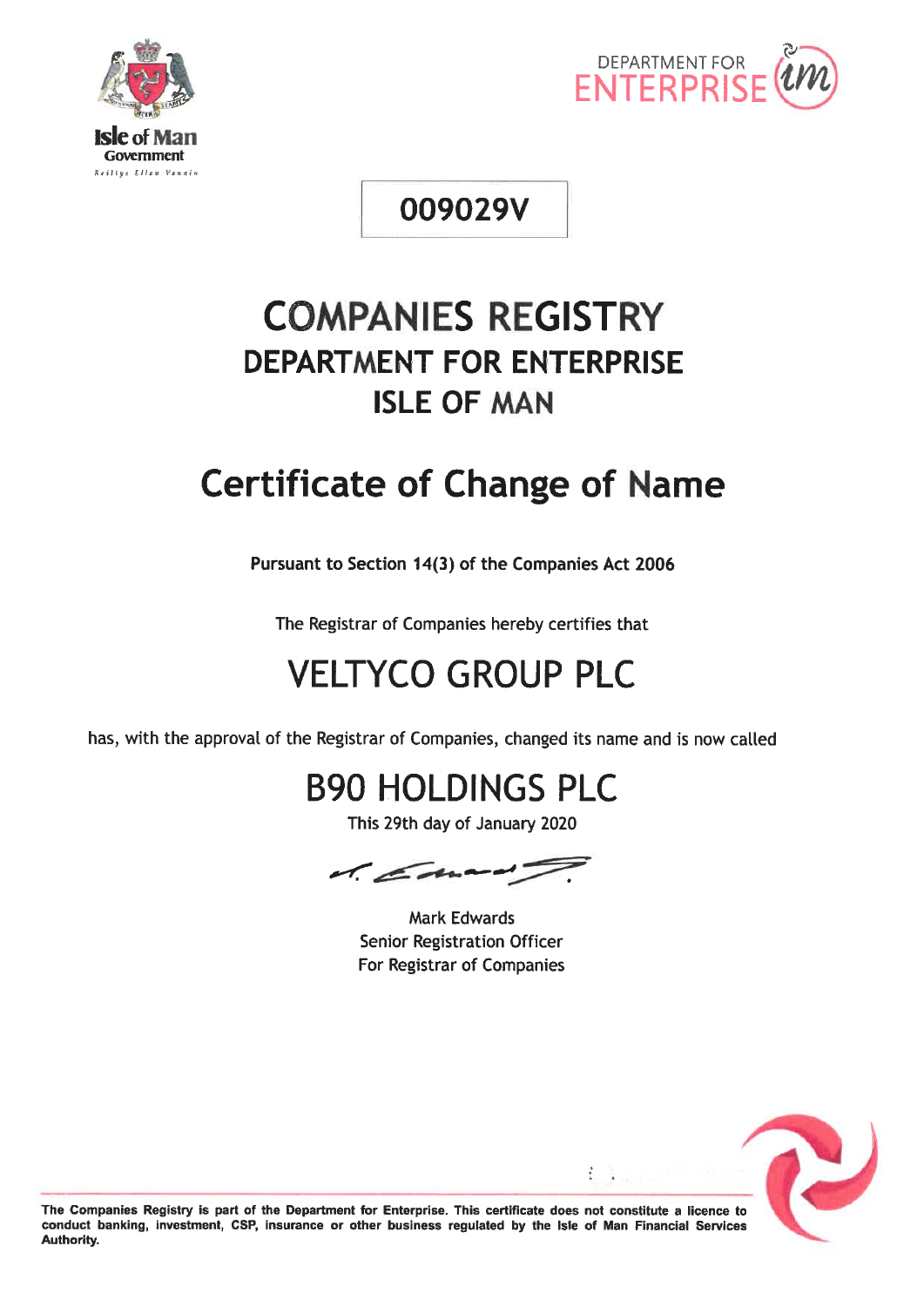

# oo9029v

# COMPANIES REGISTRY DEPARTMENT OF ECONOMIC DEVELOPMENT ISLE OF MAN

# **Certificate of Change of Name**

Pursuant to Section 14(3) of the Companies Act 2006

The Registrar of Companies hereby certifies that

# VELOX3 PLC

has, with the approval of the Registrar of Companies, changed its name and is now called

# VELryCO GROUP PLC

This 27th day of June 2016

# /7ooa?.

Helen Stuart For Registrar of Companies

The Companies Registry is part of the Department of Economic Development. This certificate does not constitute a licence to conduct banking, investment, CSP, insurance or other business regulated by the Isle of Man Financial Services Authority.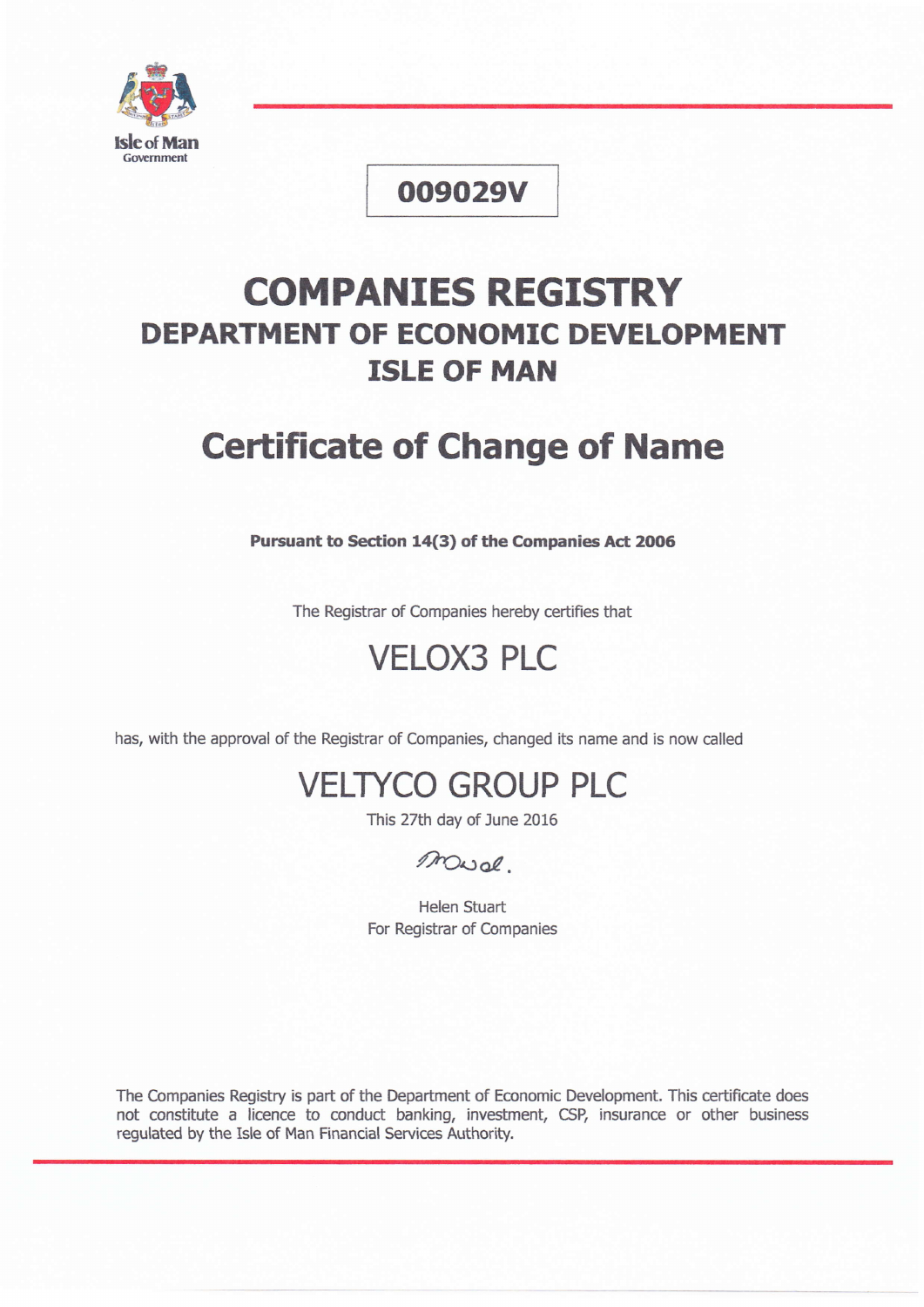

**Reiltys Ellan Vannin** 

009029V

# **ISLE of MAN**

# **COMPANIES ACT 2006**

# Certificate of Change of Name

Section 15(2)

THE REGISTRAR OF COMPANIES hereby certifies that the name of

24/7 GAMING GROUP HOLDINGS PLC

has been revoked and a new name assigned to it and that the company is now called

**VELOX3 PLC** 

This 24th day of March 2015

**Department of Economic Development Registrar of Companies**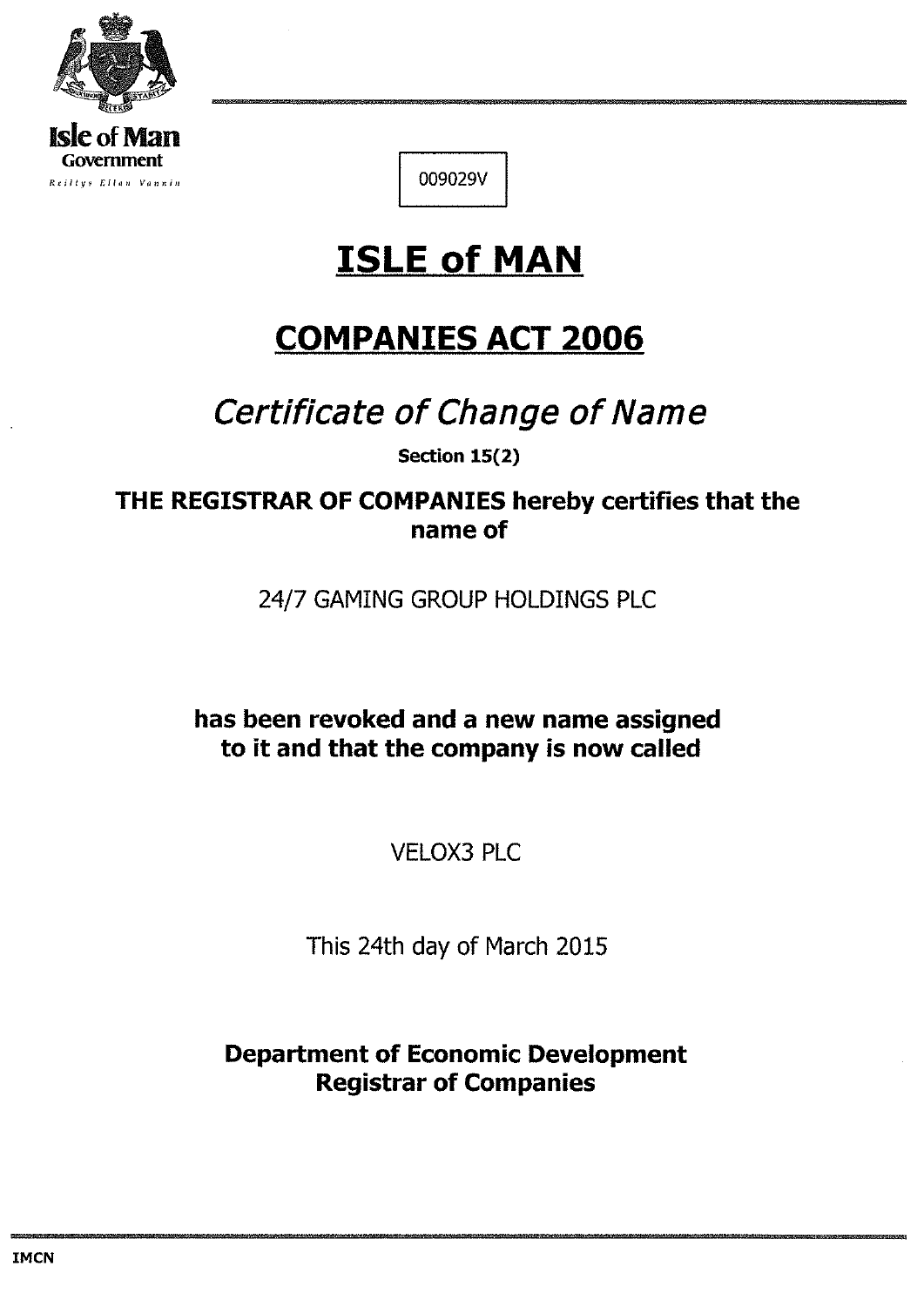**ISLE OF MAN**

**COMPANIES ACT 2006**

# **ARTICLES OF ASSOCIATION**

**OF**

# **24/7 GAMING GROUP HOLDINGS PLC**

**A COMPANY LIMITED BY SHARES**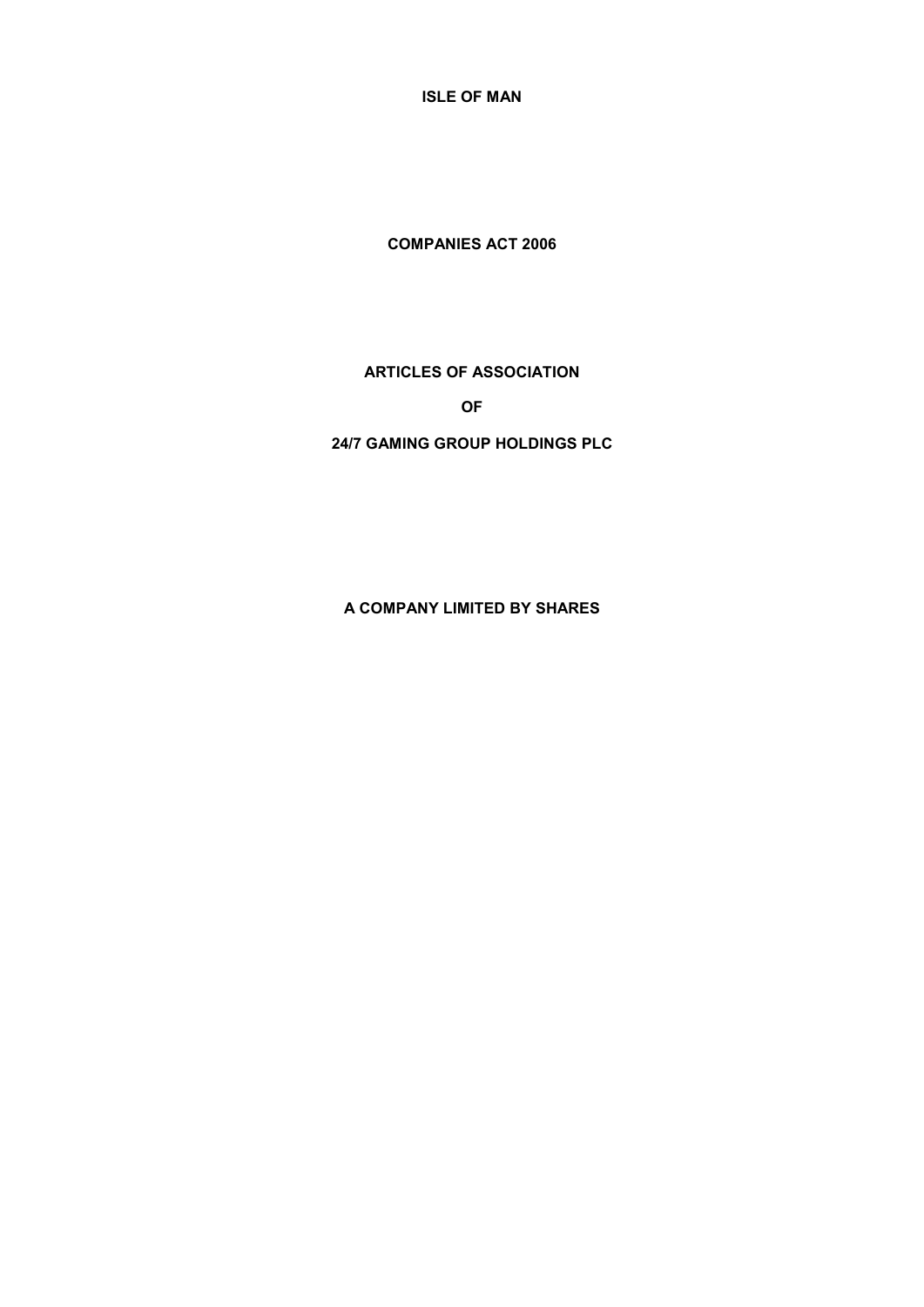# **CONTENTS**

| А.              |  |
|-----------------|--|
| 1.              |  |
| 2.              |  |
| 3.              |  |
| 4.              |  |
| В.              |  |
| 5.              |  |
| 6.              |  |
| 7.              |  |
| 8.              |  |
| 9.              |  |
| 10 <sub>1</sub> |  |
| 11.             |  |
| 12.             |  |
| 13.             |  |
| 14.             |  |
| 15.             |  |
| $\mathbf{C}$ .  |  |
| 16.             |  |
| 17 <sub>1</sub> |  |
| 18.             |  |
| D.              |  |
| 19.             |  |
| 20.             |  |
|                 |  |
| 21.             |  |
| Е.              |  |
| 22.             |  |
| 23.             |  |
| 24.             |  |
| F.,             |  |
| 25.             |  |
| 26.             |  |
| 27.             |  |
| 28.             |  |
| 29.             |  |
| 30.             |  |
| G.              |  |
| 31.             |  |
| 32.             |  |
| 33.             |  |
| 34.             |  |
| 35.             |  |
| 36.             |  |
| 37.             |  |
| 38.             |  |
| 39.             |  |
| Н.              |  |
| 40.             |  |
| 41.             |  |
| 42.             |  |
| 43.             |  |
| 44.             |  |
| L.              |  |
| 45.             |  |
| 46.             |  |
| 47.             |  |
| J.              |  |
| 48.             |  |
| 49.             |  |
| 50.             |  |
| 51.             |  |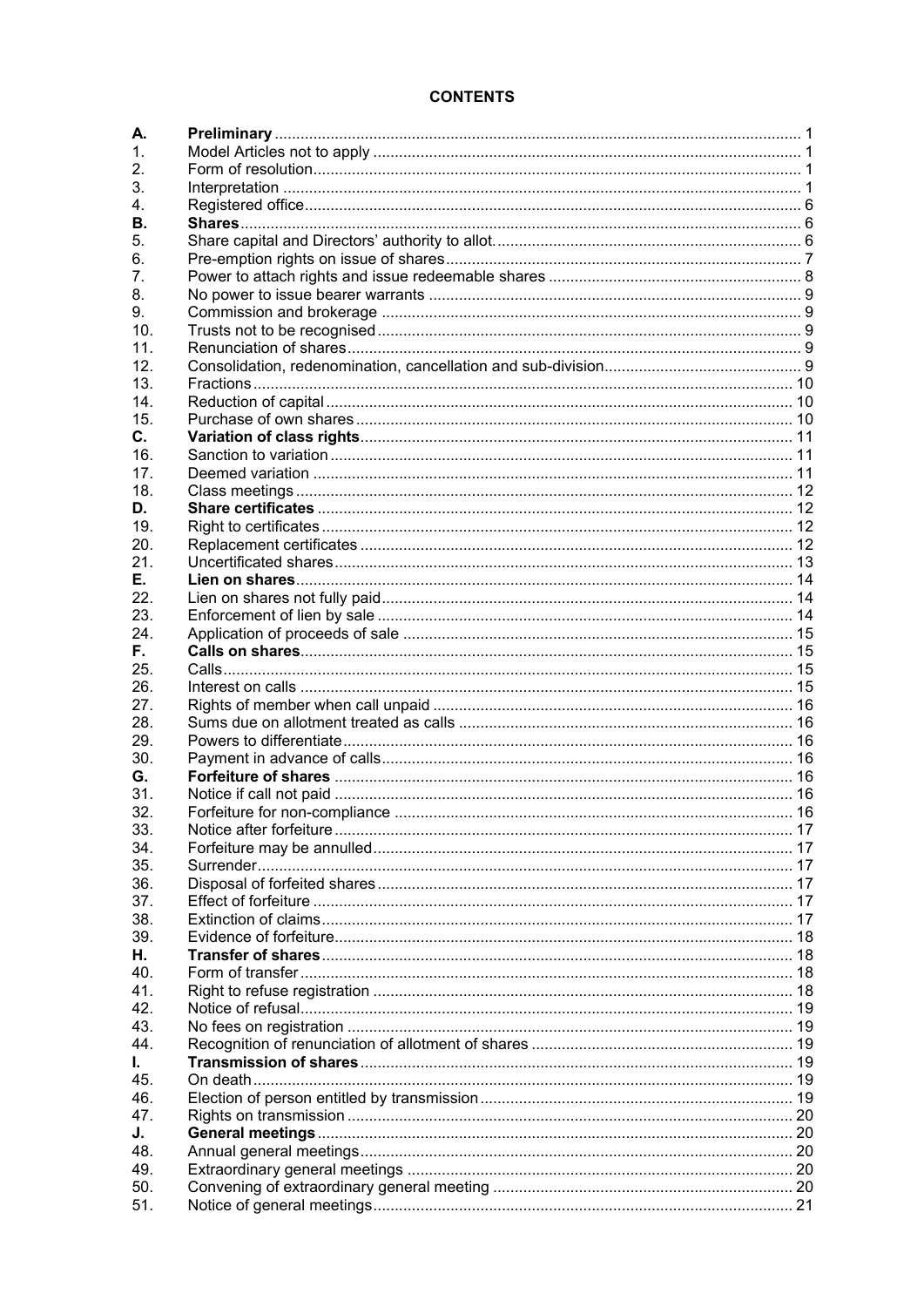| 52.          |                                                                                    |  |
|--------------|------------------------------------------------------------------------------------|--|
| Κ.           |                                                                                    |  |
| 53.          |                                                                                    |  |
| 54.          |                                                                                    |  |
| 55.          |                                                                                    |  |
| 56.          |                                                                                    |  |
| 57.          |                                                                                    |  |
| 58.          |                                                                                    |  |
| 59.          |                                                                                    |  |
| 60.          |                                                                                    |  |
| 61.          |                                                                                    |  |
| L.           |                                                                                    |  |
| 62.          |                                                                                    |  |
| 63.          |                                                                                    |  |
| 64.          |                                                                                    |  |
| 65.          |                                                                                    |  |
| 66.          |                                                                                    |  |
| 67.          |                                                                                    |  |
|              |                                                                                    |  |
| 68.          |                                                                                    |  |
| 69.          |                                                                                    |  |
| 70.          |                                                                                    |  |
| 71.          |                                                                                    |  |
| 72.          |                                                                                    |  |
| 73.          |                                                                                    |  |
| 74.          |                                                                                    |  |
| 75.          |                                                                                    |  |
| 76.          |                                                                                    |  |
| М.           | Minority shareholder protection and power to sell excess shares32                  |  |
| 77.          |                                                                                    |  |
| 78.          |                                                                                    |  |
| N.           |                                                                                    |  |
|              |                                                                                    |  |
| 79.          |                                                                                    |  |
| О.           |                                                                                    |  |
| 80.          |                                                                                    |  |
| 81.          | Qualification of Directors and attendance at general meetings and separate general |  |
|              |                                                                                    |  |
| 82.          |                                                                                    |  |
| 83.          |                                                                                    |  |
| 84.          |                                                                                    |  |
| 85.          |                                                                                    |  |
| 86.          |                                                                                    |  |
| 87.          |                                                                                    |  |
| 88.          |                                                                                    |  |
| 89.          |                                                                                    |  |
| 90.          |                                                                                    |  |
| 91.          |                                                                                    |  |
| 92.          |                                                                                    |  |
| 93.          |                                                                                    |  |
| 94.          |                                                                                    |  |
| Р.           |                                                                                    |  |
| 95.          |                                                                                    |  |
| 96.          |                                                                                    |  |
| Q.           |                                                                                    |  |
| 97.          |                                                                                    |  |
| 98.          |                                                                                    |  |
| 99.          |                                                                                    |  |
| R.           |                                                                                    |  |
| 100.         |                                                                                    |  |
|              |                                                                                    |  |
| 101.         |                                                                                    |  |
| 102.         |                                                                                    |  |
| 103.         |                                                                                    |  |
| 104.<br>105. |                                                                                    |  |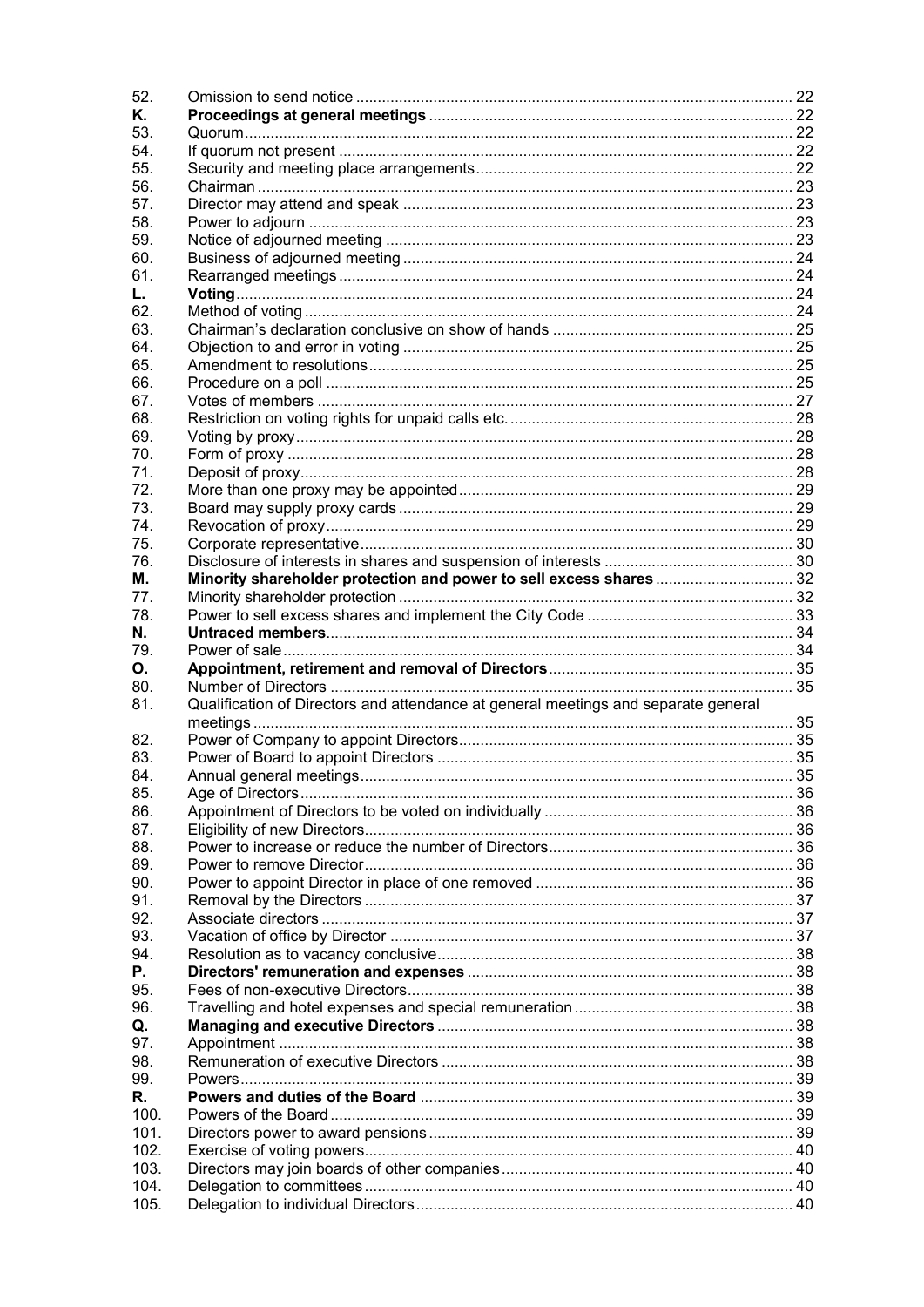| 106. |  |
|------|--|
| 107. |  |
| 108. |  |
| S.   |  |
| 109. |  |
| 110. |  |
| 111. |  |
| 112. |  |
| 113. |  |
| 114. |  |
| 115. |  |
| 116. |  |
| 117. |  |
| Τ.   |  |
| 118. |  |
| 119. |  |
| 120. |  |
| 121. |  |
| 122. |  |
| 123. |  |
| U.   |  |
| 124. |  |
| 125. |  |
| 126. |  |
| V.   |  |
| 127. |  |
| 128. |  |
| 129. |  |
| 130. |  |
| 131. |  |
| 132. |  |
| 133. |  |
| 134. |  |
| 135. |  |
| 136. |  |
| 137. |  |
| 138. |  |
| 139. |  |
| 140. |  |
| 141  |  |
| W.   |  |
| 142. |  |
| 143. |  |
| 144. |  |
| Х.   |  |
| 145  |  |
| 146. |  |
| Y.   |  |
| 147. |  |
| 148. |  |
| 149. |  |
| 150. |  |
| 151. |  |
| 152. |  |
| 153. |  |
| 154. |  |
| Z.   |  |
| 155. |  |
| 156. |  |
| AA.  |  |
| 157. |  |
| 158. |  |
|      |  |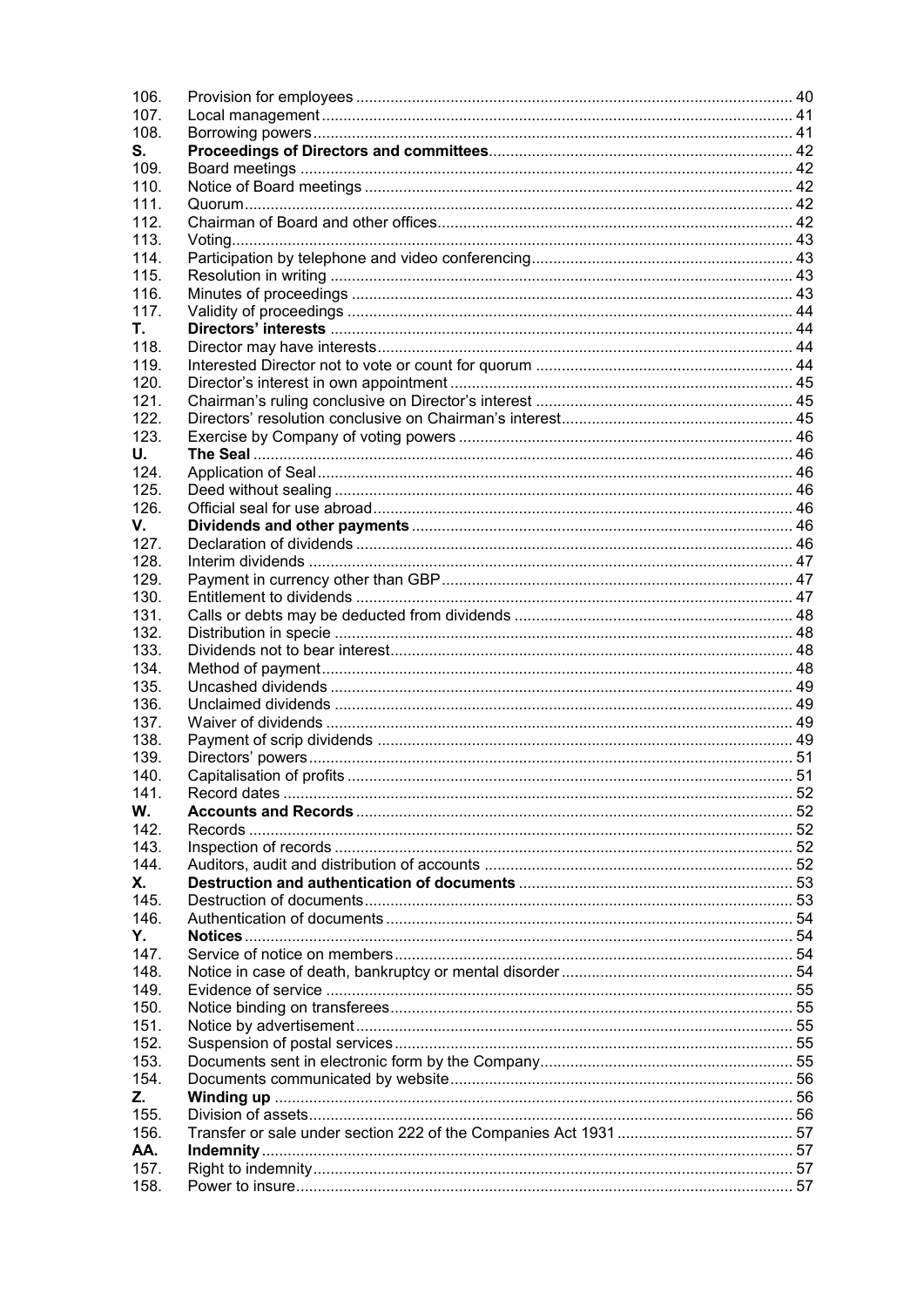# **A. Preliminary**

# 1. **Model Articles not to apply**

Neither the model articles of association contained in Schedule 1 to the Companies (Model Articles) Regulations 2006 nor any other regulations set out in any statute or in any statutory instrument or other subordinate legislation concerning companies shall apply as the regulations or articles of the Company. The following shall be the Articles of Association of the Company.

# 2. **Form of resolution**

Subject to the Act, where for any purpose a resolution of the Company is required, a Special Resolution shall also be effective.

### 3. **Interpretation**

### 3.1 *Definitions*

In these Articles, unless the context otherwise requires, the following expressions shall have the following meanings:

"**Act**" subject to Article 3.3 (Statutory provisions), the Isle of Man Companies Act 2006 and, where the context requires, every other statute from time to time in force concerning companies and affecting the Company;

"**AIM**" the AIM market of the London Stock Exchange;

**"approved transfer"** in relation to any shares held by a member:

- (a) a transfer pursuant to the exercise of a power contained in the Act to acquire shares of a holder dissenting from a scheme or contract approved by a majority; or
- (b) a transfer which is shown to the satisfaction of the Board to be made in consequence of a bona fide sale of the whole of the beneficial interest in the shares to a person who is unconnected with any member and with any other person appearing to be interested in the shares including any such sale made through the London Stock Exchange. For the purpose of this sub-paragraph, the expression "**connected person**" shall have the meaning ascribed thereto by section 252 of the UK 2006 Companies Act;

"**Articles**" these Articles of Association as altered or varied from time to time (and "**Article**" means any provision of these Articles);

"**Auditors**" the auditors for the time being of the Company or, in the case of joint auditors, any of them or, if the auditors are unable or unwilling to act, a chartered accountant nominated by the Directors;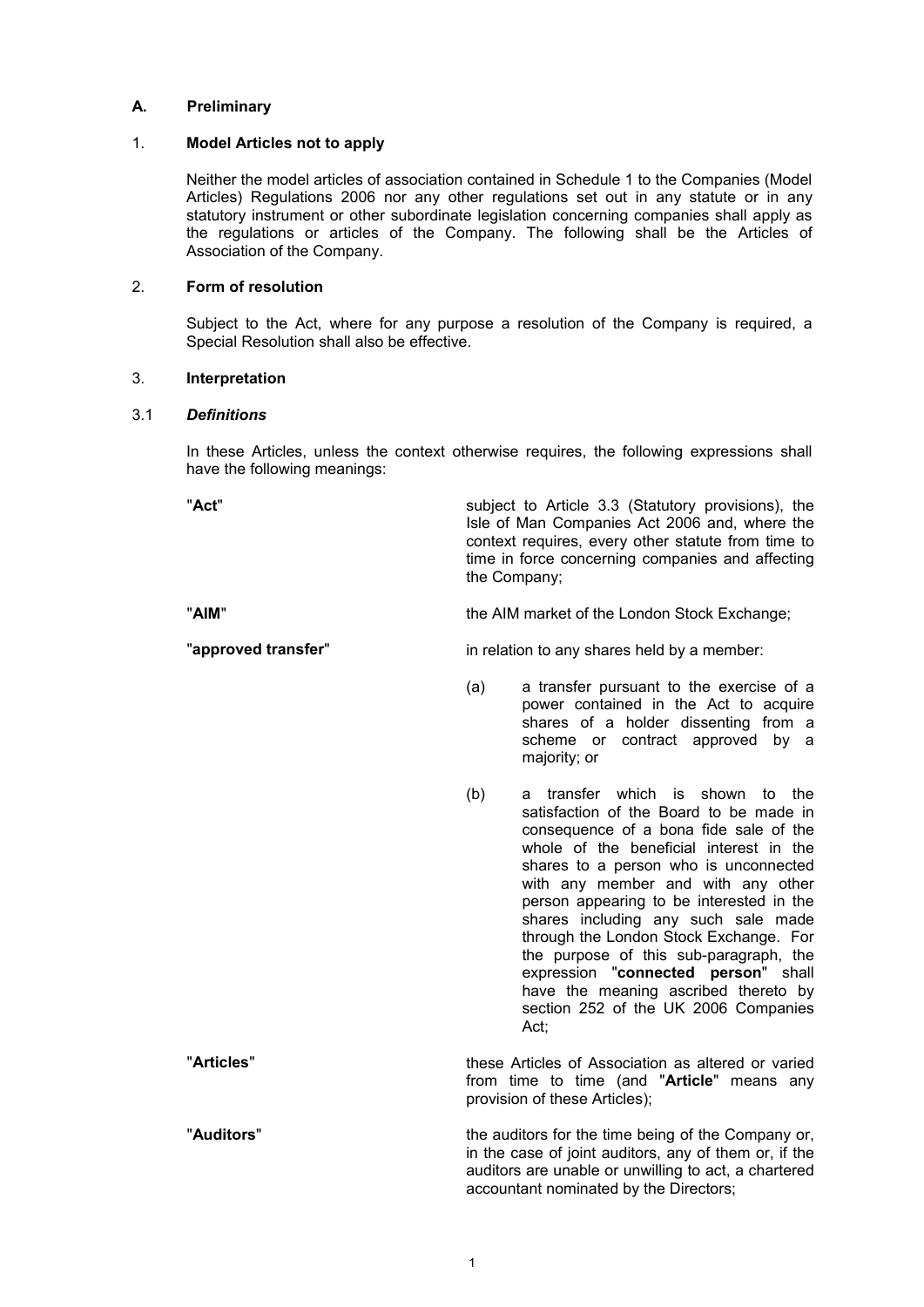| "Board"                     | the board of Directors for the time being of the<br>Company or the Directors present at a duly<br>convened meeting of Directors at which a quorum<br>is present;                                                                  |
|-----------------------------|-----------------------------------------------------------------------------------------------------------------------------------------------------------------------------------------------------------------------------------|
| "British Isles"             | the United Kingdom, the Isle of Man, the Republic<br>of Ireland and the Channel Islands;                                                                                                                                          |
| "Business Day"              | a day other than: (i) a Saturday; (ii) a Sunday or<br>(iii) a day on which the major clearing banks are<br>not open for business in either London or the Isle<br>of Man;                                                          |
| "certificated"              | in relation to a share, a share which is recorded in<br>the Register as being held in certificated form;                                                                                                                          |
| "Chairman"                  | the chairman (if any) of the Board or, where the<br>context requires, the chairman of a committee of<br>the Board or the chairman of a general meeting of<br>the Company;                                                         |
| "City Code"                 | the UK City Code on Takeovers and Mergers;                                                                                                                                                                                        |
| "clear days"                | (in relation to the period of a notice) that period,<br>excluding the day when the notice is given or<br>deemed to be given and the day for which it is<br>given or on which it is to take effect;                                |
| "Communication"             | includes a communication comprising sounds or<br>images or both and a communication effecting a<br>payment;                                                                                                                       |
| "Companies Act 1931"        | subject to Article 3.3 (Statutory provisions), the<br>Isle of Man Companies Act 1931 (as amended);                                                                                                                                |
| "Company"                   | 24/7 Gaming Group Holdings plc;                                                                                                                                                                                                   |
| "default shares"            | as defined in Article 76.2 (Disenfranchisement<br>notice);                                                                                                                                                                        |
| "Deputy Chairman"           | the deputy chairman (if any) of the Board or,<br>where the context requires, the deputy chairman<br>of a general meeting of the Company;                                                                                          |
| "Director"                  | a director for the time being of the Company;                                                                                                                                                                                     |
| "disenfranchisement notice" | as defined in Article 76.2 (Disenfranchisement<br>notice);                                                                                                                                                                        |
| "dividend"                  | a payment in money, shares or property;                                                                                                                                                                                           |
| "DTR5"                      | Rule 5 of the Disclosure and Transparency Rules<br>(as made by the FSA in its capacity as the UKLA<br>under Part VI of the Financial Services and<br>Markets Act 2000 and contained in the UKLA<br>publication of the same name); |
| "elected shares"            | as defined in Article 138.1 (Authority to pay scrip<br>dividends);                                                                                                                                                                |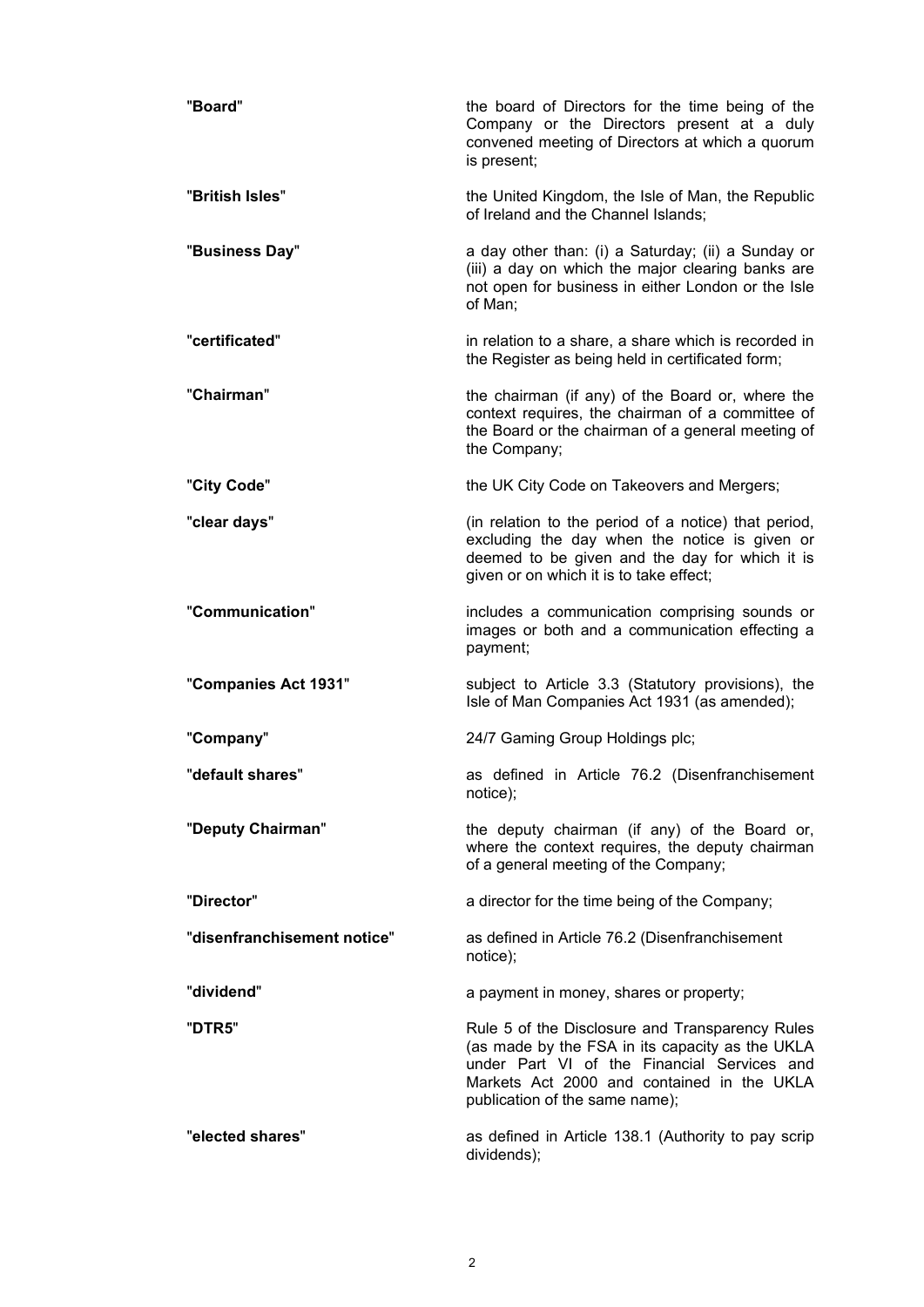| "Electronic Communication" |             | has the meaning ascribed to the term "electronic<br>communication" in the Isle of Man Electronic<br>Transactions Act 2000;                                                                                                                                                                                                                                                                                                                                                                                    |
|----------------------------|-------------|---------------------------------------------------------------------------------------------------------------------------------------------------------------------------------------------------------------------------------------------------------------------------------------------------------------------------------------------------------------------------------------------------------------------------------------------------------------------------------------------------------------|
| "equity security"          | Company;    | a share in the equity share capital of the Company<br>or a right to subscribe for, or to convert securities<br>into shares in the equity share capital of the                                                                                                                                                                                                                                                                                                                                                 |
| "equity share capital"     |             | in relation to a company, its issued share capital<br>excluding any part thereof which carries no right to<br>participate beyond a specified amount in a<br>dividend, distribution or return of capital;                                                                                                                                                                                                                                                                                                      |
| "execution"                |             | any mode of execution (and "executed" shall be<br>construed accordingly);                                                                                                                                                                                                                                                                                                                                                                                                                                     |
| "FSA"                      | Kingdom;    | the Financial Services Authority of the United                                                                                                                                                                                                                                                                                                                                                                                                                                                                |
| "GBP"                      |             | pounds sterling, the lawful currency of the UK;                                                                                                                                                                                                                                                                                                                                                                                                                                                               |
| "holder" or "shareholder"  | that share; | (in relation to any share) the member whose name<br>is entered in the Register as the holder or, where<br>the context permits, the members whose names<br>are entered in the Register as the joint holders of                                                                                                                                                                                                                                                                                                 |
| "Information Notice"       | the notice: | a notice (including an notice given under DTR5<br>while the Company's shares are admitted to<br>trading on AIM) served upon a member by the<br>Board requiring such member to disclose to the<br>Board in writing within reasonable such period<br>(being not less than ten days and not more than<br>thirty days from the date of despatch) as may be<br>specified in such notice any of the following<br>information in relation to any or all of shares<br>registered in such member's name at the date of |
|                            | (a)         | any beneficial interest of any third party in<br>the shares the subject of the notice;                                                                                                                                                                                                                                                                                                                                                                                                                        |
|                            | (b)         | any other interest of any kind whatsoever<br>which a third party may have in the<br>shares; and                                                                                                                                                                                                                                                                                                                                                                                                               |
|                            | (c)         | the identity of any third party having such<br>interest:                                                                                                                                                                                                                                                                                                                                                                                                                                                      |
| "London Stock Exchange"    |             | London Stock Exchange plc or such other<br>principal stock exchange in the United Kingdom<br>for the time being;                                                                                                                                                                                                                                                                                                                                                                                              |
| "member"                   | committee;  | a member of the Company or, where the context<br>requires, a member of the Board or of any                                                                                                                                                                                                                                                                                                                                                                                                                    |
| "Office"                   | Company;    | the registered office for the time being of the                                                                                                                                                                                                                                                                                                                                                                                                                                                               |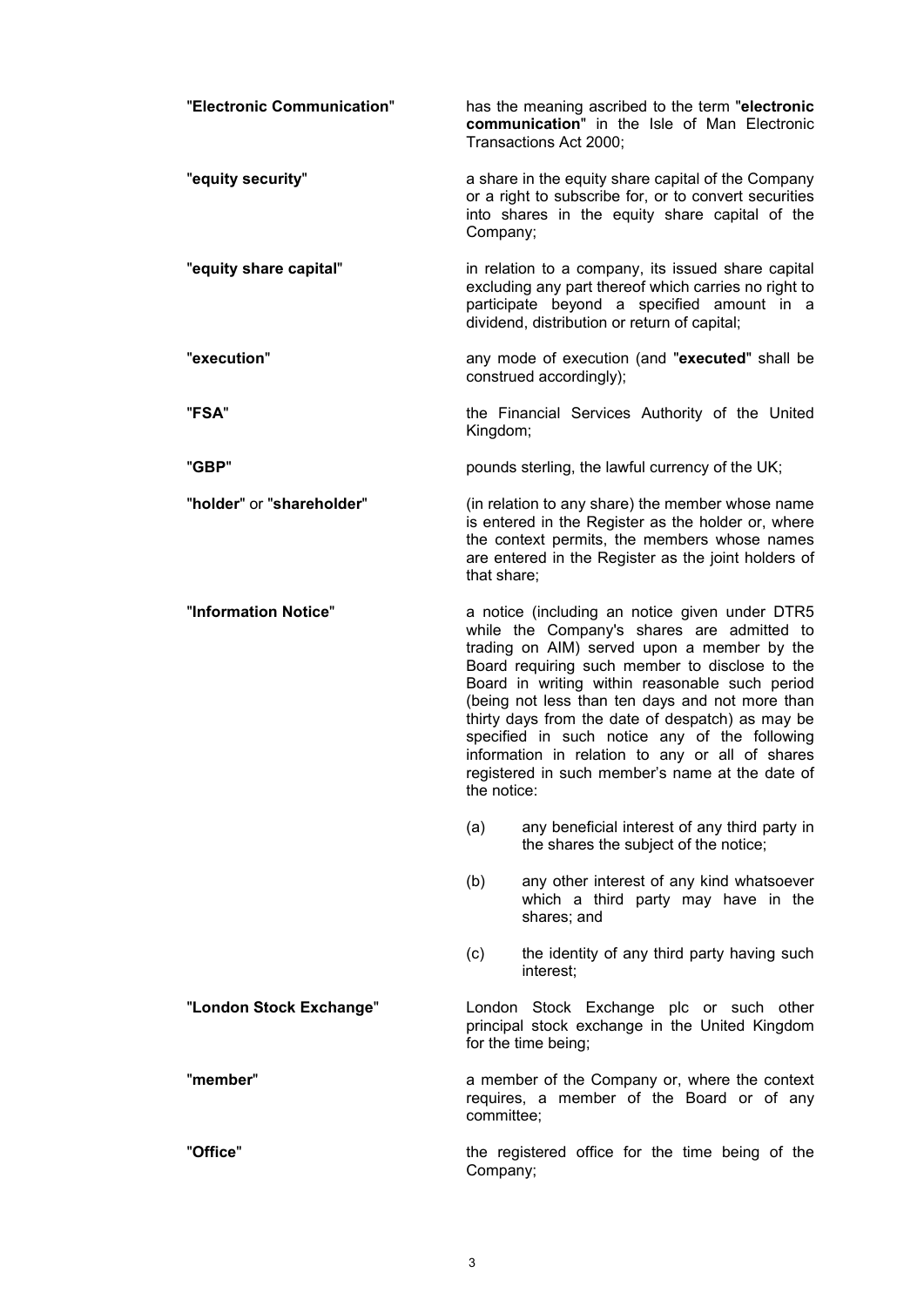| "Official List"                   | the list of securities that have been admitted to<br>listing which is maintained by the UKLA in<br>accordance with section 74(1) of the Financial<br>Services and Markets Act 2000;                                                                                |
|-----------------------------------|--------------------------------------------------------------------------------------------------------------------------------------------------------------------------------------------------------------------------------------------------------------------|
| "Operator"                        | Euroclear UK & Ireland Limited or such other<br>person as may for the time being be approved as<br>an operator as defined in the Uncertificated<br>Regulations of the relevant Uncertificated System;                                                              |
| "Ordinary Shares"                 | Ordinary Shares (of no par value) in the capital of<br>the Company;                                                                                                                                                                                                |
| "paid up"                         | paid up or credited as paid up;                                                                                                                                                                                                                                    |
| "Participating Security"          | a share or class of shares or a renounceable right<br>of allotment of a share, title to which is permitted<br>to be transferred by means of an Uncertificated<br>System in accordance with the Uncertificated<br>Regulations;                                      |
| "person entitled by transmission" | a person whose entitlement to a share in<br>consequence of the death or bankruptcy of a<br>member or of any other event giving rise to its<br>transmission by operation of law has been noted<br>in the Register;                                                  |
| "recognised investment exchange"  | as defined in section 285 of the UK Financial<br>Services and Markets Act 2000;                                                                                                                                                                                    |
| "record date"                     | as defined in Article 141 (Record dates);                                                                                                                                                                                                                          |
| "Register"                        | the register of members of the Company to be<br>kept pursuant to section 78(1)(b) of the Act;                                                                                                                                                                      |
| "Registered Agent"                | Appleby Trust (Isle of Man) Limited or such other<br>person as the Company shall appoint as<br>registered agent from time to time in accordance<br>with the Act;                                                                                                   |
| "resolution"                      | means a resolution passed by a simple majority of<br>the members who are entitled to vote in respect of<br>such resolution, unless otherwise specified;                                                                                                            |
| "Seal"                            | the common seal of the Company;                                                                                                                                                                                                                                    |
| "share"                           | a share in the capital of the Company;                                                                                                                                                                                                                             |
| "Solvency Test"                   | the solvency test referred to in section 49 of the<br>Act, which the Company satisfies if it is able to pay<br>its debts as they become due in the normal course<br>of the Company's business and the value of its<br>assets exceeds the value of its liabilities; |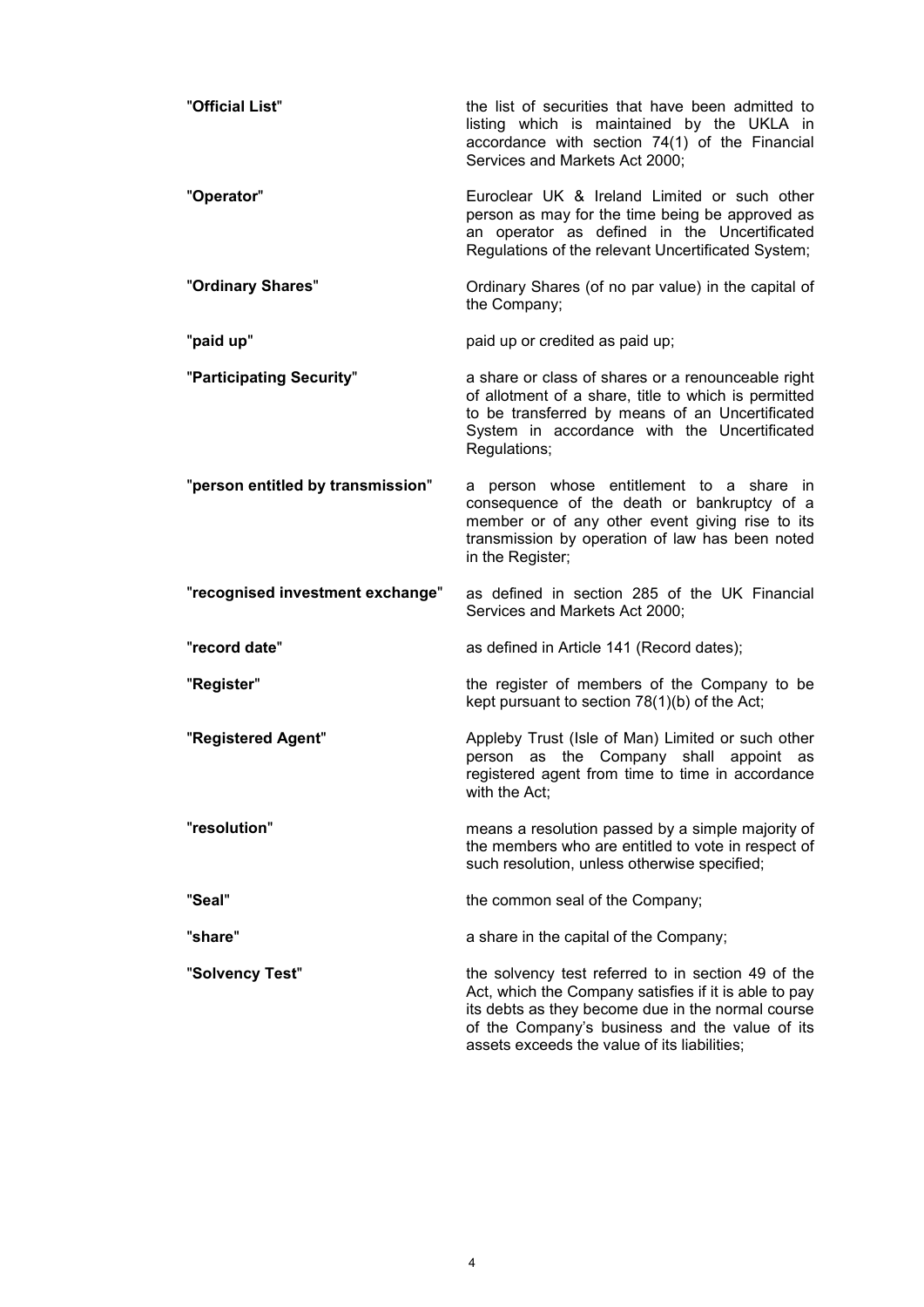| "Special Resolution"         | a resolution of a member or members of the<br>Company passed: (i) on a show of hands by a<br>majority of not less than 75 per cent. of such<br>members as are present and voting at the relevant<br>meeting and are entitled under these Articles to<br>vote on a show of hands; or (ii) on a poll by a<br>member or members of the Company holding not<br>less than 75 per cent. of the voting rights<br>attributable to the shares held by the member or<br>members present and voting at the relevant<br>meeting and are entitled under these Articles to<br>vote on a poll; or (iii) for so long as the Company<br>has only one member, by a resolution consented<br>to in writing by the sole member; |
|------------------------------|------------------------------------------------------------------------------------------------------------------------------------------------------------------------------------------------------------------------------------------------------------------------------------------------------------------------------------------------------------------------------------------------------------------------------------------------------------------------------------------------------------------------------------------------------------------------------------------------------------------------------------------------------------------------------------------------------------|
| "Takeover Panel"             | the UK Panel on Takeovers and Mergers;                                                                                                                                                                                                                                                                                                                                                                                                                                                                                                                                                                                                                                                                     |
| "uncertificated"             | in relation to a share, a share to which title may be<br>transferred by means of an Uncertificated System<br>in accordance with the Uncertificated Regulations;                                                                                                                                                                                                                                                                                                                                                                                                                                                                                                                                            |
| "Uncertificated Regulations" | the Uncertificated Securities Regulations 2006 of<br>the Isle of Man (SD 743/06) (as amended or<br>replaced from time to time);                                                                                                                                                                                                                                                                                                                                                                                                                                                                                                                                                                            |
| "Uncertificated System"      | a relevant system as defined in the Uncertificated<br>Regulations;                                                                                                                                                                                                                                                                                                                                                                                                                                                                                                                                                                                                                                         |
| "UK 2006 Companies Act"      | subject to Article 3.3 (Statutory provisions), the<br>Companies Act 2006 of England and Wales (as<br>amended from time to time);                                                                                                                                                                                                                                                                                                                                                                                                                                                                                                                                                                           |
| "UKLA"                       | the United Kingdom listing authority which is the<br>Financial Services Authority acting in its capacity<br>as the competent authority for the purposes of<br>Part VI of the Financial Services and Markets Act<br>2000;                                                                                                                                                                                                                                                                                                                                                                                                                                                                                   |
| "United Kingdom" or "UK"     | the United Kingdom of Great Britain and Northern<br>Ireland;                                                                                                                                                                                                                                                                                                                                                                                                                                                                                                                                                                                                                                               |
| "voting rights"              | in relation to a resolution of members or a<br>resolution of a class of members, all the rights to<br>vote on such resolution conferred on such<br>members according to the rights attached to the<br>shares held thereby;                                                                                                                                                                                                                                                                                                                                                                                                                                                                                 |
| "withdrawal notice"          | as defined in Article 76.3 (Withdrawal notice); and                                                                                                                                                                                                                                                                                                                                                                                                                                                                                                                                                                                                                                                        |
| "writing or written"         | printing, typewriting, lithography, photography and<br>any other mode or modes of representing or<br>reproducing words in a legible and non-transitory<br>form.                                                                                                                                                                                                                                                                                                                                                                                                                                                                                                                                            |

# 3.2 *General interpretation*

Unless the context otherwise requires:

(a) words in the singular include the plural and vice versa (and, without prejudice to the foregoing, all references to "**members**" shall be deemed to include reference to a "**member**");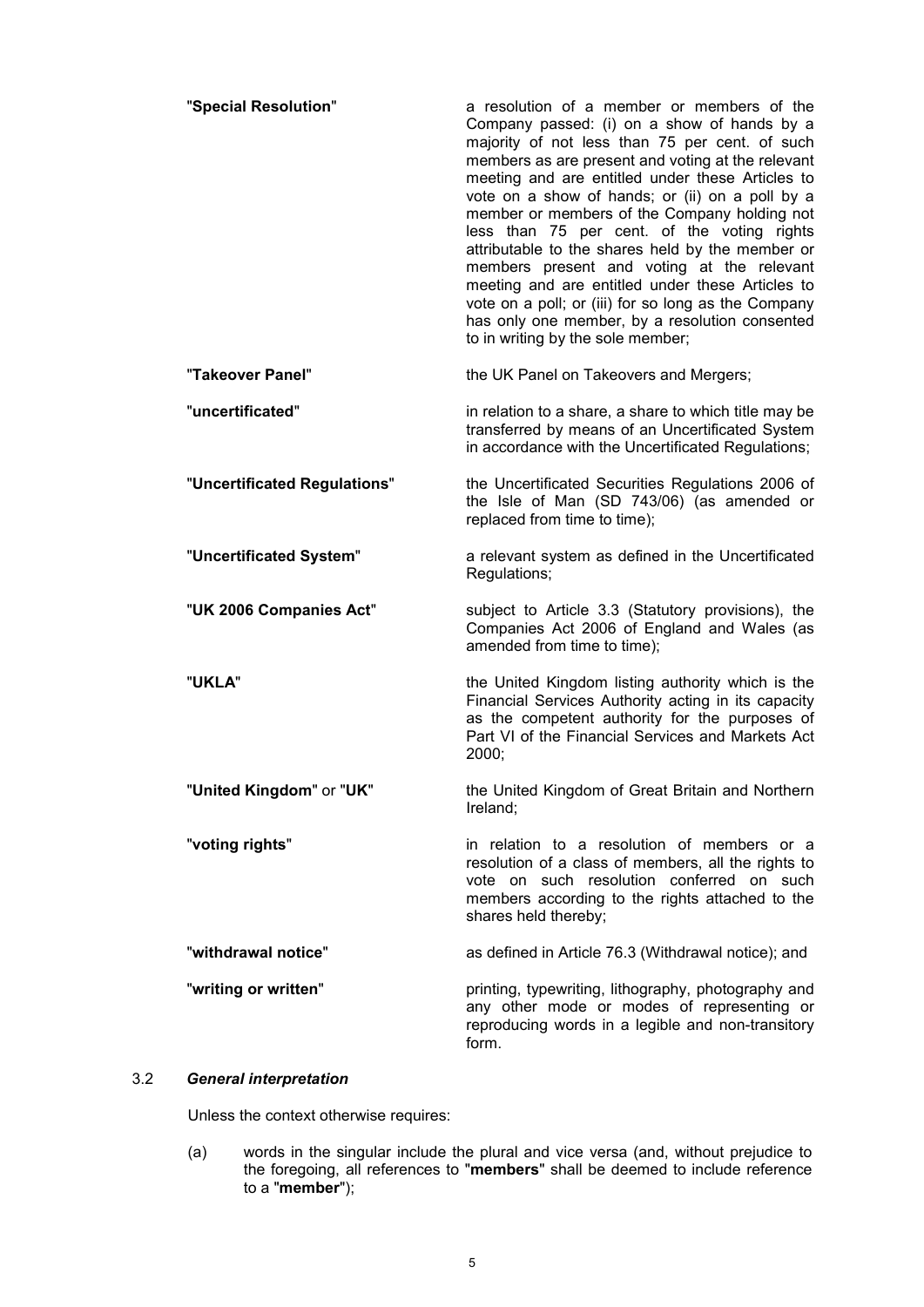- (b) words importing the masculine gender include the feminine gender;
- (c) a reference to a person includes a body corporate and an unincorporated body of persons;
- (d) a reference to an Uncertificated System is a reference to the Uncertificated System in respect of which the particular share or class of shares or renounceable right of allotment of a share is a Participating Security;
- (e) powers of delegation shall not be restrictively construed but the widest interpretation shall be given thereto; and
- (f) "**address**" in relation to Electronic Communications includes any number, electronic mail address or other address used for the purposes of such communications.

# 3.3 *Statutory provisions*

A reference to any statute or provision of a statute shall include any orders, regulations or other subordinate legislation made under it and shall, unless the context otherwise requires, include any statutory modification or re-enactment of it for the time being in force.

### 3.4 *The Act*

Save as aforesaid, and unless the context otherwise requires, words or expressions contained in these Articles shall bear the same meaning as in the Act.

# 3.5 *Headings*

The headings are inserted for convenience only and shall not affect the construction of these Articles.

### 3.6 *Liability of members*

The liability of the members is limited to the amount, if any, unpaid on the shares held by them.

### 4. **Registered office**

The Office shall be at such place in the Isle of Man as the Board shall from time to time appoint.

### **B. Shares**

# 5. **Share capital and Directors' authority to allot.**

- 5.1 Subject to the provisions of the Act, these Articles and any resolution of the Company, the Board shall have the authority to allot and issue (with or without conferring rights on renunciation), offer or otherwise deal with or dispose of, or grant options, warrants or other rights to subscribe for, or to convert any security into, shares in the capital of the Company, if it is authorised to do so by the Articles or by resolution of the Company. Authority may be given for a particular exercise of the power or for its exercise generally, and may be unconditional or subject to conditions.
- 5.2 Any authorisation must (i) state the maximum number of shares that may be allotted under it and (ii) specify the date on which it will expire. Authorisation may be revoked or varied at any time by resolution of the Company and a resolution to give, vary, revoke or renew authorisation under this Article 5 may be a resolution even though it amends the Articles.
- 5.3 In relation to rights to subscribe for or to convert any security into shares in the Company, references in this Article 5 are to the maximum amount of shares that may be allotted pursuant to the rights.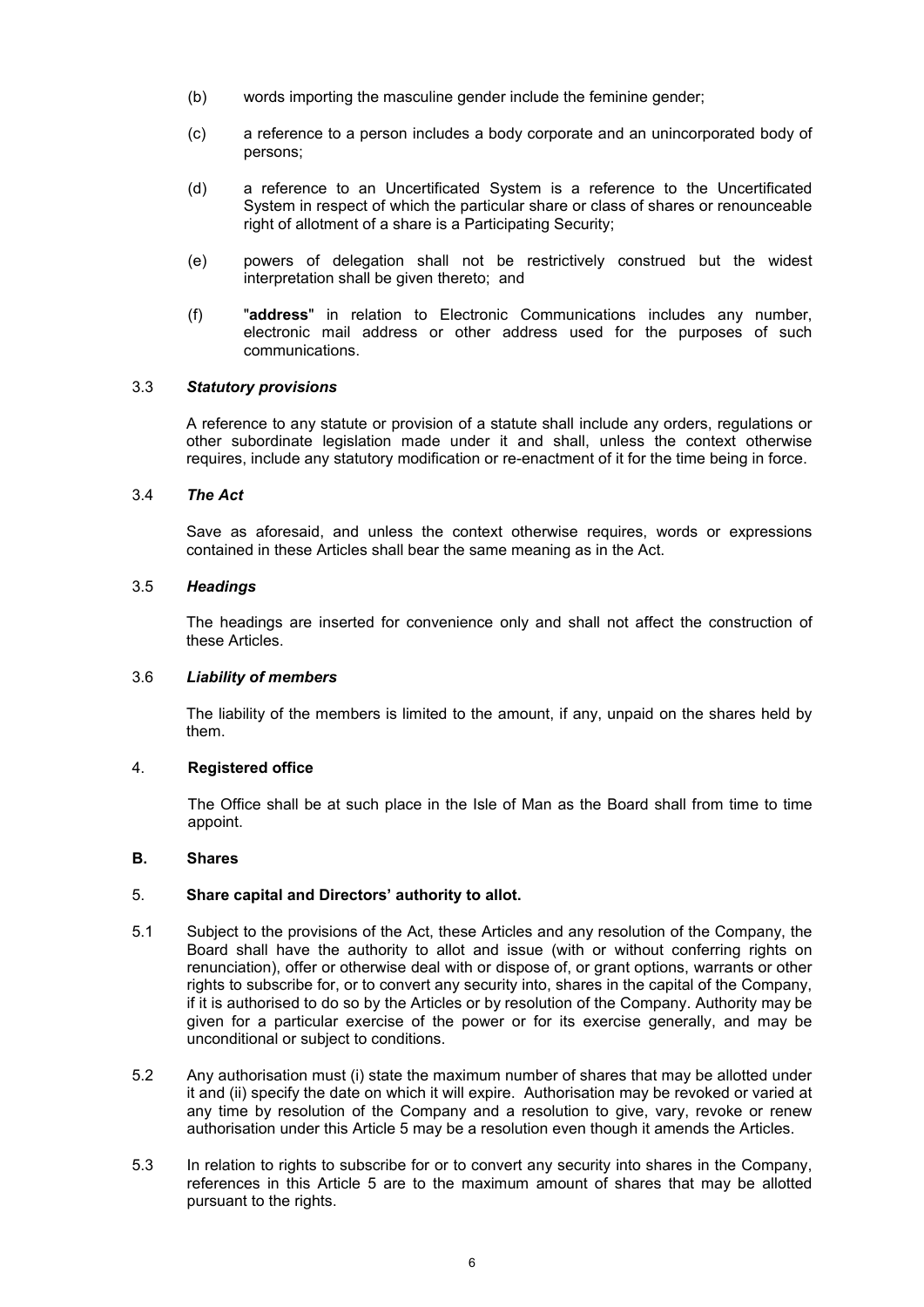- 5.4 The Board may allot and issue, offer or otherwise deal with or dispose of, or grant options, warrants or other rights to subscribe for, or to convert any security into, such number of shares, after authorisation has expired if (i) the shares are allotted, or the rights are granted etc., in pursuance of an offer or agreement made by the Company before authorisation expired and (ii) the authorisation allowed the Company to make an offer or agreement which would or might require shares to be allotted, or the rights granted etc., after the authorisation had expired.
- 5.5 Subject to these Articles, a share may be issued for consideration in any form, including money, a promissory note or other written obligation to contribute money or property, real property, personal property (including goodwill and know-how), services rendered or a contract for future services, provided that no shares may be issued for a consideration other than money unless the Directors shall have passed a resolution stating:
	- (a) the amount to be credited for the issue of the shares;
	- (b) their determination of the reasonable present cash value of the non-money consideration for the issue; and
	- (c) that, in their opinion, the present cash value of the non-money consideration for the issue is not less than the amount to be credited for the issue of the shares.
- 5.6 The Ordinary Shares shall rank pari passu in all respects and, subject to these Articles, the holders of the Ordinary Shares shall be entitled to attend and vote at any general meeting of the Company.

# 5.7 *Directors' authority to allot shares*

- (a) Subject to any resolution of the Company, the Directors are generally and unconditionally authorised to exercise all the powers of the Company to allot shares in the Company or grant rights to subscribe for or to convert any security into shares in the Company ("**Rights**") up to 200,000,000 shares, provided that this authority shall, unless renewed, varied or revoked by the Company, expire at the end of the Company's annual general meeting in 2014, save that the Company may, before such expiry, make an offer or agreement which would or might require shares to be allotted or Rights to be granted and the Directors may allot shares or grant Rights in pursuance of such offer or agreement notwithstanding that the authority conferred by this Article 5.7 has expired.
- (b) The authority in Article 5.7 (a) is subject to such exclusions or other arrangements as the Directors may deem necessary or expedient in relation to fractional entitlements, record dates, legal or practical problems in or under the laws of any territory or the requirements of any regulatory body or stock exchange.

# 6. **Pre-emption rights on issue of shares**

- 6.1 Subject to Article 6.6, unless otherwise approved by Special Resolution, the Company shall not allot any equity securities (being shares in the capital of the Company or rights to subscribe for, or to convert securities into, shares in the Company) on any terms unless:
	- (a) the Directors have made an offer to each person who holds any equity securities of the same class to allot to him on the same or more favourable terms such proportion of those equity securities that is as nearly as practicable (fractions being disregarded) equal to the proportion that the relevant person's existing holding of equity securities of the same class bears to all the issued equity securities of that class; and
	- (b) the period during which any offer referred to in sub-paragraph (a) of this Article may be accepted has expired or the Company has received notice of the acceptance or refusal of every offer made.
- 6.2 The restrictions set out in Article 6.1 shall not apply to a particular allotment of equity securities if these are, or are to be, wholly or partly paid up otherwise than in cash.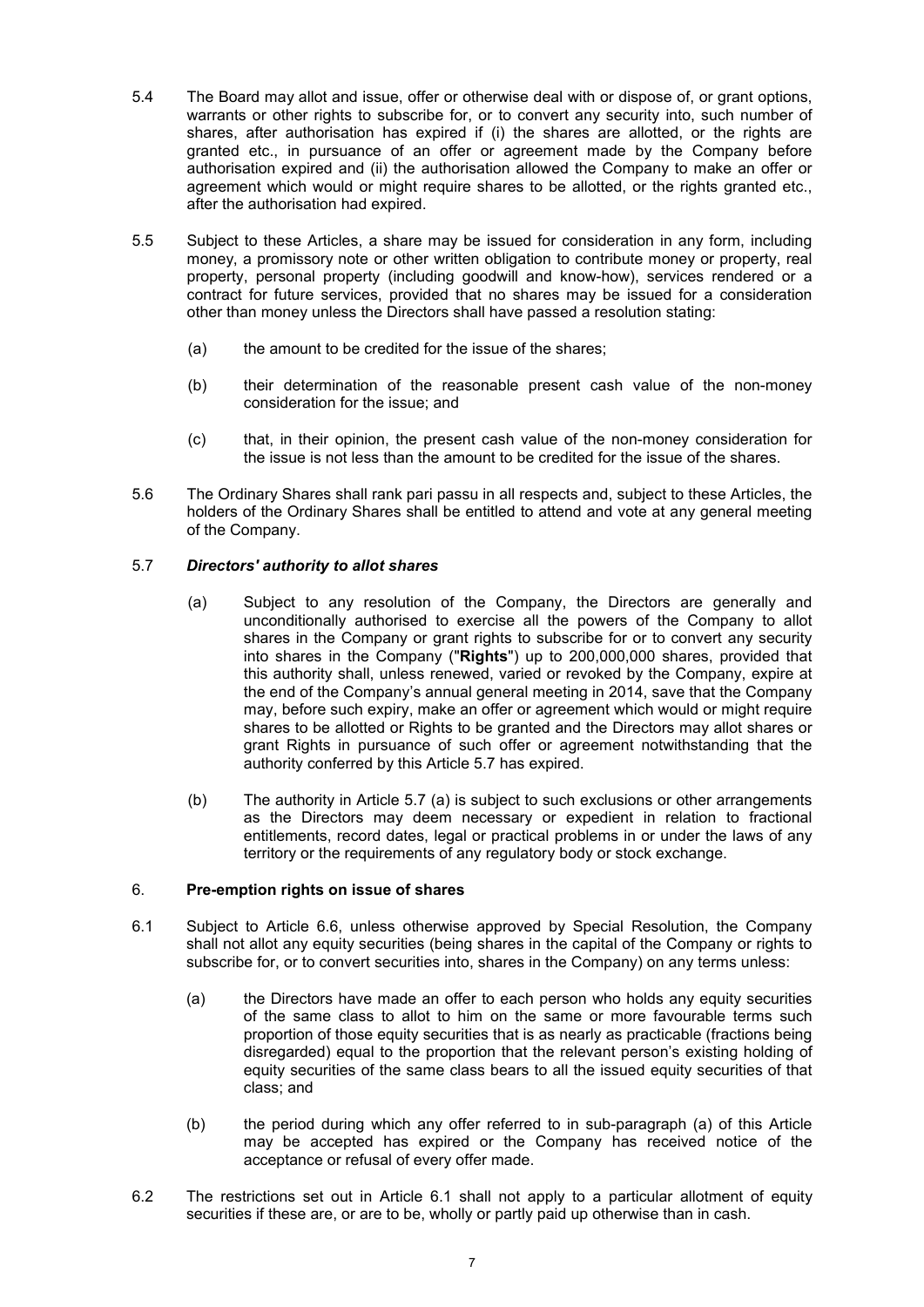- 6.3 An offer by the Directors in accordance with Article 6.1 shall, subject to Articles 6.4 and 6.5, be made to a holder in accordance with Article 147 to 154 as if such offer was a notice as referred to therein and the provisions therein relating to service shall apply, mutatis mutandis.
- 6.4 Where equity securities are held by two or more persons jointly, any offer referred to in Article 6.1 may be made to the joint holder first named in the register in respect of the equity securities.
- 6.5 In the case of a holder's death or bankruptcy, any offer referred to in Article 6.1 may be made:
	- (a) to the persons claiming to be entitled to the equity securities in consequence of the death or bankruptcy by name, or by the title of representatives of the deceased, or trustee of the bankrupt, or by any like description; or
	- (b) (until such an address referred to in sub-paragraph (a) of this Article has been supplied) by giving the notice in any manner in which it might have been if the death or bankruptcy had not occurred.

# 6.6 *Directors' authority to issue shares for cash*

Subject to any Special Resolution, the Directors are generally empowered to allot equity securities free from the restrictions set out at article 6.1, provided that this power shall:

- (a) be limited to the allotment of:
	- (i) equity securities in connection with an offer of equity securities:
		- (A) to the holders of ordinary shares in proportion (as nearly as may be practicable) to their respective holdings; and
		- (B) to holders of other equity securities as required by the rights of those securities or as the Directors otherwise consider necessary;
	- (ii) up to 60,000,000 equity securities (otherwise than pursuant to paragraph 6.6(a) above);
- (b) be subject to such exclusions or other arrangements as the Directors may deem necessary or expedient in relation to fractional entitlements, record dates, legal or practical problems in or under the laws of any territory or the requirements of any regulatory body or stock exchange; and
- (c) expire at the end of the Company's annual general meeting in 2014 (unless renewed, varied or revoked by the Company prior to or on that date), save that the Company may, before such expiry make an offer or agreement which would or might require equity securities to be allotted after such expiry and the Directors may allot equity securities in pursuance of any such offer or agreement notwithstanding that the authority conferred by this Article 6.6 has expired.

# 7. **Power to attach rights and issue redeemable shares**

### 7.1 *Rights attaching to shares*

Subject to the provisions of the Act and to any special rights for the time being attached to any existing shares, any shares may be allotted or issued which have attached to them such preferred, deferred or other special rights or restrictions whether in regard to dividends, voting, transfer, return of capital or otherwise as the Company may from time to time by resolution determine or, if no such resolution has been passed or so far as the resolution does not make specific provision, as the Board may determine.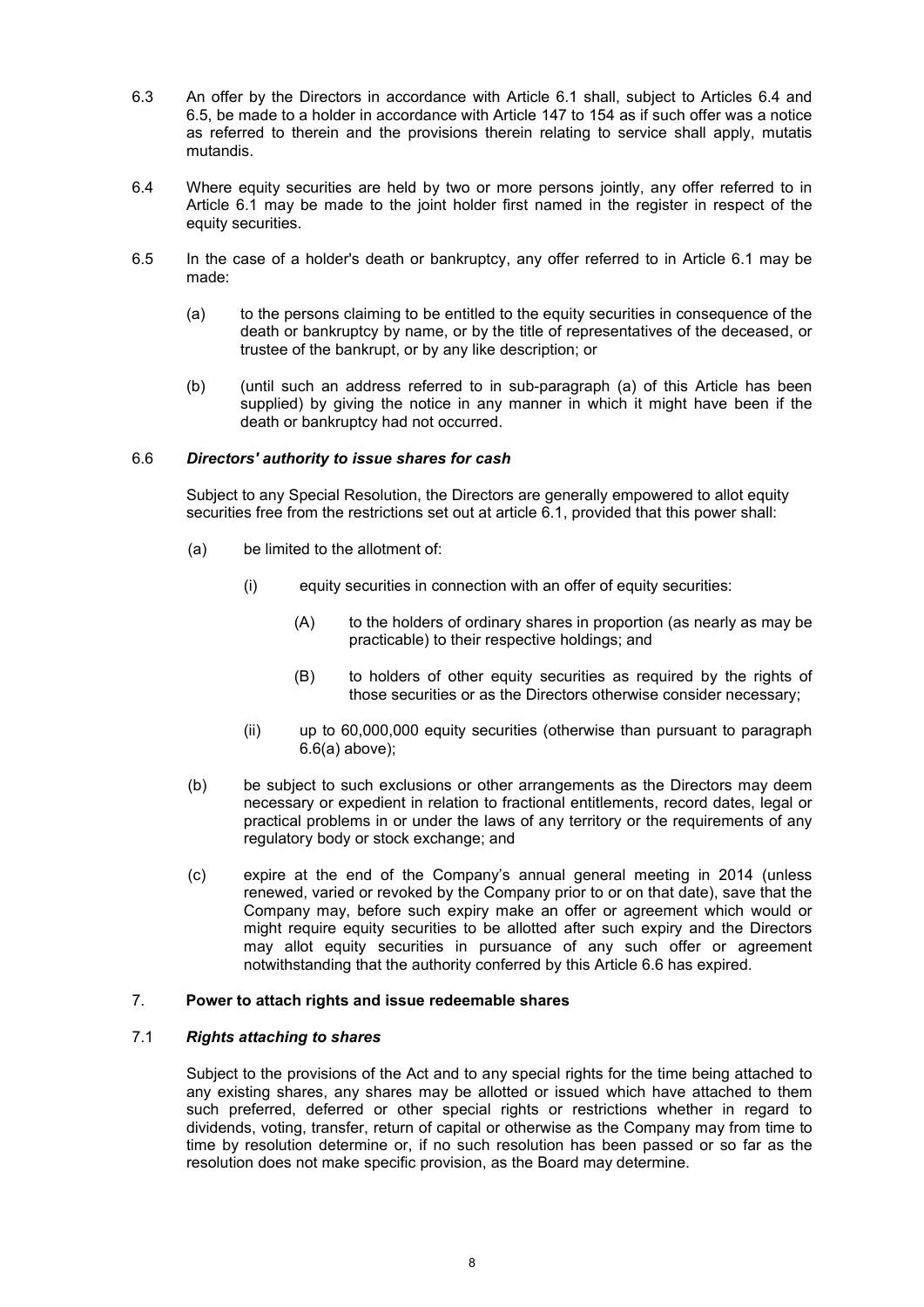# 7.2 *Power to issue redeemable shares*

Subject to the provisions of the Act and to any special rights for the time being attached to any existing shares, any share may be issued which is, or is at the option of the Company or of the holder of such share, liable to be redeemed.

# 7.3 *Redemption dates*

The date on which or by which, or dates between which, any redeemable shares are to be or may be redeemed may be fixed by the Directors and in such a case must be fixed by the Directors before the shares are issued.

# 8. **No power to issue bearer warrants**

The Company shall have no power to issue a warrant stating that the bearer of the warrant is entitled to the shares specified in it.

# 9. **Commission and brokerage**

The Company may exercise the powers conferred by the Act to pay commissions or brokerage to any person in consideration of his subscribing or agreeing to subscribe (whether absolutely or conditionally) for any shares in the Company, or procuring or agreeing to procure subscriptions (whether absolute or conditional) for any shares in the Company to the full extent permitted by the Act. Subject to the provisions of the Act, any such commission or brokerage may be satisfied by the payment of cash, the allotment of fully or partly paid shares or any combination of such methods.

# 10. **Trusts not to be recognised**

Except as otherwise expressly provided by these Articles, as required by law or as ordered by a court of competent jurisdiction, the Company shall not recognise any person as holding any share on any trust and (except as aforesaid) the Company shall not be bound by or recognise (even if having notice of it) any equitable, contingent, future, partial or other claim to or interest in any share or any interest in any fractional part of a share except an absolute right of the holder to the whole of the share.

# 11. **Renunciation of shares**

Subject to the provisions of the Act and of these Articles, the Directors may at any time after the allotment of any share but before any person has been entered in the Register as the holder recognise a renunciation of it by the allottee in favour of some other person and may accord to any allottee of a share the right to effect such renunciation upon and subject to such terms and conditions as the Directors may think fit to impose.

### 12. **Consolidation, redenomination, cancellation and sub-division**

The Company in general meeting may from time to time by resolution:

- (a) consolidate and/or divide all or any of its shares into shares;
- (b) redenominate all or any of such shares as shares denominated in another currency on such basis as the Board sees fit;
- (c) cancel any shares which at the date of the passing of the resolution have not been taken or agreed to be taken by any person and diminish the amount of its share capital by the amount of the shares so cancelled; and
- (d) sub-divide such shares, or any of them, into shares.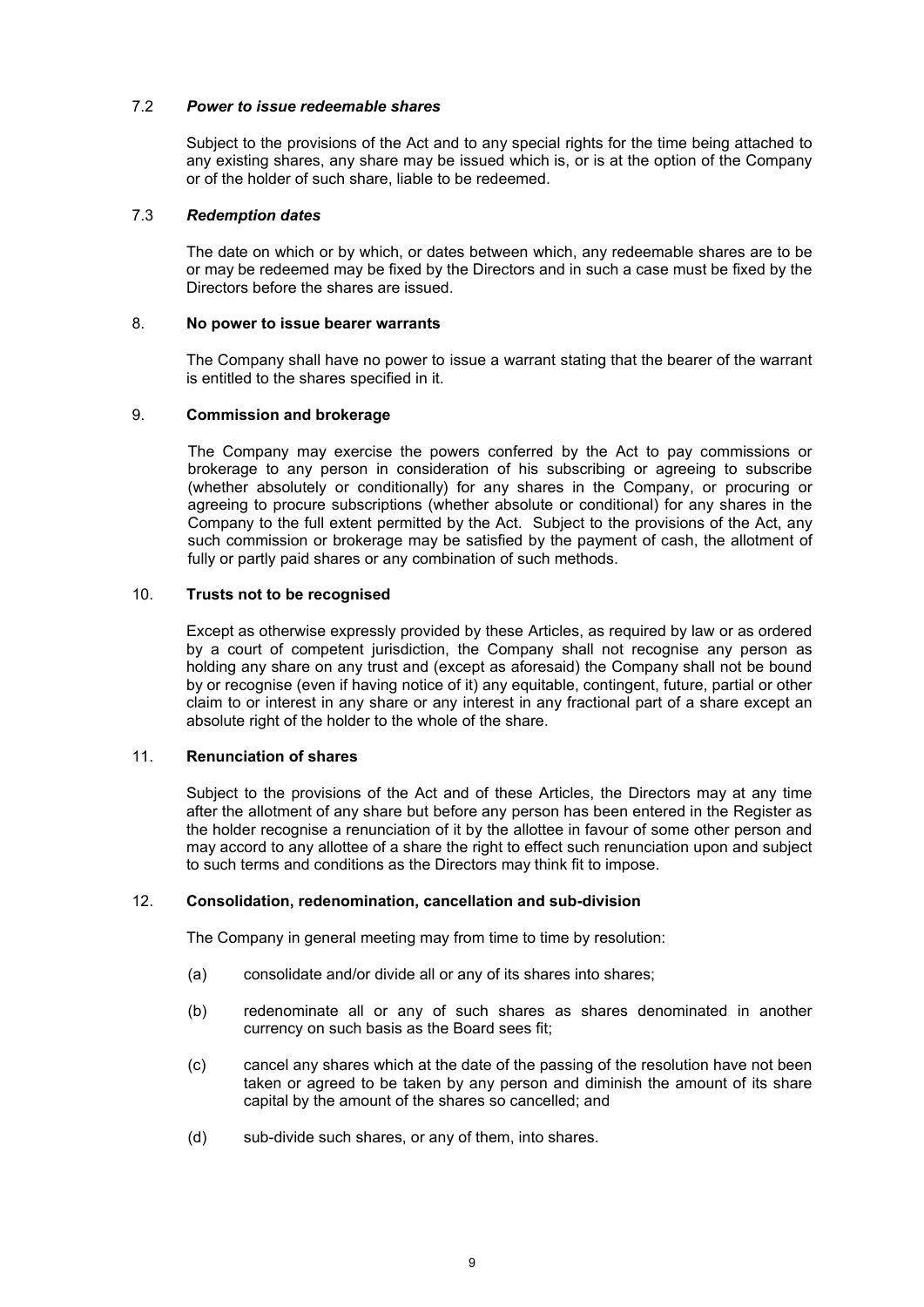# 13. **Fractions**

# 13.1 *Power to deal with fractional entitlements*

Whenever as the result of any consolidation, division or sub-division of shares any member would become entitled to fractions of a share, the Board may deal with the fractions as it thinks fit and in particular (but without prejudice to the generality of the foregoing):

- (a) the Board may determine which of the shares of such holder are to be treated as giving rise to such fractional entitlement and may decide that any of those shares shall be consolidated with any of the shares of any other holder or holders which are similarly determined by it to be treated as giving rise to a fractional entitlement for such other holder or holders into a single consolidated share and the Board may on behalf of all such holders, sell such consolidated share for the best price reasonably obtained to any person (including the Company) and distribute the net proceeds of sale after deduction of the expenses of sale in due proportion among those holders (except that any amount otherwise due to a holder, being less than £3 or the equivalent value in any other applicable currency or such other sum as the Board may from time to time determine may be retained for the benefit of the Company); or
- (b) provided that the necessary shares are available for allotment, the Board may issue to such holder, credited as fully paid, by way of capitalisation the minimum number of shares required to round up his holding to an exact multiple of the number of shares to be consolidated into a single share (such issue being deemed to have been effected prior to consolidation), and the amount required to pay up such shares shall, subject to the Act, be appropriated at the Board's discretion.

# 13.2 *Sale of fractions*

For the purposes of any sale of consolidated shares pursuant to Article 13.1 (Power to deal with fractional entitlements), the Board may in the case of certificated shares authorise some person to execute an instrument of transfer of the shares to or in accordance with the directions of the purchaser or in the case of uncertificated shares exercise any power conferred on it by Article 21.5 (Forfeiture and sale), and the transferee shall not be bound to see to the application of the purchase money in respect of any such sale, nor shall his title to the shares be affected by any irregularity in or invalidity of the proceedings in reference to the sale or transfer and any instrument or exercise shall be effective as if it had been executed or exercised by the holder of the shares to which it relates.

# 14. **Reduction of capital**

Subject to any rights for the time being attached to any shares, the Company may only by Special Resolution reduce its share capital in any way provided that the Directors are satisfied, on reasonable grounds, that the Company will, immediately after such reduction, satisfy the Solvency Test.

### 15. **Purchase of own shares**

### 15.1 *Power to enter into share buy back agreements*

- (a) Subject to the provisions of the Act, this Article 15.1 and to any rights for the time being attached to any shares, the Company may purchase or otherwise acquire its own shares for any consideration provided that the Company continues to have at least one member at all times.
- (b) The Company may only purchase or acquire shares issued by the Company:-
	- (i) pursuant to an offer to all members which, if accepted, would leave the relative rights of the members unaffected and which affords each member a period of not less than 14 days within which to accept the offer; or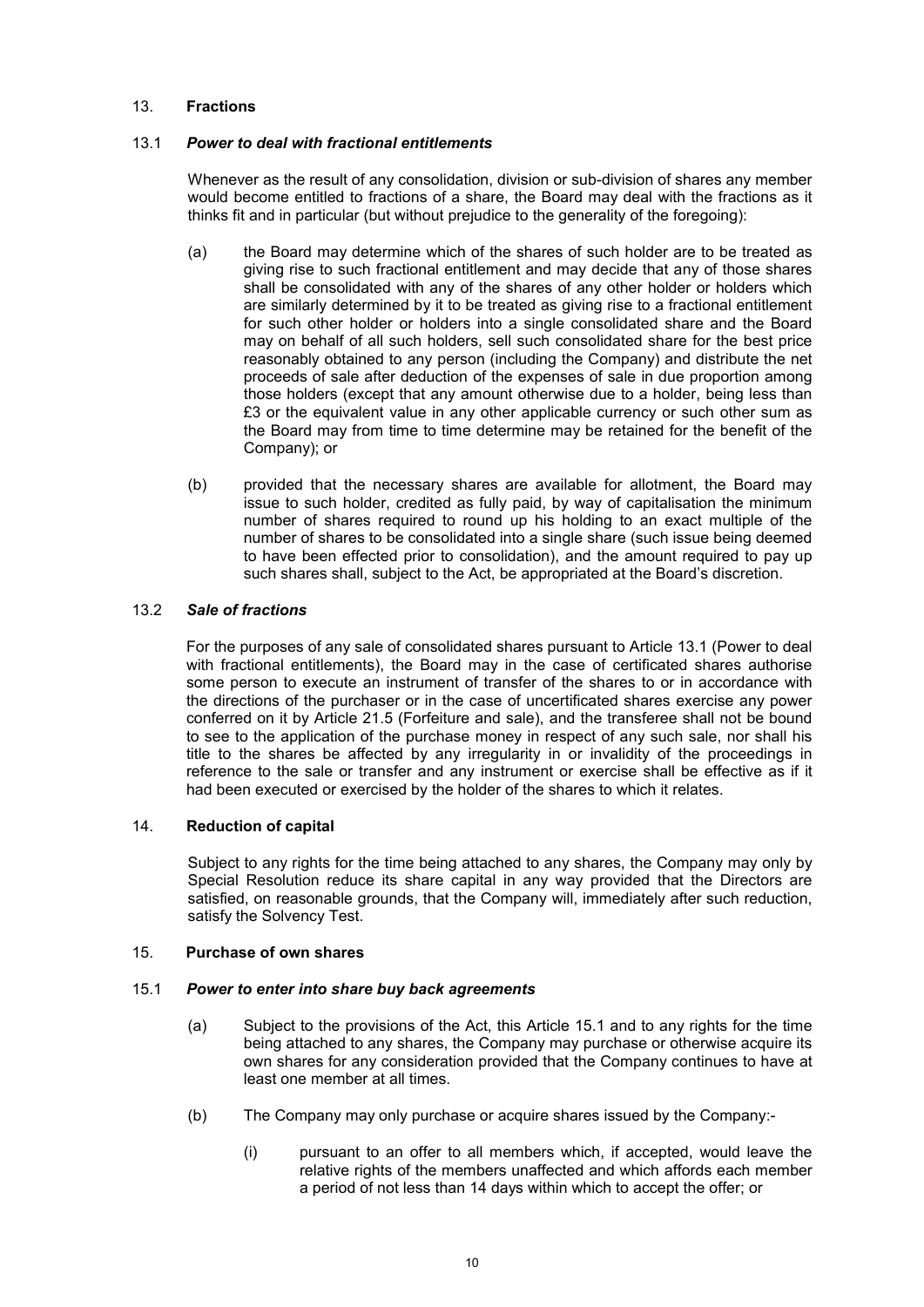- (ii) pursuant to an offer to one or more members to which all members have consented in writing; or
- (iii) by market purchases (within the meaning of section 693(4) of the UK Companies Act 2006), provided such purchase or acquisition has been authorised by Special Resolution.
- (c) The Company shall not make any offer made pursuant to Article 15.1(b)(iii) unless the Directors have passed a resolution stating that in their opinion the offer transaction benefits the remaining members and the terms of the offer are fair and reasonable to the Company and the remaining members. Any such resolution shall set out the reason for the Directors' opinion.
- (d) Where an offer is made pursuant to this Article 15.1:
	- (i) the offer may also permit the Company to purchase or otherwise acquire additional shares from a member to the extent that another member does not accept the offer or accepts the offer only in part; and
	- (ii) if the number of additional shares exceeds the number of shares that the Company is entitled to purchase or acquire, the number of additional shares shall be reduced rateably.
- (e) The making and timing of any purchase of shares pursuant to this Article 15.1 shall be at the discretion of the Directors.
- (f) The Company may only purchase or otherwise acquire shares pursuant to this Article 15.1 if the Directors are satisfied, on reasonable grounds, that the Company will, immediately after the purchase or other acquisition, satisfy the Solvency Test.
- (f) Any shares purchased or otherwise acquired by the Company pursuant to this Article 15.1 are deemed to be cancelled immediately on acquisition.

# 15.2 *Class rights*

Notwithstanding anything to the contrary contained in these Articles, the rights attached to any class of shares shall be deemed not to be varied by anything done by the Company or the Directors pursuant to this Article.

# **C. Variation of class rights**

### 16. **Sanction to variation**

Subject to the provisions of the Act, if at any time the share capital of the Company is divided into shares of different classes, any of the rights for the time being attached to any share or class of shares in the Company (and notwithstanding that the Company may be, or be about to be, in liquidation) may (unless otherwise provided by the terms of issue of the shares of that class) be varied or abrogated in such manner (if any) as may be provided by such rights or, in the absence of any such provision, either with the consent in writing of the holders of not less than three quarters of the issued shares of the class or with the sanction of a Special Resolution passed at a separate general meeting of the holders of shares of the class duly convened and held as provided in these Articles (but not otherwise).

# 17. **Deemed variation**

Subject to the terms on which any shares may be issued, the rights or privileges attached to any class of shares shall be deemed to be varied or abrogated by the reduction of the capital paid up on such shares or by the allotment of further shares ranking in priority for the payment of a dividend or in respect of capital or howsoever or which confer on the holders voting rights more favourable than those conferred by such first mentioned shares but shall not be deemed to be varied or abrogated by the creation or issue of any new shares ranking pari passu in all respects (save as to the date from which such new shares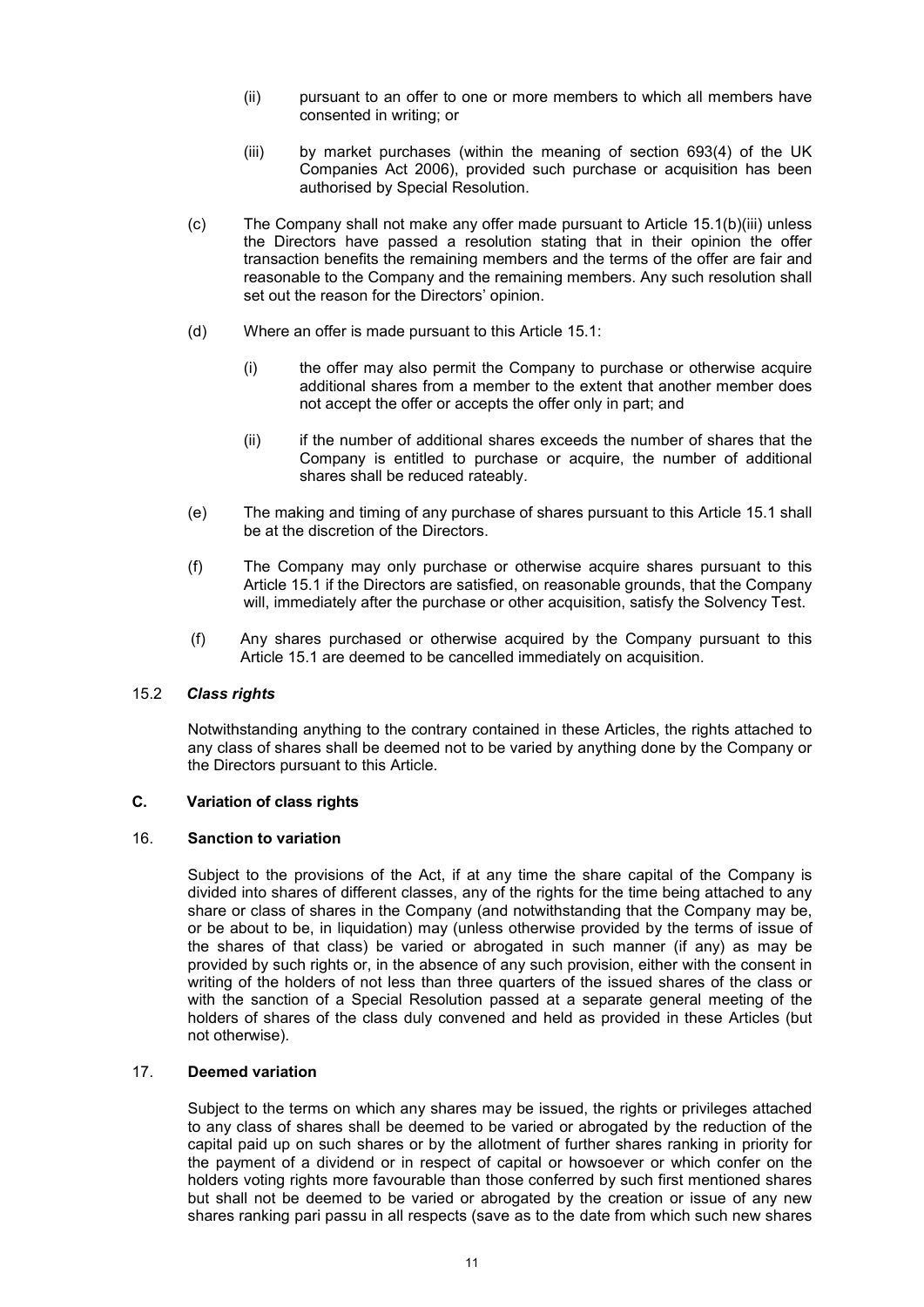shall rank for dividend) with or subsequent to those already issued or by the purchase or redemption by the Company of its own shares or the Company permitting, in accordance with the Uncertificated Regulations, the holding of and transfer of title to shares of that or any other class in uncertificated form by means of a relevant system in accordance with the provisions of the Act and these Articles.

### 18. **Class meetings**

All the provisions in these Articles as to general meetings shall mutatis mutandis apply to every meeting of the holders of any class of shares save that:

- (a) the quorum at every such meeting shall be not less than 2 persons holding or representing by proxy at least one-third of the voting rights attached to the issued shares of the class;
- (b) each such holder shall on a poll be entitled to one vote for every share of the class held by him; and
- (c) if at any adjourned meeting of such holders, such quorum as aforesaid is not present, not less than one person holding shares of the class who is present in person or by proxy shall be a quorum.

# **D. Share certificates**

### 19. **Right to certificates**

### 19.1 *Issue of certificates*

Save as provided by law, on becoming the holder of any certificated share, every person shall be entitled without charge to have issued within two months after allotment or lodgement of a transfer (unless the terms of issue of the shares provide otherwise) one certificate for all the certificated shares of any one class registered in his name and to a separate certificate for each class of certificated shares so registered. Such certificate shall specify the number, class and distinguishing numbers (if any) of the shares in respect of which it is issued and the amount or respective amounts paid up on them and shall be issued either under the Seal (which may be affixed to it or printed on it) or in such other manner having the same effect as if issued under a seal and, having regard to the provisions of the Act and the rules and regulations applicable to the recognised investment exchange(s) to which the Company's shares are admitted, as the Board may approve.

### 19.2 *Joint holders*

The Company shall not be bound to issue more than one certificate in respect of certificated shares held jointly by two or more persons. Delivery of a certificate to the person first named on the register shall be sufficient delivery to all joint holders

# 19.3 *Balancing certificates*

Save as provided by law, where a member has transferred part only of the shares comprised in a certificate he shall be entitled without charge to a certificate for the balance of such certificated shares.

### 19.4 *Restrictions on certificates*

No certificate shall be issued representing certificated shares of more than one class.

### 20. **Replacement certificates**

### 20.1 *Renewal or replacement*

Share certificates may be renewed or replaced on such terms as to provision of evidence and indemnity (with or without security) and to payment of any exceptional out of pocket expenses (including those incurred by the Company in investigating such evidence and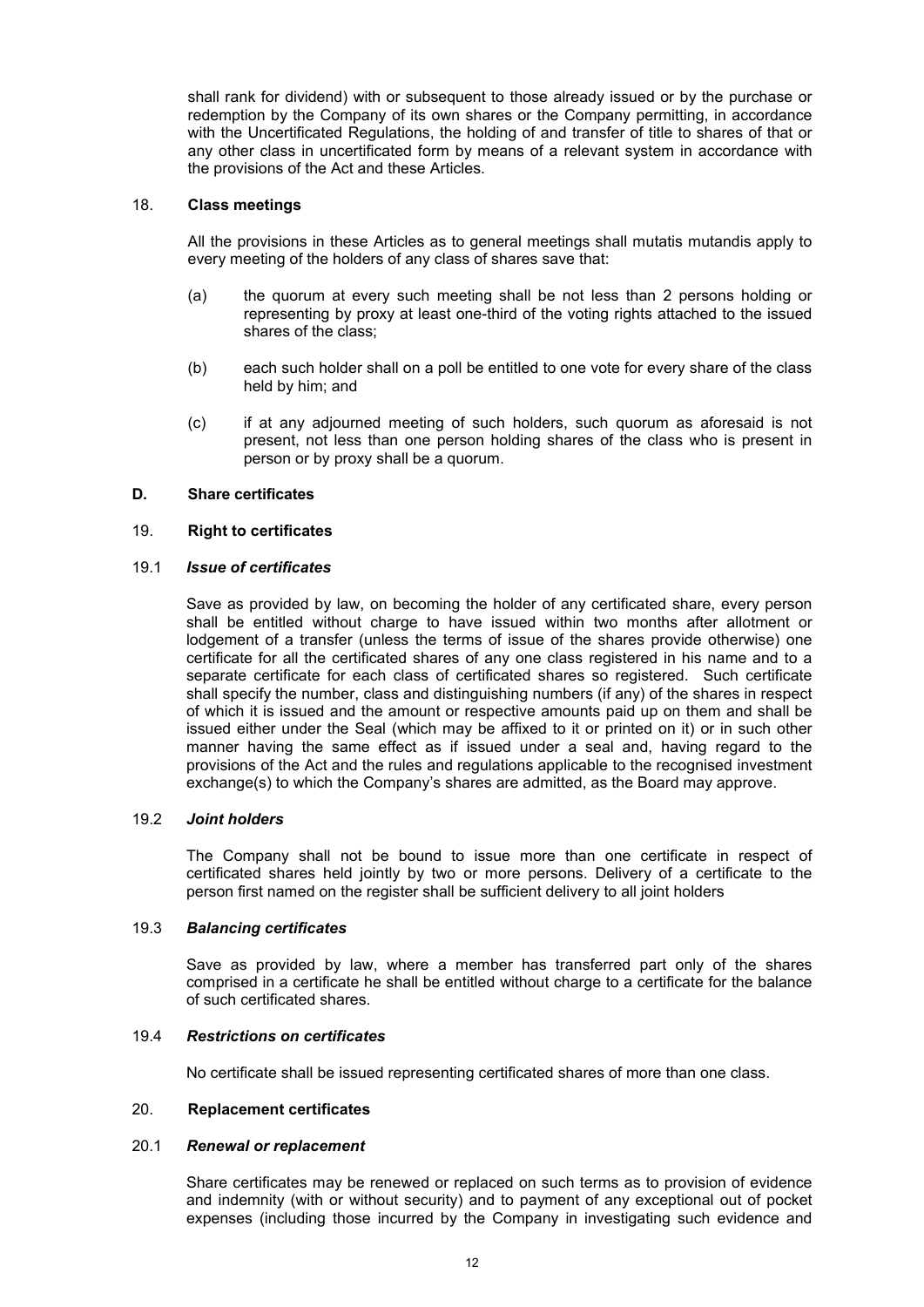preparing such indemnity and security) as the Board may decide, and on surrender of the original certificate (where it is defaced or worn out) but without any further charge.

# 20.2 *Consolidation of certificates*

Any two or more certificates representing shares of any one class held by any member may at his request be cancelled and a single new certificate for such shares issued in lieu, subject to the payment of a reasonable fee, if any, as the Board may determine, on surrender of the original certificate for cancellation.

# 20.3 *Splitting share certificates*

If any member shall surrender for cancellation a share certificate representing certificated shares held by him and request the Company to issue in lieu two or more share certificates representing such certificated shares in such proportions as he may specify, the Board may, if it thinks fit, comply with such request subject to the payment of such reasonable fee, if any, as it may determine.

# 21. **Uncertificated shares**

# 21.1 *Participating security*

The Board may resolve that a class of shares is to become, or is to cease to be, a Participating Security and may implement such arrangements as it thinks fit in order for any class of shares to be admitted to settlement by means of an Uncertificated System. Shares of a class shall not be treated as forming a separate class from other shares of the same class as a consequence only of such shares being held in uncertificated form. Any share of a class which is a Participating Security may be changed from an uncertificated share to a certificated share and from a certificated share to an uncertificated share in accordance with the Uncertificated Regulations. For any purpose under these Articles, the Company may treat a member's holding of uncertificated shares and certificated shares of the same class as if they were separate holdings, unless the Board otherwise decides.

### 21.2 *Application of Articles*

These Articles apply to uncertificated shares of a class which is a Participating Security only to the extent that these Articles are consistent with the holding of such shares in uncertificated form, with the transfer of title to such shares by means of the Uncertificated System and with the Uncertificated Regulations.

### 21.3 *Board regulations*

Subject to the Act, the Uncertificated Regulations, these Articles and the facilities and requirements of the Uncertificated System the Board may lay down regulations not included in these Articles which:

- (a) apply to the issue, holding or transfer of uncertificated shares (in addition to or in substitution for any provisions in these Articles);
- (b) set out (where appropriate) the procedures for conversion and/or redemption of uncertificated shares; and/or
- (c) the Board considers necessary or appropriate to ensure that these Articles are consistent with the Uncertificated Regulations and/or the Operator's rules and practices

and such regulations will apply instead of any relevant provisions in these Articles which relate to certificates and the transfer, conversion and redemption of shares or which are not consistent with the Uncertificated Regulations, in all cases to the extent (if any) stated in such regulations. If the Board makes any such regulations, Article 21.2 will (for the avoidance of doubt) continue to apply to these Articles, when read in conjunction with those regulations.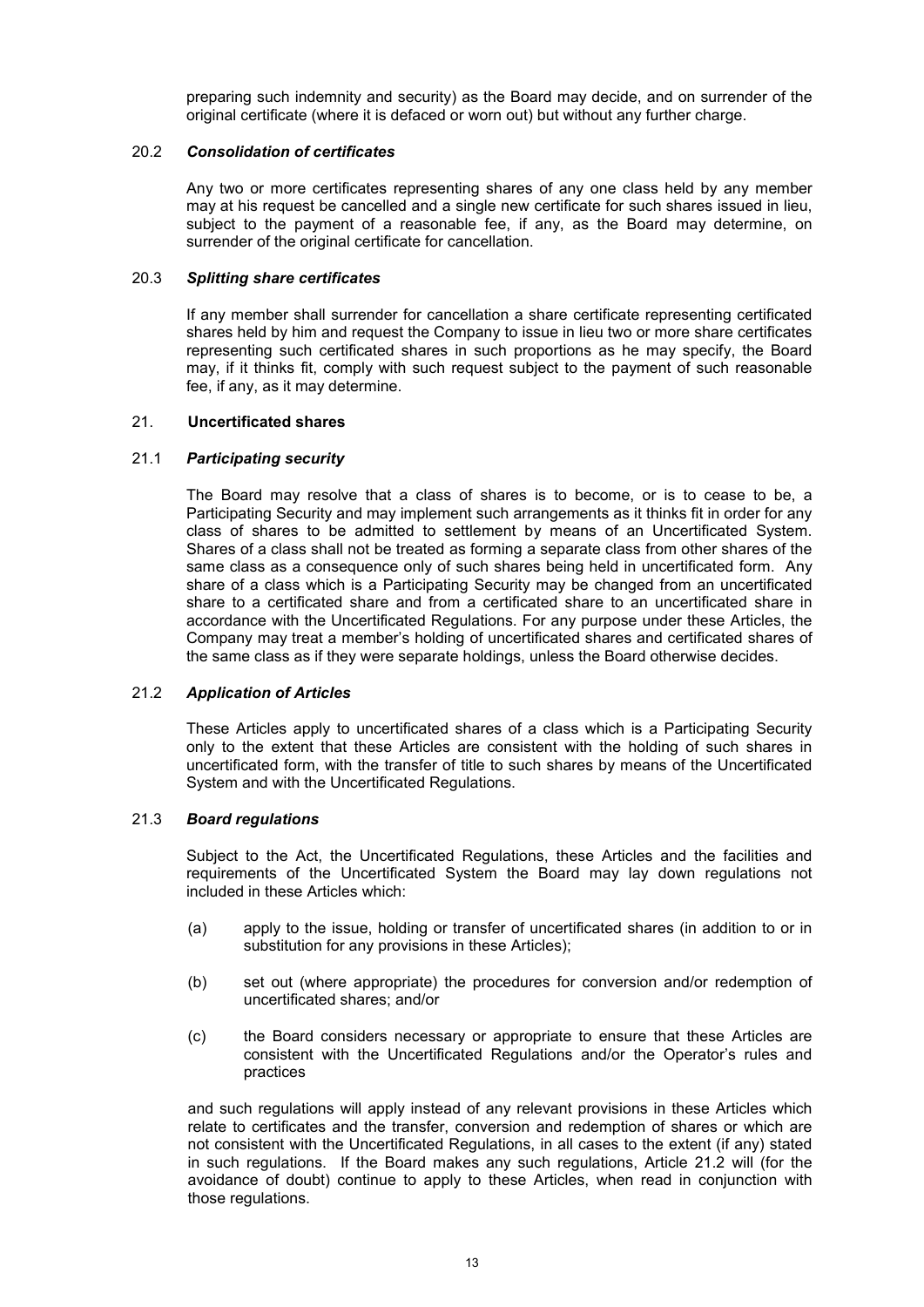# 21.4 *Instructions via an uncertificated system*

Any instruction given by means of an Uncertificated System as referred to in these Articles shall be a dematerialised instruction given in accordance with the Uncertificated Regulations, the facilities and requirements of the Uncertificated System and the Operator's rules and practices.

# 21.5 *Forfeiture and sale*

Where the Company is entitled under the Act, the Operator's rules and practices, these Articles or otherwise to dispose of, forfeit, enforce a lien over or sell or otherwise procure the sale of any shares of a class which is a Participating Security which are held in uncertificated form, the Board may take such steps (subject to the Uncertificated Regulations and to such rules and practices) as may be required or appropriate, by instruction by means of an Uncertificated System or otherwise, to effect such disposal, forfeiture, enforcement or sale including by (without limitation):

- (a) requesting or requiring the deletion of any computer-based entries in the Uncertificated System relating to the holding of such shares in uncertificated form;
- (b) altering such computer-based entries so as to divest the holder of such shares of the power to transfer such shares other than to a person selected or approved by the Company for the purpose of such transfer;
- (c) requiring any holder of such shares, by notice in writing to him, to change his holding of such uncertificated shares into certificated form within any specified period;
- (d) requiring any holder of such shares to take such steps as may be necessary to sell or transfer such shares as directed by the Company;
- (e) otherwise rectify or change the Register in respect of any such shares in such manner as the Board considers appropriate (including, without limitation, by entering the name of a transferee into the Register as the next holder of such shares); and/or
- (f) appointing any person to take any steps in the name of any holder of such shares as may be required to change such shares from uncertificated form to certificated form and/or to effect the transfer of such shares (and such steps shall be effective as if they had been taken by such holder).

### **E. Lien on shares**

# 22. **Lien on shares not fully paid**

The Company shall have a first and paramount lien on any of its shares which are not fully paid, but only to the extent and in the circumstances permitted by law. The lien shall also extend to all distributions and other moneys from time to time declared or payable (of any amount) in respect of such share. The Board may waive any lien which has arisen and may resolve that any share shall for some limited period be exempt wholly or partially from the provisions of this Article.

# 23. **Enforcement of lien by sale**

### 23.1 *Power of sale*

The Company may sell in any manner decided by the Board all or any of the shares subject to any lien at such time or times and in such manner as it may determine, save that no sale shall be made until such time as the moneys in respect of which such lien exists or some part of them are or is presently payable, or the liability or engagement in respect of which such lien exists is liable to be presently fulfilled or discharged, and until a demand and notice in writing stating the amount due, or specifying the liability or engagement and demanding payment or fulfilment or discharge of them, and giving notice of intention to sell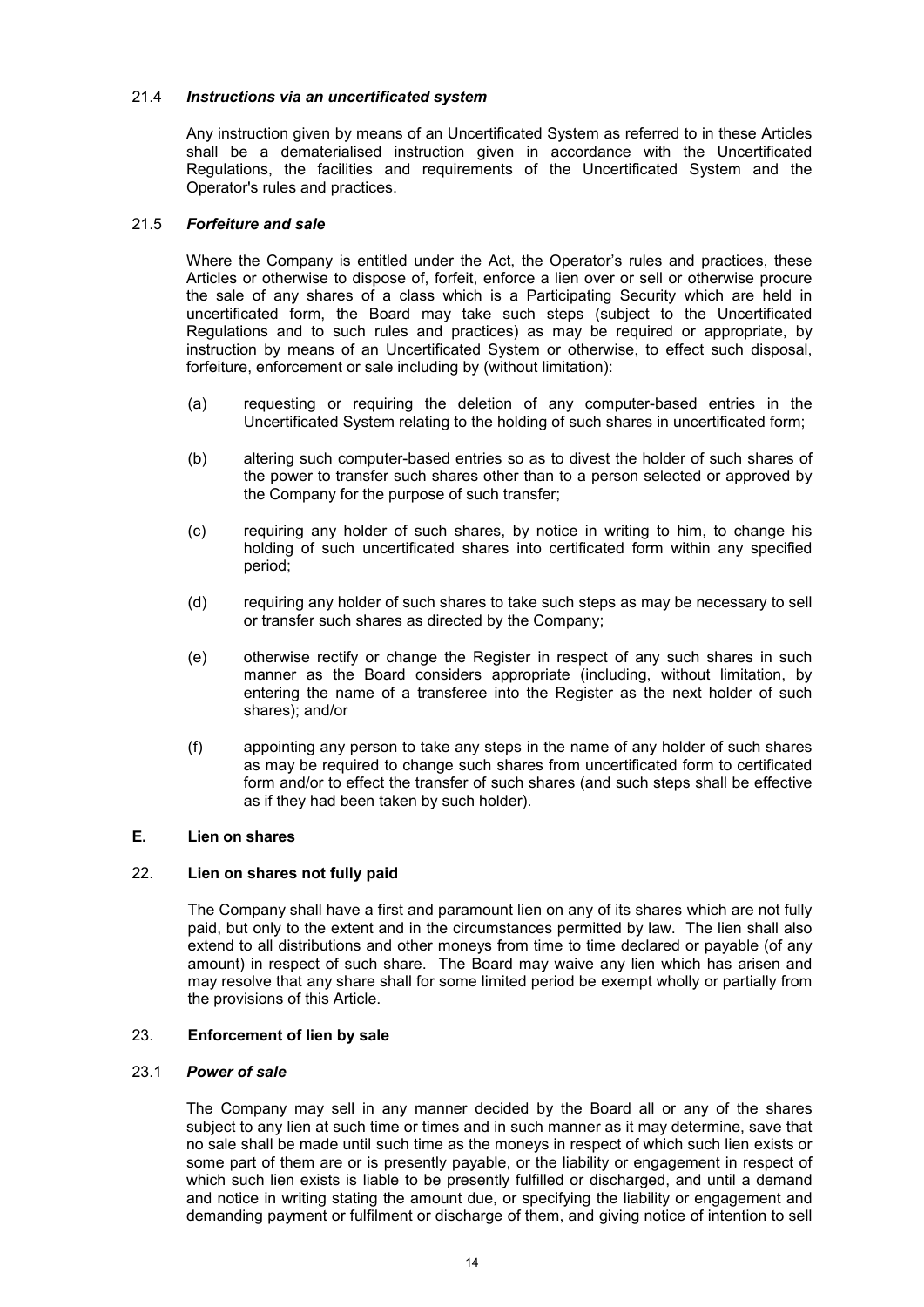in default, shall have been served on the holder or the persons (if any) entitled by transmission to the shares and default in payment, fulfilment or discharge shall have been made by him or them for 14 clear days after service of such notice.

# 23.2 *Title*

A statutory declaration in writing that the declarant is a Director of the Company and that a share has been duly forfeited or surrendered or sold to satisfy a lien of the Company on a date stated in the declaration shall be conclusive evidence of the facts stated in it as against all persons claiming to be entitled to the share.

# 23.3 *Perfection of transfer*

For giving effect to any such sale, the Board may in the case of certificated shares authorise some person to execute an instrument of transfer of the shares sold in the name and on behalf of the holder or the persons entitled by transmission in favour of the purchaser or as the purchaser may direct and in the case of uncertificated shares exercise any power conferred on it by Article 21.5 (Forfeiture and sale) to effect a transfer of the shares. The purchaser shall not be bound to see to the application of the purchase moneys in respect of any such sale and the title of the transferee to the shares shall not be affected by any irregularity in or invalidity of the proceedings in reference to the sale. Any instrument or exercise shall be effective as if it had been executed or exercised by the holder of, or the person (if any) entitled by transmission to, the shares to which it relates.

# 24. **Application of proceeds of sale**

The net proceeds of any sale of shares subject to any lien after payment of the costs shall be applied in or towards satisfaction of so much of the amount due to the Company or of the liability or engagement (as the case may be) as is presently payable or is liable to be presently fulfilled or discharged. The balance (if any) shall (in the case of certificated shares) on surrender to the Company for cancellation of the certificate for the shares sold and in all cases subject to a like lien for any moneys not presently payable or any liability or engagement not liable to be presently fulfilled or discharged as existed on the shares before the sale be paid to the holder of, or the person (if any) entitled by transmission to, the shares at the date of the sale.

# **F. Calls on shares**

### 25. **Calls**

Subject to the terms of issue of any shares, the Board may from time to time make calls on the members in respect of any moneys unpaid on the shares or any class of shares held by them respectively (whether in respect of nominal value or otherwise). Each member shall (subject to receiving at least 14 clear days' notice specifying when and where payment is to be made and whether or not by instalments) be liable to pay the amount of every call so made on him as required by the notice. A call shall be deemed to have been made at the time when the resolution of the Board authorising such call was passed or (as the case may require) at the time when any person to whom power has been delegated pursuant to these Articles serves notice of exercise of such power. A call may be required to be paid by instalments and may before receipt by the Company of any sum due under it be either revoked or postponed in whole or part as regards all or any such members as the Board may determine. A person on whom a call is made shall remain liable notwithstanding the subsequent transfer of the shares in respect of which the call was made. The joint holders of a share shall be jointly and severally liable for the payment of all calls in respect of them.

# 26. **Interest on calls**

If the whole of the sum payable in respect of any call is not paid on or before the day appointed for payment, the person from whom it is due and payable shall pay all reasonable costs, charges and expenses that the Company may have incurred by reason of such non-payment together with interest on the unpaid amount from the day appointed for payment thereof to the time of actual payment at the rate fixed by the terms of the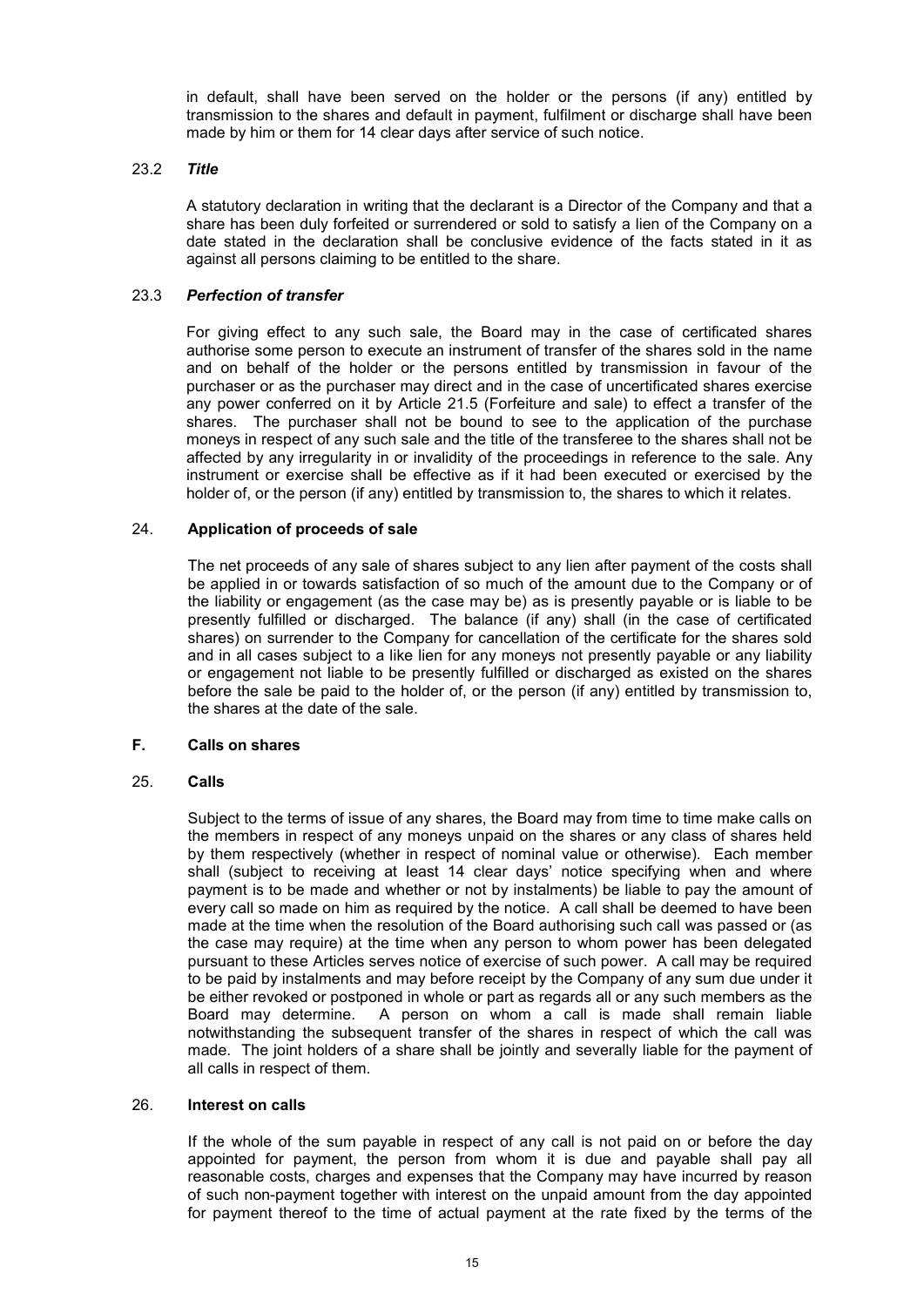allotment of the share or, if no rate is so fixed, at such rate, not exceeding 15 per cent. per annum, as the Board shall determine and specify in the notice of the call. The Board may waive payment of such costs, charges, expenses or interest in whole or in part.

# 27. **Rights of member when call unpaid**

No member shall be entitled, unless the Board otherwise determines, to receive any dividend or to be present and vote at any general meeting either personally or (save as proxy for another member) by proxy, or be reckoned in a quorum or to exercise any other privilege as a member unless and until he shall have paid all calls for the time being due and payable on every share held by him, whether alone or jointly with any other person, together with interest and expenses (if any).

# 28. **Sums due on allotment treated as calls**

Any sum payable in respect of a share on allotment or at any fixed date shall for all purposes of these Articles be deemed to be a call duly made, notified and payable on the date on which, by the terms of allotment or in the notice of call, it becomes payable. If it is not paid, the provisions of these Articles shall apply as if such amount had become due and payable by virtue of a call duly made and notified.

# 29. **Powers to differentiate**

The Board may make arrangements on the allotment or issue of shares for a difference as between the allottees or holders of such shares in the amount and time of payment of calls.

# 30. **Payment in advance of calls**

The Board may if it thinks fit receive from any member willing to advance it all or any part of the moneys uncalled and unpaid on the shares held by him. Such payment in advance of calls shall extinguish pro tanto the liability on the shares on which it is made. The Company may pay interest on the money paid in advance or so much of it as exceeds the amount for the time being called up on the shares in respect of which such advance has been made at such rate not exceeding 15 per cent. as the Board may decide until and to the extent that it would, but for the advance, become payable. The Board may at any time repay the amount so advanced on giving to such member not less than three months' notice in writing of its intention in that behalf, unless before the expiration of such notice the amount so advanced shall have been called up on the shares in respect of which it was advanced. No sum paid in advance of calls shall entitle the holder of a share in respect of them to any portion of a dividend subsequently declared in respect of any period prior to the date upon which such sum would, but for such payment, become presently payable.

### **G. Forfeiture of shares**

# 31. **Notice if call not paid**

If any member fails to pay the whole of any call or any instalment of any call on or before the day appointed for payment, the Board may at any time serve a notice in writing on such member, or on any person entitled to the shares by transmission, requiring payment, on a date not less than 14 clear days from the date of the notice, of the amount unpaid and any interest which may have accrued on it and any reasonable costs, charges and expenses incurred by the Company by reason of such non-payment. The notice shall name the place where the payment is to be made and state that, if the notice is not complied with, the shares in respect of which such call was made will be liable to be forfeited.

### 32. **Forfeiture for non-compliance**

If requirements stated in the notice referred to in Article 31 (Notice if call not paid) are not complied with, any share in respect of which it was given may, at any time before the payment required by the notice has been made, be forfeited by a resolution of the Board to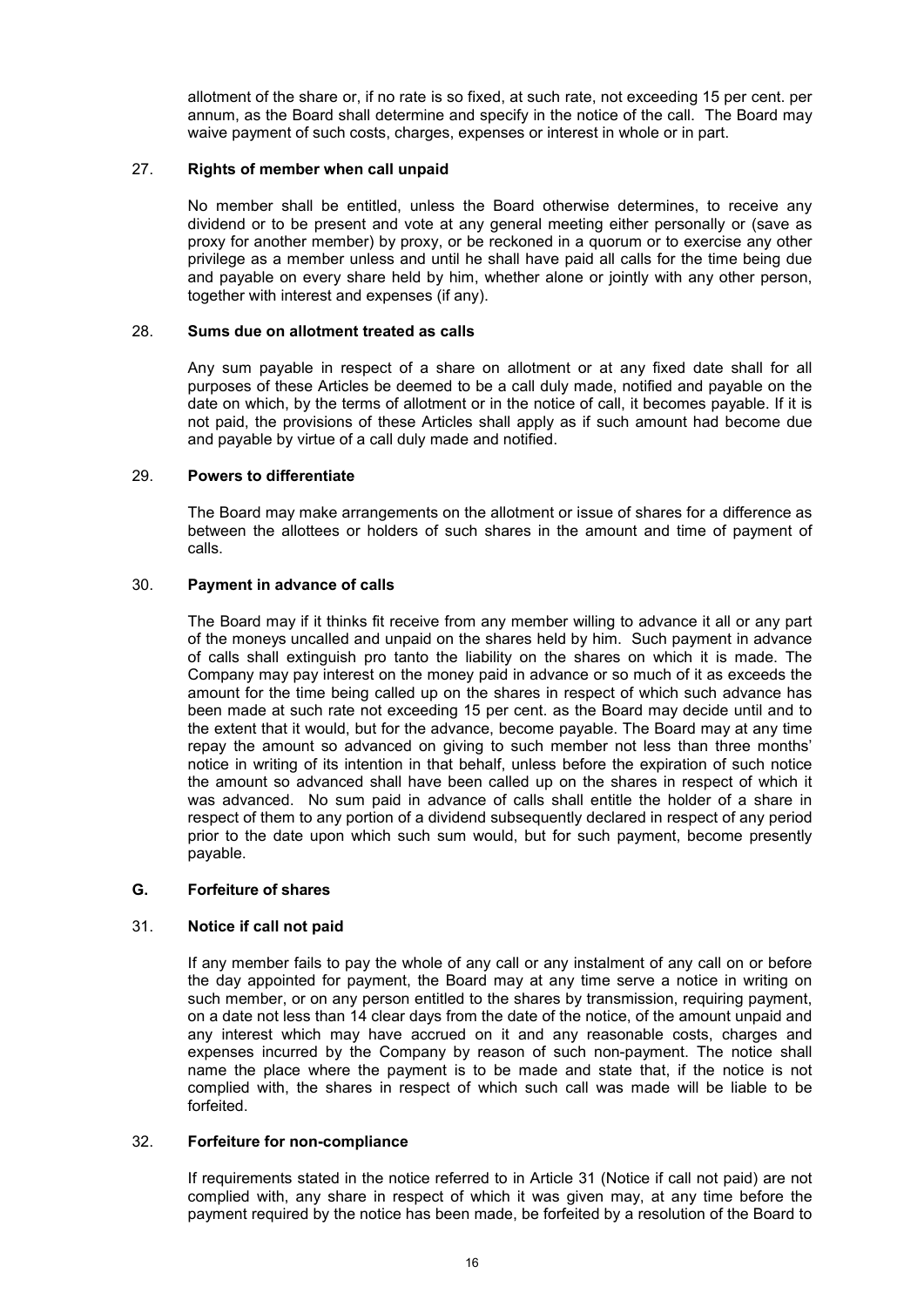that effect. Such forfeiture shall include all dividends declared or other moneys payable in respect of the forfeited shares and not paid before the forfeiture, and shall be deemed to occur at the time of the passing of the said resolution of the Board.

# 33. **Notice after forfeiture**

When any share has been forfeited notice of the forfeiture shall be served on the person who, before such forfeiture, was the holder of the share or the person entitled to such share by transmission (as the case may be). An entry of such notice having been given and of the forfeiture with the date of it shall forthwith be made in the Register in respect of such share together with a note that dealings are not permitted in the share. However, no forfeiture shall be invalidated by any omission to give such notice or to make such entry as aforesaid.

# 34. **Forfeiture may be annulled**

The Board may, at any time before any share so forfeited has been cancelled or sold, reallotted or otherwise disposed of, annul the forfeiture, on the terms that payment shall be made of all calls and interest due thereon and all expenses incurred in respect of the share and on such further terms (if any) as the Board shall see fit.

# 35. **Surrender**

The Board may accept a surrender of any share liable to be forfeited under these Articles upon such terms and conditions as may be agreed and, subject to any such terms and conditions, a surrendered share shall be treated as if it had been forfeited. In such case, references in these Articles to forfeiture shall include surrender.

# 36. **Disposal of forfeited shares**

Every share which shall be forfeited may, subject to the provisions of the Act, be sold, reallotted or otherwise disposed of either to the person who, before such forfeiture, was its holder or was entitled to it or to any other person on such terms and in such manner as the Board shall determine and, in the case of re-allotment, whether with or without all or any part of the amount previously paid up on the share being treated as so paid up. The Board may, for the purposes of the disposal in the case of certificated shares, authorise some person to transfer the share in question and may enter the name of the transferee in respect of the transferred share in the Register notwithstanding the absence of any share certificate being lodged in respect of it and may issue a new certificate to the transferee in respect of certificated shares transferred to it. An instrument of transfer executed by that person shall be as effective as if it had been executed by the holder of, or the person (if any) entitled by transmission to, the share. In the case of uncertificated shares the Board may exercise any power conferred on it by Article 21.5 (Forfeiture and sale) to effect a transfer of the shares. The Company may, if the Board considers it just and equitable to do so, receive the consideration (if any) given for the share on its disposal. Without limiting the generality of the foregoing, the Directors may, at any time cancel any shares subject to forfeiture which have not been sold, re-allotted or otherwise disposed of in accordance with this Article.

# 37. **Effect of forfeiture**

A member whose shares have been forfeited shall cease to be a member in respect of the shares forfeited and shall in the case of a certificated share surrender to the Company for cancellation the certificate for such shares.

# 38. **Extinction of claims**

The forfeiture of a share shall involve the extinction at the time of the forfeiture of all interest in and all claims and demands against the Company in respect of the share and all other rights and liabilities incidental to the share as between the person whose share is forfeited and the Company. The Company shall be under no obligation to refund any moneys to the member whose shares have been cancelled and that member shall be discharged from further obligation to the Company.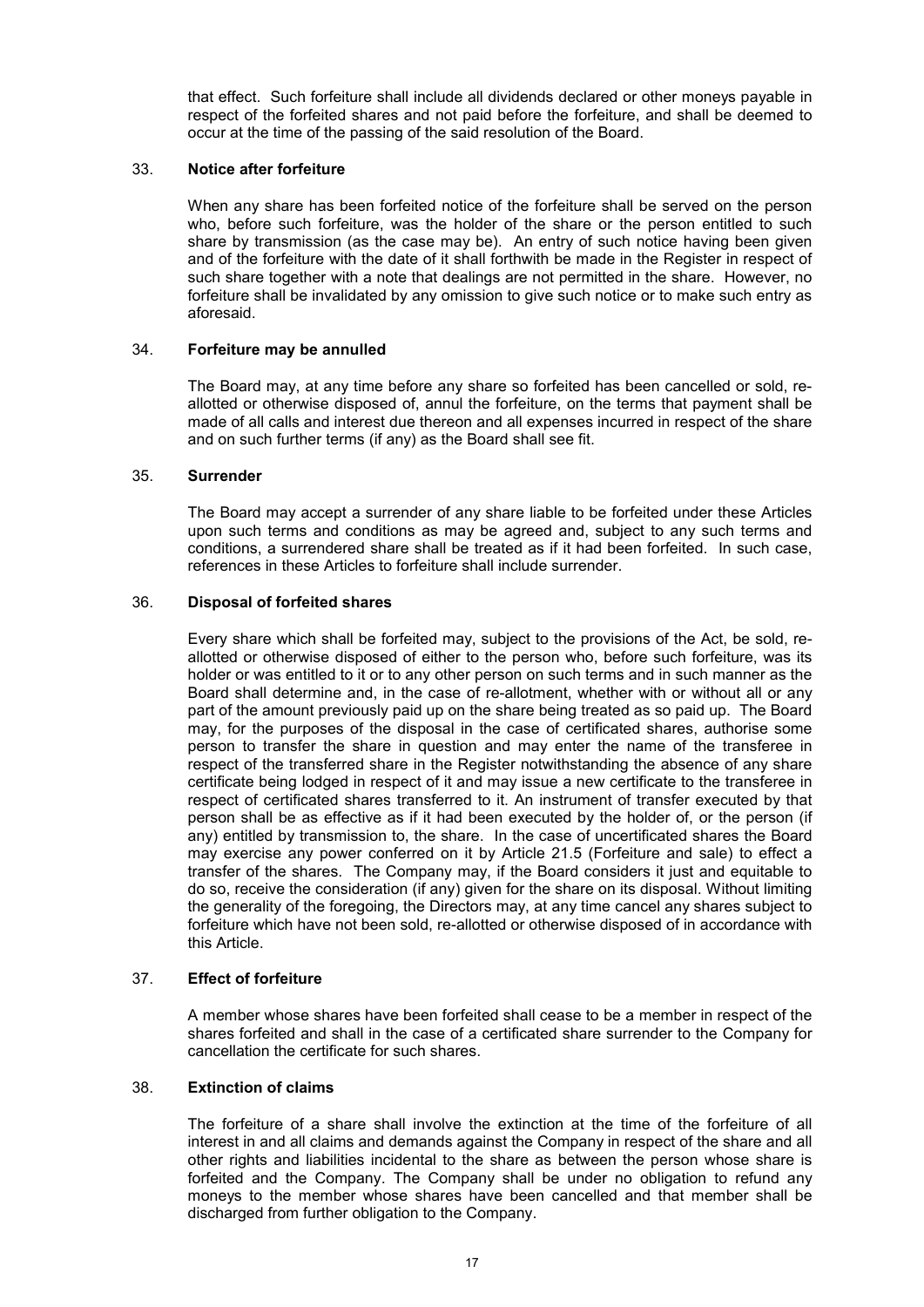# 39. **Evidence of forfeiture**

A statutory declaration by a Director that a share has been forfeited in pursuance of these Articles and stating the date on which it was forfeited shall, as against all persons claiming to be entitled to the share adversely to its forfeiture, be conclusive evidence of the facts stated in it. The declaration, together with the receipt of the Company for the consideration (if any) given for the share on its sale or disposition and a certificate for the share under the Seal delivered to the person to whom it is sold or disposed of, shall (subject if necessary to the execution of an instrument of transfer) constitute a good title to the share. Subject to the execution of any necessary transfer in the case of a certificated share, such person shall be registered as the holder of the share and shall be discharged from all calls made prior to such sale or disposition and shall not be bound to see to the application of the purchase moneys or other consideration (if any) nor shall his title to the share be affected by any act, omission or irregularity relating to or connected with the proceedings in reference to the forfeiture or disposal of the share. Such person shall not (except by express agreement with the Company) become entitled to any dividend which might have accrued on the share before the completion of the sale or the disposition thereof.

# **H. Transfer of shares**

# 40. **Form of transfer**

Each member may transfer all or any of his shares, in the case of certificated shares, by instrument of transfer in writing in any usual form or in any form approved by the Board or, in the case of uncertificated shares, without a written instrument in accordance with the Uncertificated Regulations. Any written instrument shall be executed by or on behalf of the transferor, shall contain the name and business or residential address of the transferee and (in the case of a transfer of a share which is not fully paid up) shall be executed by or on behalf of the transferee. The transferor shall be deemed to remain the holder of such share until the name of the transferee is entered in the Register in respect of it.

# 41. **Right to refuse registration**

### 41.1 *Registration of certificated share transfer*

The Board may in its absolute discretion and without giving any reason refuse to register any transfer of a certificated share unless:

- (a) it is in respect of a share which is fully paid up;
- (b) it is in respect of only one class of shares;
- (c) it is in favour of a single transferee or not more than four joint transferees;
- (d) (if required) it is duly stamped or duly certified or otherwise shown to the satisfaction of the Company to be exempt from any applicable stamp duty; and
- (e) it is delivered for registration to the Registered Agent, or such other person as the Board may from time to time appoint, accompanied (except in the case of a transfer where a certificate has not been required to be issued) by the certificate for the shares to which it relates and/or such other evidence as the Board may reasonably require to prove the title of the transferor and the due execution by him of the transfer or, if the transfer is executed by some other person on his behalf, the authority of that person to do so.

### 41.2 *Prohibited Persons*

(a) The Board may (in its absolute discretion and without giving any reason therefor) refuse to register any transfer of a share to a Prohibited Person. If any transferee is a Prohibited Person or the Board otherwise determines that the holding of shares by such transferee would be in breach of any relevant legal or regulatory requirement or would subject the Company to any adverse legal, regulatory or taxation consequences or the Board otherwise determines (in its sole discretion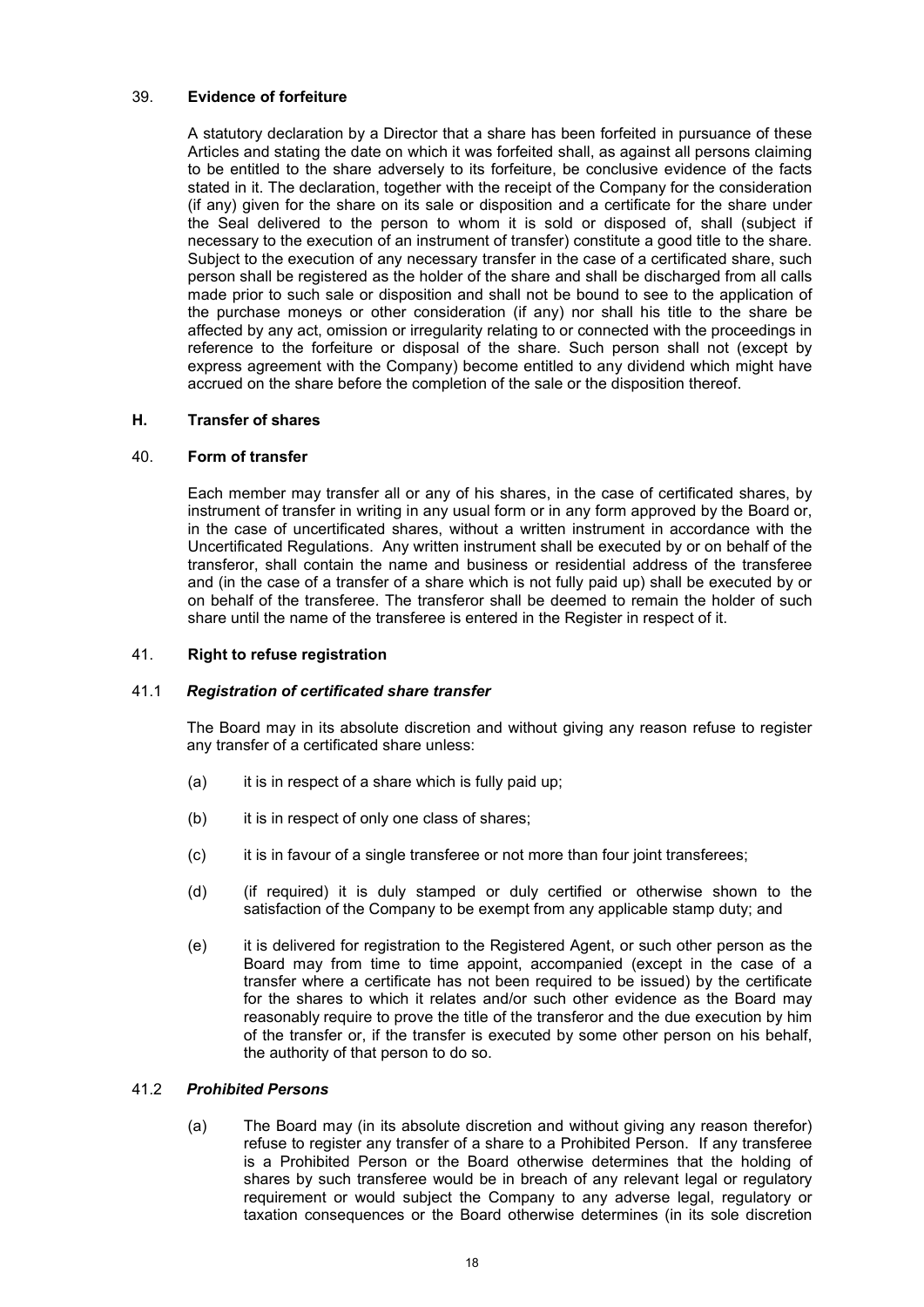and without being obliged to provide its reasons therefor) that such holding is not in the Company's interest, the Company may direct such transferee to sell his shares to a person who is not a Prohibited Person within thirty days of the notice of refusal.

- (b) For the purposes of this Article "**Prohibited Person**" shall mean any person, as determined by the Board, to whom a sale or transfer of shares:
	- (i) would be in breach of the laws or requirements of any jurisdiction or governmental authority; or
	- (ii) in circumstances (whether taken alone or in conjunction with other persons or any other circumstances appearing to the Board to be relevant) which, in the opinion of the Board, might result in the Company and/or the members as a whole incurring any liability to taxation or suffering any other regulatory, pecuniary, legal or material administrative disadvantage that the Company might not otherwise have suffered or incurred.

### 41.3 *Registration of an uncertificated share transfer*

Registration of the transfer of an uncertificated share or the renunciation of any renounceable right of allotment of a share that is a right held in uncertificated form may be refused if it is in favour of more than four persons jointly or if any other circumstance applies in respect of which refusal to register such a transfer or registration is permitted or required by the Uncertificated Regulations.

### 42. **Notice of refusal**

If the Board refuses to register a transfer of a share it shall, as soon as practicable after the date on which the transfer was lodged with the Company, send notice of the refusal to the transferor and the transferee. Any instrument of transfer which the Board refuses to register shall (except in the case of suspected fraud) be returned to the person depositing it. All instruments of transfer which are registered may be retained by the Company.

### 43. **No fees on registration**

No fee shall be charged for registration of a transfer or on the registration of any probate, letters of administration, certificate of death or marriage, power of attorney, notice or other instrument relating to or affecting the title to any shares or otherwise for making any entry in the Register affecting the title to any shares

### 44. **Recognition of renunciation of allotment of shares**

Nothing in these Articles shall preclude the Board from recognising a renunciation of the allotment of any share by the allottee in favour of some other person.

### **I. Transmission of shares**

# 45. **On death**

If a member dies, the survivors or survivor, where he was a joint holder, and his executors or administrators, where he was a sole or the only survivor of joint holders, shall be the only persons recognised by the Company as having any title to his shares. Nothing in these Articles shall release the estate of a deceased member from any liability in respect of any share which has been solely or jointly held by him.

### 46. **Election of person entitled by transmission**

Any person entitled to a share by transmission may, on such evidence as to his title being produced as the Board may reasonably require, elect either to become registered as a member or to have some person nominated by him registered as a member. If he elects to become registered himself he shall give written notice signed by him to the Company to that effect. If he elects to have some other person registered he shall, in the case of a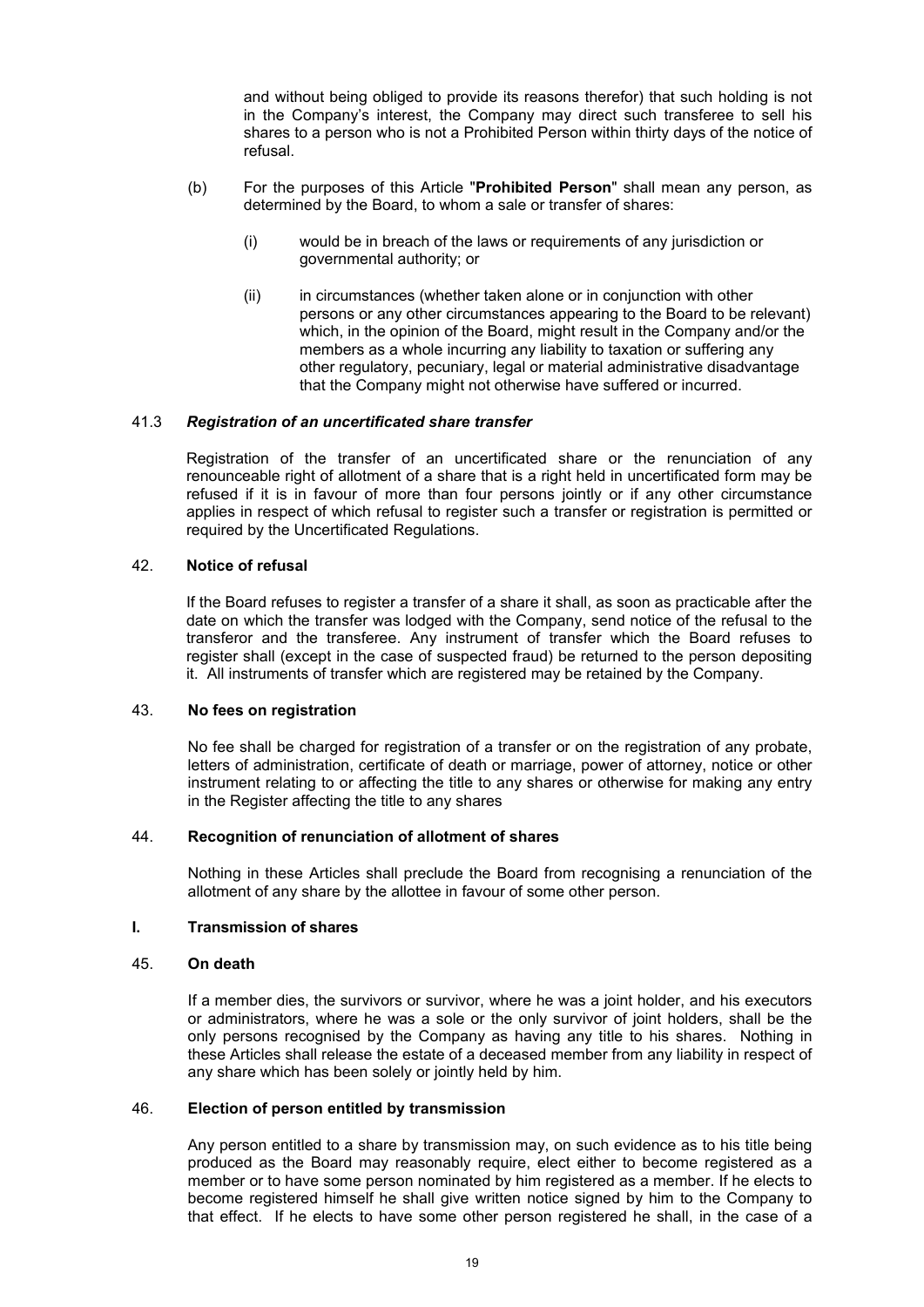certificated share, execute an instrument of transfer of such shares to that person and, in the case of an uncertificated share, either procure that all appropriate instructions are given by means of the Uncertificated System to effect the transfer of such share to such person or change the uncertificated share to certificated form and then execute an instrument of transfer of such share to such person. All the provisions of these Articles relating to the transfer of shares shall apply to the notice, instrument of transfer or instructions (as the case may be) as if it were an instrument of transfer executed or instructions given by the member and his death, bankruptcy or other event had not occurred and any notice or transfer were executed by such member. Where the entitlement of a person to a share in consequence of the death or bankruptcy of a member or of any other event giving rise to its transmission by operation of law is proved to the satisfaction of the Board, the Board shall within two months after proof cause the entitlement of that person to be noted in the Register.

# 47. **Rights on transmission**

Where a person is entitled to a share by transmission, the rights of the holder in relation to such share shall cease. However, the person so entitled may give a good discharge for any dividends and other moneys payable in respect of it and shall have the same rights to which he would be entitled if he were the holder of the share except that he shall not before he is registered as the holder of the share be entitled in respect of it to be given notice of, or to attend or vote at, any meeting of the Company or at any separate meeting of the holders of any class of shares of the Company. The Board may at any time give notice requiring any such person to elect either to be registered himself or to transfer the share. If the notice is not complied with within 60 days, the Board may thereafter withhold payment of all dividends and other moneys payable in respect of such share until the requirements of the notice have been complied with.

### **J. General meetings**

### 48. **Annual general meetings**

- 48.1 Subject to the provisions of the Act, annual general meetings shall be held at such time and place as the Board may determine. The first annual general meeting shall be held within 18 months of the date of the Company's incorporation, following which, at least one annual general meeting shall be held in each calendar year and not more than 15 months shall pass from one annual general meeting to the next.
- 48.2 The business of an annual general meeting shall be:
	- (a) to receive and consider the annual report and accounts;
	- (b) to elect and re-elect Directors;
	- (c) to declare dividends (if any) recommended by the Board;
	- (d) to appoint or re-appoint the Auditors;
	- (e) to authorise the Directors to allot shares; and
	- (f) any other business proposed by the Board.

# 49. **Extraordinary general meetings**

All general meetings other than annual general meetings shall be called extraordinary general meetings.

# 50. **Convening of extraordinary general meeting**

The Board may convene an extraordinary general meeting whenever it thinks fit. At any meeting convened on such requisition (or any meeting requisitioned pursuant to section 67(2) of the Act), no business shall be transacted except that stated by the requisition or proposed by the Board.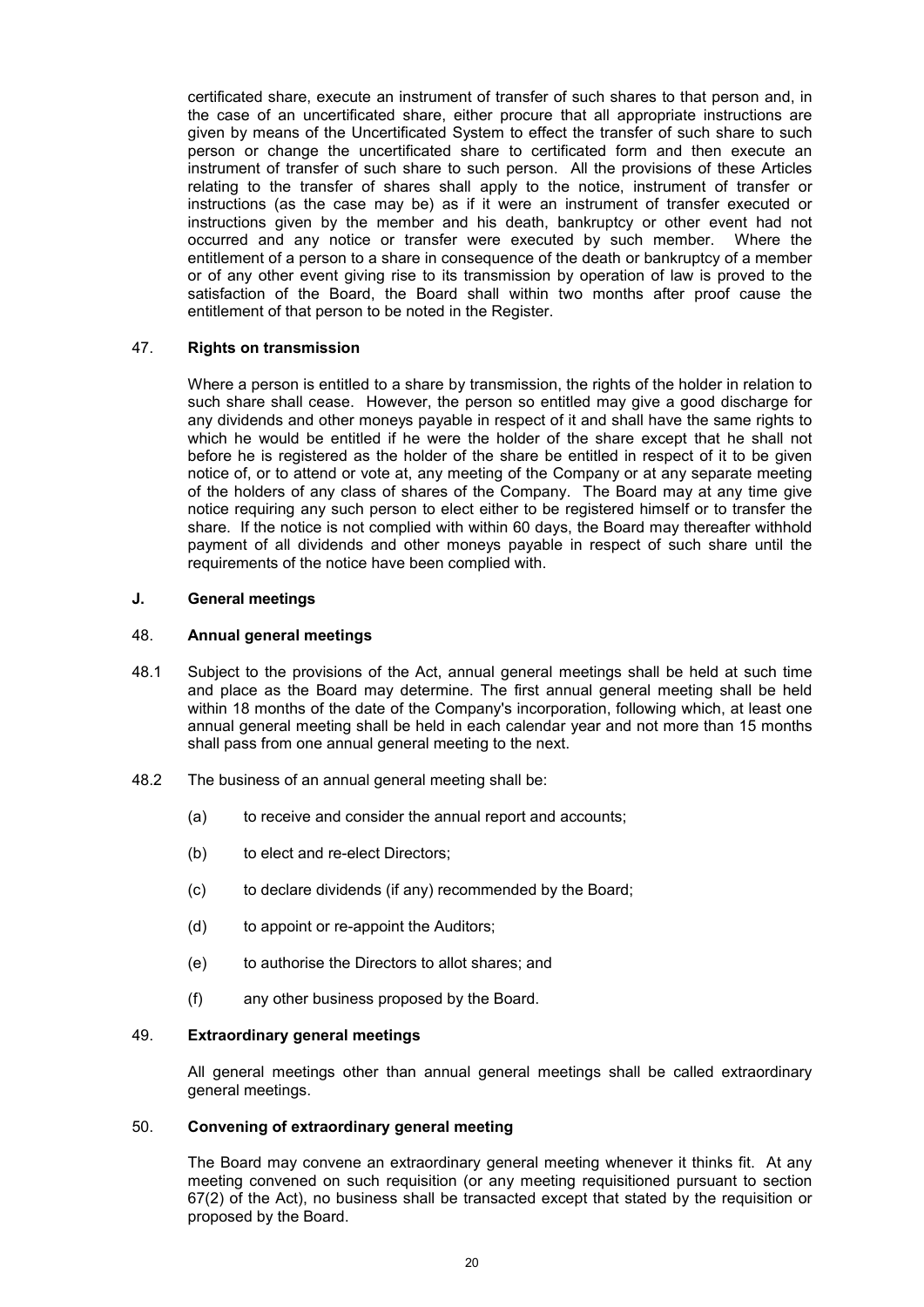# 51. **Notice of general meetings**

# 51.1 *Length of notice*

A general meeting shall be convened by not less than 14 clear days' notice.

# 51.2 *Form of notice*

Every notice convening a general meeting shall specify:

- (a) whether the meeting is an annual general meeting or an extraordinary general meeting;
- (b) the place, the day and the time of the meeting;
- (c) the general nature of the business to be transacted;
- (d) if the meeting is convened to consider a Special Resolution, the intention to propose the resolution as such and the requisite majority for an affirmative vote; and
- (e) with reasonable prominence, that a member entitled to attend and vote is entitled to appoint one or more proxies to attend and, on a poll, vote instead of him and that a proxy need not also be a member.

A notice shall be served on a member in writing or, where suitable authority has been given by the member, in electronic form by Electronic Communication or by making it available on a website. If the notice contains an electronic address for the Company, a member may send any document or information relating to the relevant general meeting to that electronic address.

# 51.3 *Electronic communication*

If notice of a meeting is sent in electronic form the Company shall have first complied with all applicable regulatory requirements and the person entitled to receive such notice shall have first agreed that the notice can be sent to him in that way and not revoked that agreement. The notice shall be sent to the address specified by the person entitled to receive such notice.

### 51.4 *Notice of a meeting on a website*

The Company may send or supply a notice of meeting by making it available on a website and where the Company intends to make that notice of meeting available on a website, the Company shall first:

- (a) comply with the provisions of Articles 153 to 154;
- (b) notify persons (by any means permitted by these Articles other than publication on a website) entitled to receive such notice that the notice of meeting has been published on the website, such notification to state that it concerns a notice of meeting, to specify the place, date and time of the meeting and whether the meeting will be an annual general meeting; and
- (c) the notice must be available on the website throughout the period beginning with the date of notification and ending with the conclusion of the meeting.

### 51.5 *Entitlement to receive notice*

The notice shall be given to each person who is:

(a) a member (other than any who under the provisions of these Articles or of any restrictions imposed on any shares is not entitled to receive notice from the Company) at a time and on a date selected by the Board in accordance with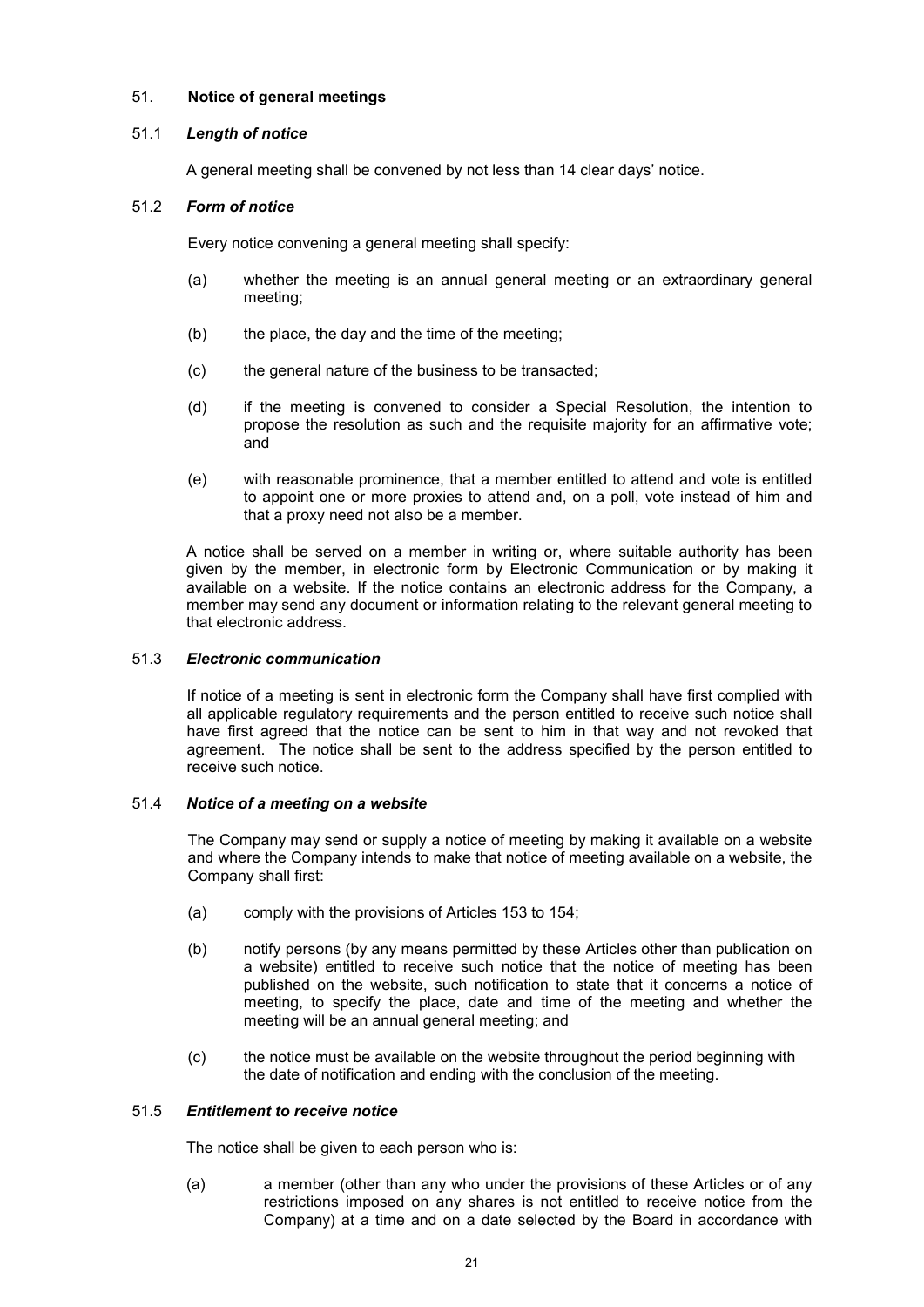these Articles and applicable law;

- (b) a Director on the date of the notice; and
- (c) the Auditor on that date.

# 51.6 *Meeting on short notice*

Notwithstanding that a meeting is called by shorter notice than that specified in Article 51.1, a general meeting shall be deemed to have been duly convened if a member or members holding at least 75 percent of the voting rights in relation thereto have waived notice of the meeting and for this purpose the presence of a member at the meeting shall be deemed to constitute waiver on the part of such member.

# 52. **Omission to send notice**

The accidental omission to send a notice of meeting or, in cases where it is intended that it be sent out with the notice, an instrument of proxy to, or the non-receipt of either by, any person entitled to receive the same shall not invalidate the proceedings at that meeting.

# **K. Proceedings at general meetings**

# 53. **Quorum**

- 53.1 No business shall be transacted at any general meeting unless a quorum is present when the meeting proceeds to business but the absence of a quorum shall not preclude the choice or appointment of a Chairman, which shall not be treated as part of the business of the Meeting. Subject to the provisions of Article 54 (If quorum not present), two persons entitled to attend and to vote on the business to be transacted, each being a member present in person or a proxy for a member or a duly authorised representative of a corporation which is a member, shall be a quorum.
- 53.2 In calculating whether a quorum is present for the purposes of Article 53.1, if two or more persons are appointed as proxies for the same member or two or more persons are appointed as corporate representatives of the same corporate member, only one of such proxies or only one of such corporate representatives shall be counted.

# 54. **If quorum not present**

If, within 15 minutes (or such longer interval not exceeding one hour as the Chairman in his absolute discretion thinks fit) from the time appointed for the holding of a general meeting, a quorum is not present or if, during a meeting, such a quorum ceases to be present, the meeting, if convened on the requisition of members, shall be dissolved. In any other case, the meeting shall stand adjourned to the same day in the next week at the same time and place, or to such other day and at such time and place as the Chairman (or, in default, the Board) may determine. If, at such adjourned meeting, a quorum is not present within 15 minutes from the time appointed for holding the meeting, one member present in person or by proxy or (being a corporation) by a duly authorised representative shall be a quorum. If no such quorum is present or if, during the adjourned meeting, a quorum ceases to be present, the adjourned meeting shall be dissolved.

# 55. **Security and meeting place arrangements**

### 55.1 *Searches*

The Board may direct that members or proxies wishing to attend any general meeting should submit to such searches or other security arrangements or restrictions as the Board shall consider appropriate in the circumstances and shall be entitled in its absolute discretion to refuse entry to such general meeting to any member or proxy who fails to submit to such searches or otherwise to comply with such security arrangements or restrictions.

### 55.2 *Inadequate meeting place*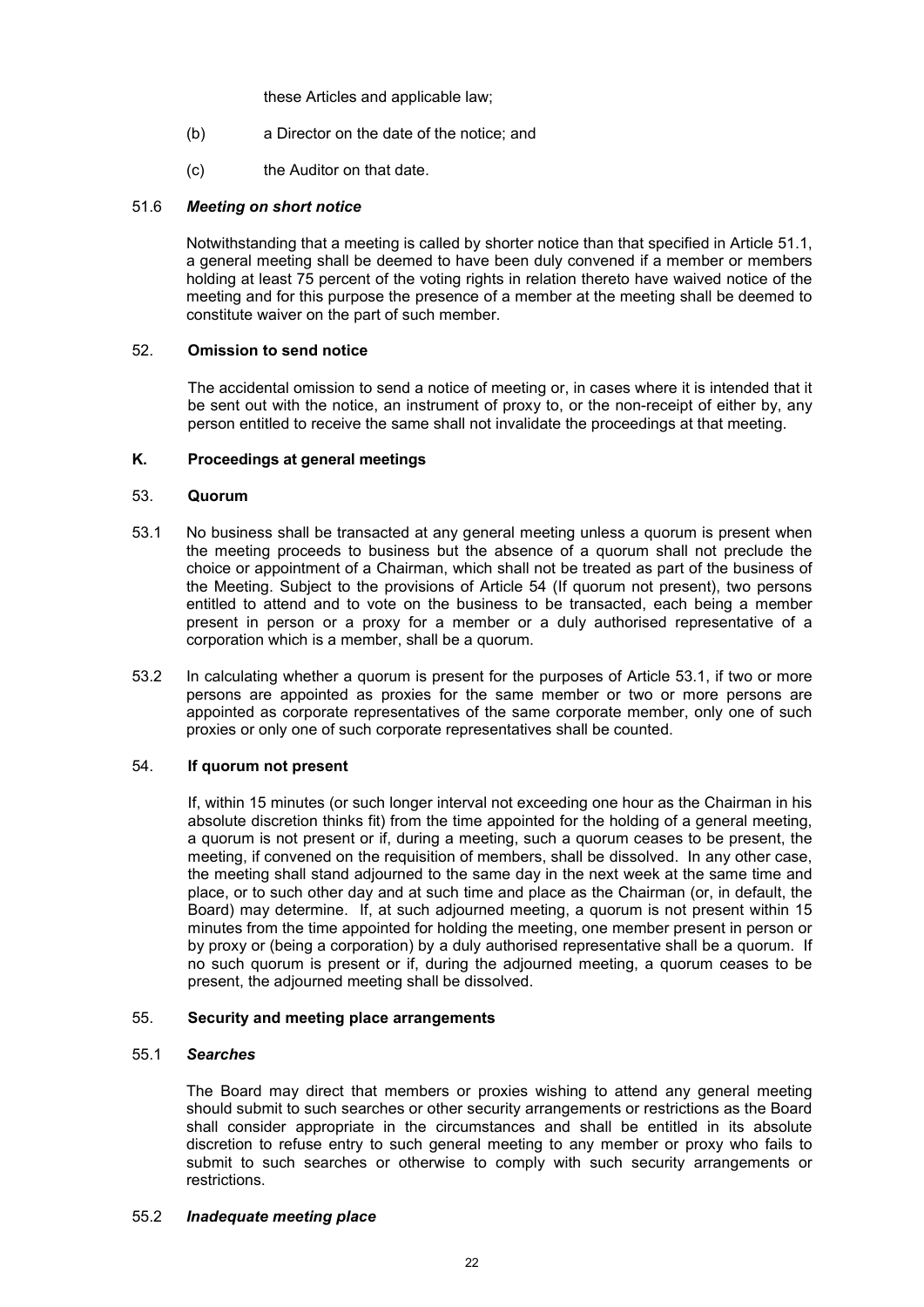If it appears to the Chairman that the meeting place specified in the notice convening the meeting is inadequate to accommodate all members entitled and wishing to attend, the meeting shall nevertheless be duly constituted and its proceedings valid provided that the Chairman is satisfied that adequate facilities are available to ensure that any member who is unable to be accommodated is nonetheless able to participate in the business for which the meeting has been convened and to hear and see all persons present who speak (whether by the use of microphones, loud-speakers, audio-visual communications equipment or otherwise), whether in the meeting place or elsewhere, and to be heard and seen by all other persons so present in the same manner.

### 56. **Chairman**

The Chairman, if any, of the Board or, in his absence, some other director nominated by the Board, shall preside as Chairman of the meeting. If there be no such Chairman or if at any meeting he shall not be present within 15 minutes after the time appointed for holding the meeting or shall be unwilling to act as Chairman, the Directors present shall choose one of their number to act or, if there be only one Director present, he shall be Chairman if willing to act. If no Director is willing to act as Chairman of the meeting, or if no Director is present within 15 minutes of the time appointed for holding the meeting, the members present and entitled to vote shall choose one of their number to be Chairman of the meeting.

# 57. **Director may attend and speak**

A Director shall notwithstanding that he is not a member be entitled to attend and speak at any general meeting and at any separate meeting of the holders of any class of shares of the Company. The Chairman may invite any person to attend and speak at any general meeting of the Company whom the Chairman considers to be equipped with knowledge or experience of the Company's business to assist in the deliberations of the meeting.

# 58. **Power to adjourn**

The Chairman of the general meeting may, with the consent of a meeting at which a quorum is present, and shall if so directed by the meeting, adjourn any meeting from time to time (or indefinitely) and from place to place as he shall determine. In addition (and without prejudice to any other power which he may have under these Articles or at common law) the Chairman may, without the need for the consent of the meeting, interrupt or adjourn any meeting from time to time and from place to place or for an indefinite period if he is of the opinion that it has become necessary to do so:

- (a) in order to secure the proper and orderly conduct of the meeting; or
- (b) in order to give all persons entitled to do so a reasonable opportunity of speaking and voting at the meeting; or
- (c) as it is likely to be impracticable to hold or continue that meeting because of the number of members wishing to attend who are not present; or
- (d) as the unruly conduct of persons attending the meeting prevents or is likely to prevent the orderly continuation of the business of the meeting; or
- (e) as an adjournment is otherwise necessary in order to ensure that the business of the meeting is otherwise properly disposed of.

### 59. **Notice of adjourned meeting**

Any such adjournment may be for such time and to such place (or, in the case of a meeting held at a principal meeting place and a satellite meeting place, such other places) as the Chairman may, in his absolute discretion, determine notwithstanding that by reason of such adjournment some members may be unable to be present at the adjourned meeting. Any such member may appoint a proxy for the adjourned meeting either in accordance with Articles 70 and 71 or by means of an instrument which, if delivered by him at a meeting which is adjourned to the Chairman or any Director, shall be valid even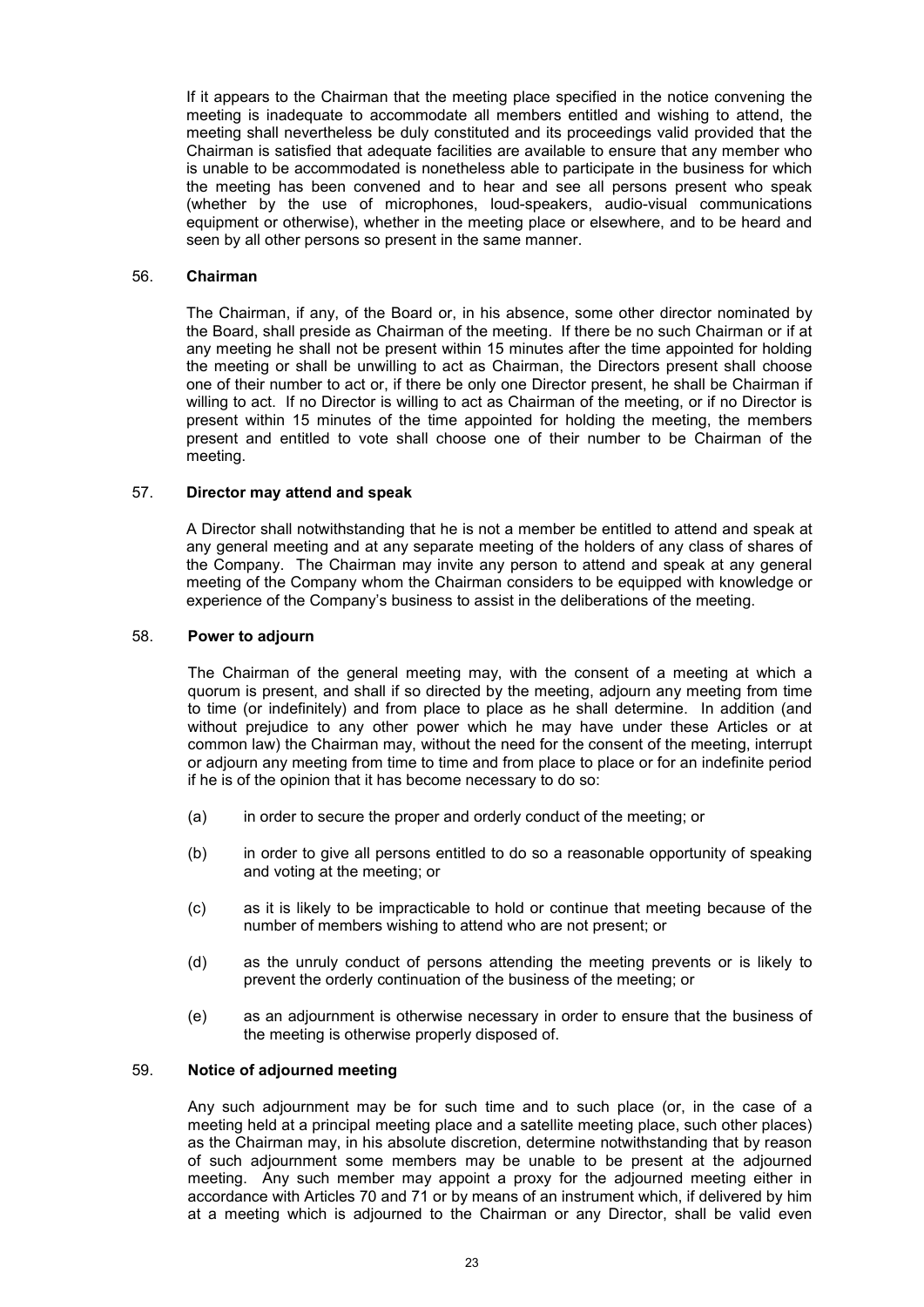though it is given at less notice than would otherwise be required. When a meeting is adjourned for 30 days or more or for an indefinite period, notice shall be sent at least seven clear days before the date of the adjourned meeting specifying the time and place of the adjourned meeting and the general nature of the business to be transacted. Otherwise it shall not be necessary to send any notice of an adjournment or of the business to be transacted at an adjourned meeting.

# 60. **Business of adjourned meeting**

No business shall be transacted at any adjourned meeting other than the business which might properly have been transacted at the meeting at which the adjournment took place.

# 61. **Rearranged meetings**

- 61.1 The Board can change the place or the time and date for which a general meeting is convened to be held if the Board considers that:
	- (a) it is likely that (on the assumption that one or more Directors will attend the meeting) the Chairman of the meeting:
		- (i) will wish to adjourn it on or shortly after its commencement to another place or another time on the same date or another time and date; and
		- (ii) will have the power to so adjourn it; or
	- (b) holding a general meeting at the place or at the time and date stated in the notice calling the meeting will be:
		- (i) impossible or impracticable; or
		- (ii) hazardous or inadvisable or undesirable, having regard to the comfort or health or safety or wellbeing of persons attending or travelling to or from the meeting; or
		- (iii) no longer appropriate, having regard to circumstances outside the Company's control.
- 61.2 If the Board makes such a change, an announcement of the place and the time and date of the rearranged meeting must be published in two newspapers widely circulated in hard copy form in the Isle of Man prior to the time at which the meeting was convened to be held. Notice of the business to be transacted at the rearranged meeting will not be required. The Board must take reasonable steps to ensure that any member who arrives at the place specified in the notice of meeting to attend it at the original time is informed of the place and the time and date of the rearranged meeting. If a meeting is rearranged in this way, instruments of proxy will be valid if they are received as required by these Articles not less than 48 hours before the time of the rearranged meeting. The Board can also change the place or the time and date of a meeting that has been rearranged in accordance with this Article.

# **L. Voting**

### 62. **Method of voting**

- 62.1 At any general meeting, a resolution put to a vote of the meeting is to be taken and decided on a show of hands unless:
	- (a) the Chairman directs, whether before or after it has been put to the vote on a show of hands, that a poll be taken on it (such a direction is to be treated, for the purposes of these Articles, as a demand for a poll); or
	- (b) before or immediately after the declaration of the result of the show of hands or on the withdrawal of any other demand for a poll) a poll is demanded by: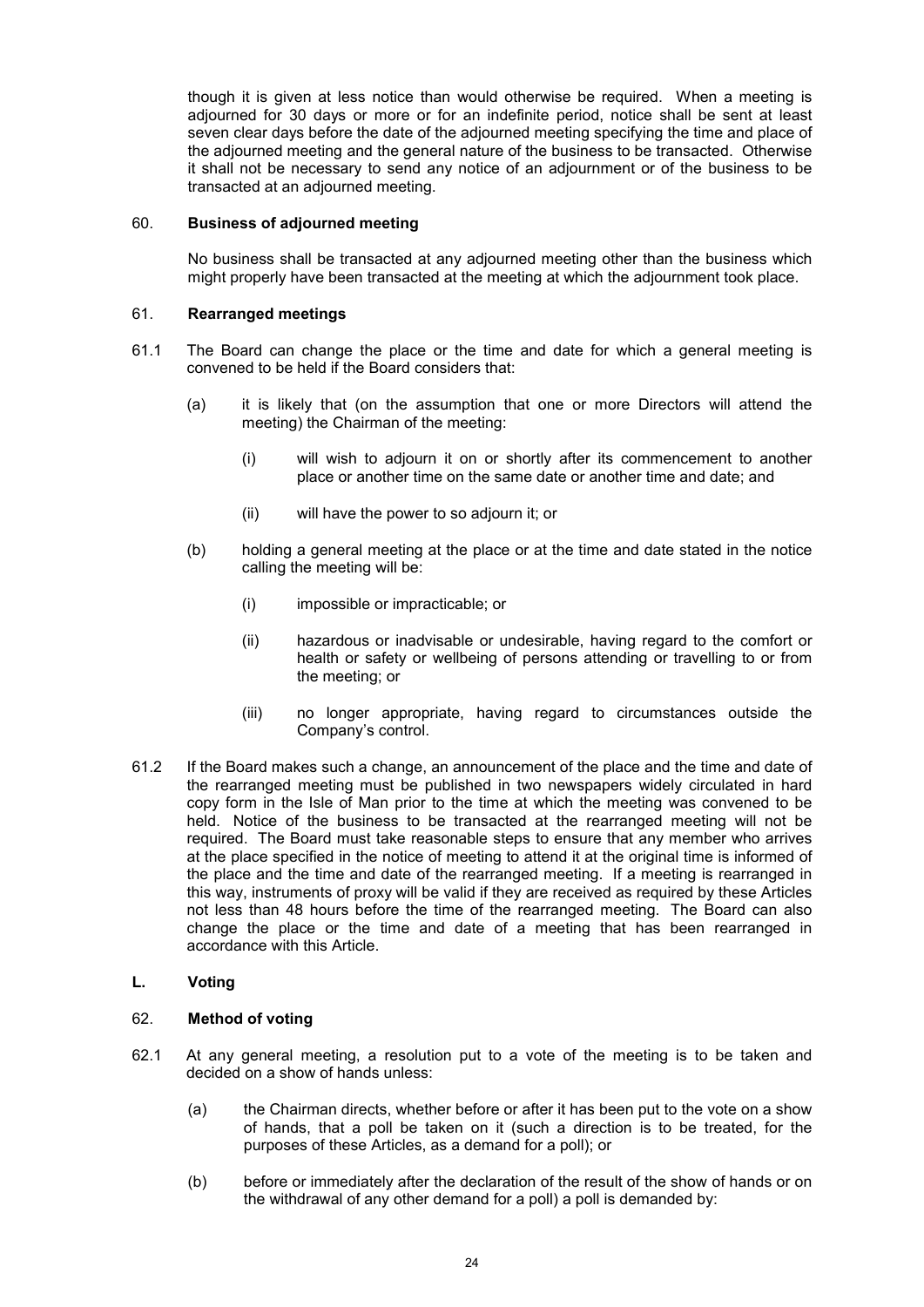- (i) at least five members present in person or by proxy having the right to vote on the resolution ; or
- (ii) a member or members present in person or by proxy representing not less than one-tenth of the voting rights of all the members having the right to vote on the resolution; or
- (iii) a member or members present in person or by proxy holding shares conferring a right to vote at the meeting being shares on which an aggregate sum has been paid up equal to not less than one-tenth of the total sum paid up on all the shares conferring that right;

and a demand for a poll by a person as proxy for a member shall be as valid as if the demand were made by the member himself.

62.2 At general meetings, resolutions shall be put to the vote by the Chairman and there shall be no requirement for the resolution to be proposed or seconded by any person.

### 63. **Chairman's declaration conclusive on show of hands**

Unless a poll is duly demanded and the demand is not withdrawn, a declaration by the Chairman of the meeting that a resolution has on a show of hands been carried or carried unanimously or by a particular majority or lost or not carried by a particular majority shall be conclusive, and an entry to that effect in the book containing the minutes of proceedings of the Company shall be conclusive evidence thereof, without proof of the number or proportion of the votes recorded in favour of or against such resolution.

# 64. **Objection to and error in voting**

No objection shall be raised to the qualification of any voter or to the counting of or failure to count any vote except at the meeting or adjourned meeting or rearranged meeting at which the vote objected to is given or tendered or at which the counting error occurs. Any objection or error shall be referred to the Chairman of the meeting and shall only vitiate the decision of the meeting on any resolution if the Chairman decides that it is of sufficient magnitude to vitiate the resolution or may otherwise have affected the decision of the meeting. The decision of the Chairman on such matters shall be final and conclusive.

### 65. **Amendment to resolutions**

- 65.1 If an amendment shall be proposed to any resolution under consideration but shall in good faith be ruled out of order by the Chairman of the meeting, any error in such ruling shall not invalidate the proceedings on the substantive resolution. In the case of a resolution duly proposed as a Special Resolution, no amendment to it (other than a mere clerical amendment to correct a patent error) may in any event be considered or voted on. In the case of any other resolution duly proposed, no amendment to it (other than a mere clerical amendment to correct a manifest error) may be considered or voted upon unless notice of such proposed amendment is given to the Office at least 48 hours prior to the time appointed for holding the relevant meeting or adjourned meeting or rearranged meeting or (in the absence of any such notice) the Chairman of the meeting in his absolute discretion rules that the amendment is fit for consideration at the meeting.
- 65.2 In calculating the periods mentioned in Article 65.1, no account shall be taken of any part of a day which is not a Business Day.

### 66. **Procedure on a poll**

### 66.1 *Timing of poll*

Any poll duly demanded on the election of a Chairman of a meeting or on any question of adjournment shall be taken forthwith. A poll duly demanded on any other matter shall be taken in such manner (including the use of ballot or voting papers or tickets) and at such time and place, not being more than 30 days from the date of the meeting or adjourned meeting or rearranged meeting at which the poll as demanded, as the Chairman shall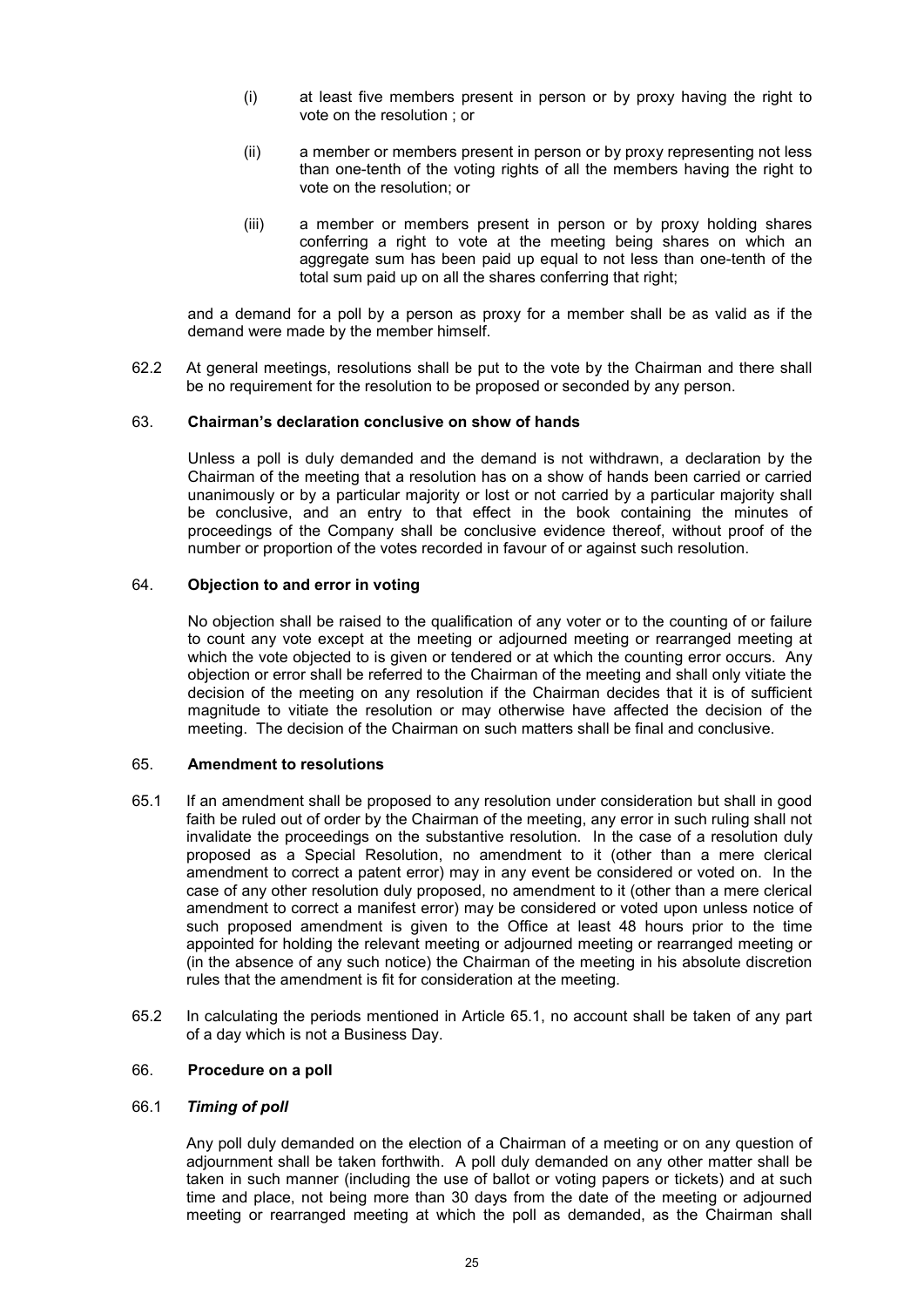direct. The Chairman may, and if so directed by the meeting shall, appoint scrutineers who need not be members and may adjourn the meeting to some place and time fixed by him for the purpose of declaring the result of the poll. No notice need be given of a poll not taken immediately if the time and place at which it is to be taken are announced at the meeting at which it is demanded. In any other case at least seven clear days' notice shall be given to all members (other than any who under the provisions of these Articles or of any restrictions imposed on any shares are not entitled to receive notice from the Company) specifying the time and place at which the poll is to be taken. The result of the poll shall be deemed to be the resolution of the meeting at which the poll was demanded.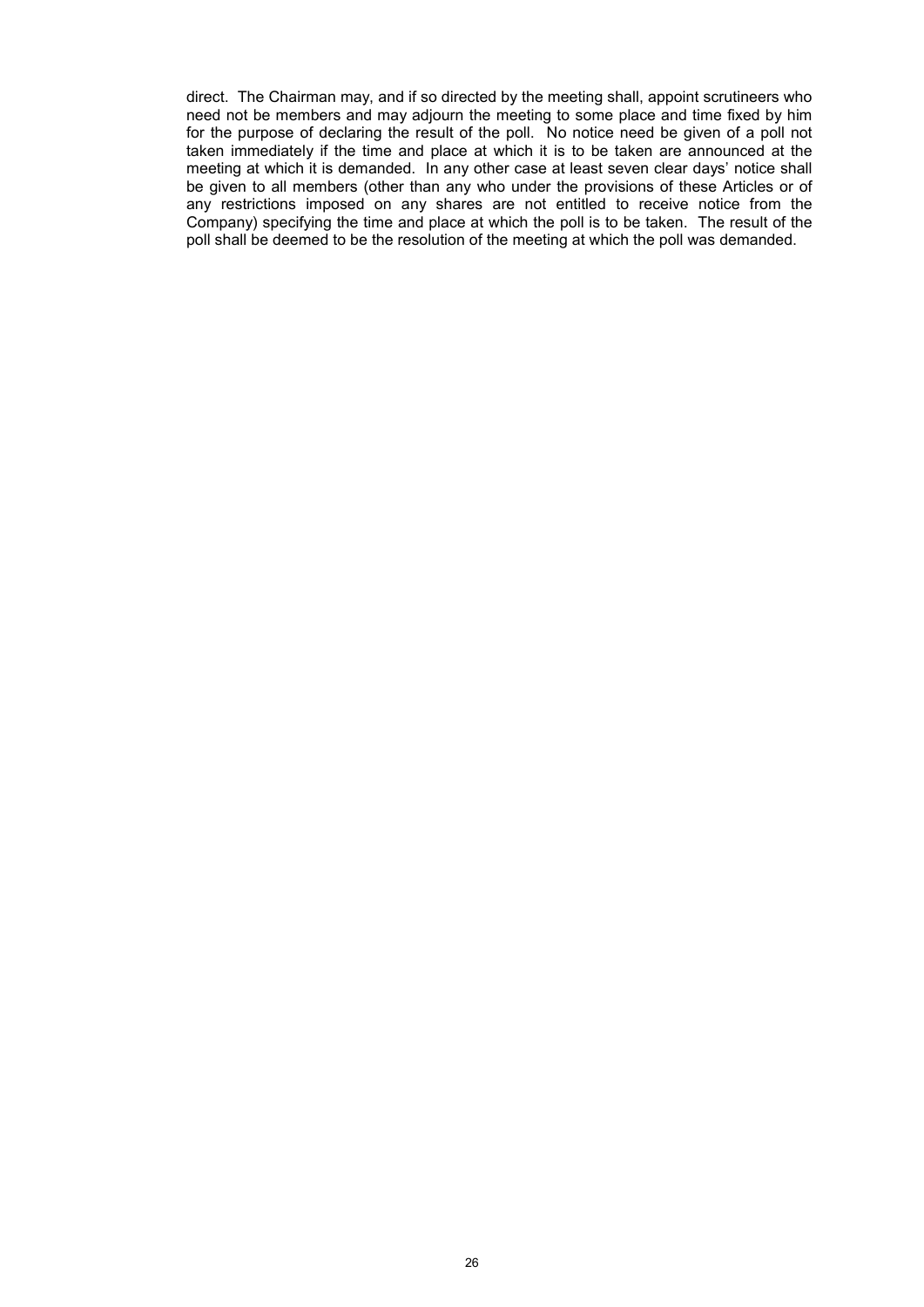# 66.2 *Continuance of the meeting*

The demand for a poll shall not prevent the continuance of the meeting for the transaction of any business other than the question on which a poll has been demanded. If a poll is demanded before the declaration of the result on a show of hands and the demand is duly withdrawn, the meeting shall continue as if the demand had not been made.

# 66.3 *Withdrawal of demand for a poll*

The demand for a poll may be withdrawn before the poll is taken, but only with the consent of the Chairman. A demand so withdrawn shall validate the result of a show of hands declared before the demand was made. If a demand is withdrawn, the persons entitled in accordance with Article 62 (Method of voting) may demand a poll.

# 66.4 *Voting on a poll*

On a poll, votes may be given in person or by proxy or (in the case of a corporate member) by a duly authorised representative and every member so present shall upon a poll have one vote for every share of which he is the holder. A member entitled to more than one vote need not, if he votes, use all his votes or cast all the votes he uses in the same way.

# 67. **Votes of members**

# 67.1 *Number of votes*

Subject to the provisions of the Act and to any special terms as to voting on which any shares may have been issued or may for the time being be held and to any suspension or abrogation of voting rights pursuant to these Articles, at any general meeting every member who (being an individual) is present in person or (being a corporation) is present by a duly authorised representative (not being himself a member entitled to vote), shall on a show of hands have one vote and on a poll every member present in person or by proxy or (being a corporation) by a duly authorised representative shall have one vote for each share of which he is the holder.

# 67.2 *Joint holders*

If two or more persons are joint holders of a share, then in voting on any question the vote of the senior who tenders a vote, whether in person or by proxy, shall be accepted to the exclusion of the votes of the other joint holders. For this purpose seniority shall be determined by the order in which the names of the holders stand in the Register.

### 67.3 *Receivers and other persons*

- (a) Where in the Isle of Man or elsewhere a receiver or other person (by whatever name called) has been appointed by any court claiming jurisdiction in that behalf to exercise powers with respect to the property or affairs of any member on the ground (however formulated) of mental disorder, the Board may in its absolute discretion on or subject to production of such evidence of the appointment as the Board may require, permit such receiver or other person authorised by a court or official to vote in person or, on a poll, by proxy on behalf of such member at any general meeting. Evidence to the satisfaction of the Board of the authority of the person claiming to exercise the right to vote shall be deposited at the Office, or at such other place as is specified in accordance with these Articles for the deposit of instruments of proxy, not less than 48 hours before the time appointed for holding the meeting or adjourned meeting or rearranged meeting at which the right to vote is to be exercised and in default the right to vote shall not be exercisable.
- (b) In calculating the periods mentioned in Article 67.3(a), no account shall be taken of any part of a day which is not a Business Day.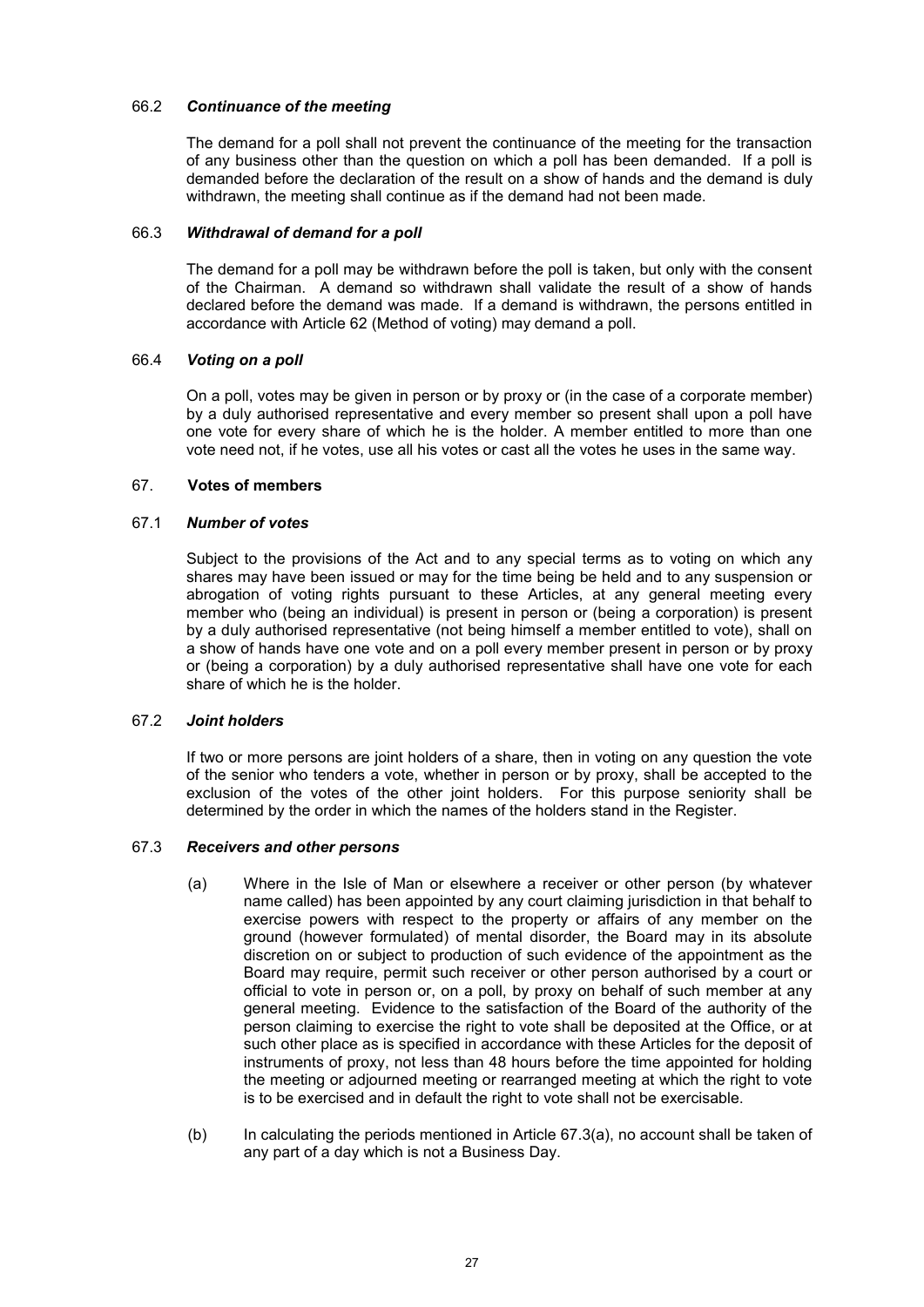# 68. **Restriction on voting rights for unpaid calls etc**.

No member shall, unless the Board otherwise determines, be entitled to vote at a general meeting or at any separate meeting of the holders of any class of shares, either in person or by proxy, in respect of any share held by him or to exercise any right as a member unless all calls or other sums presently payable by him in respect of that share have been paid to the Company.

# 69. **Voting by proxy**

Any person (whether a member of the Company or not) may be appointed to act as a proxy. Deposit of an instrument of proxy (including an instrument in the form of an Electronic Communication, sent, transmitted and/or received electronically) shall not preclude a member from attending and voting in person at the meeting in respect of which the proxy is appointed or at any adjournment of it. In the event that and to the extent that a member personally votes his shares his proxy or proxies shall not be entitled to vote and any vote cast by a proxy in such circumstances shall be ignored.

# 70. **Form of proxy**

The instrument appointing a proxy shall:

- (a) be in writing in any common form or in the form of an Electronic Communication or such other form as the Board may approve under the hand (including by way of electronic signature) of the appointor or of his attorney duly authorised in writing or, if the appointor is a corporation, under its common seal or under the hand (including by way of electronic signature) of some officer or attorney or other person duly authorised in that behalf;
- (b) be deemed (subject to any contrary direction contained in the same) to confer authority to demand or join in demanding a poll and to speak at any meeting and to vote on any resolution or amendment of a resolution put to, or on any other business which may properly come before, the meeting for which it is given, as the proxy thinks fit;
- (c) unless the contrary is stated in it, be valid as well for any adjournment of the meeting as for the meeting to which it relates; and
- (d) where it is stated to apply to more than one meeting, be valid for all such meetings as well as for any adjournment of any such meetings.

# 71. **Deposit of proxy**

- 71.1 The instrument appointing a proxy and the power of attorney or other authority (if any) under which it is signed, or a copy of such authority certified notarially or in some other way approved by the Board, shall:
	- (a) in the case of an instrument in writing, be deposited by personal delivery, post or facsimile transmission at the Office or at such other place within the Isle of Man as is specified:
		- (i) in the notice convening the meeting; or
		- (ii) in any instrument of proxy sent out by the Company in relation to the meeting,

not less than 48 hours before the time of the holding of the meeting or adjourned meeting or rearranged meeting at which the person named in the instrument proposes to vote; or

(b) in the case of an appointment contained in an Electronic Communication, where an address has been specified for the purpose of receiving Electronic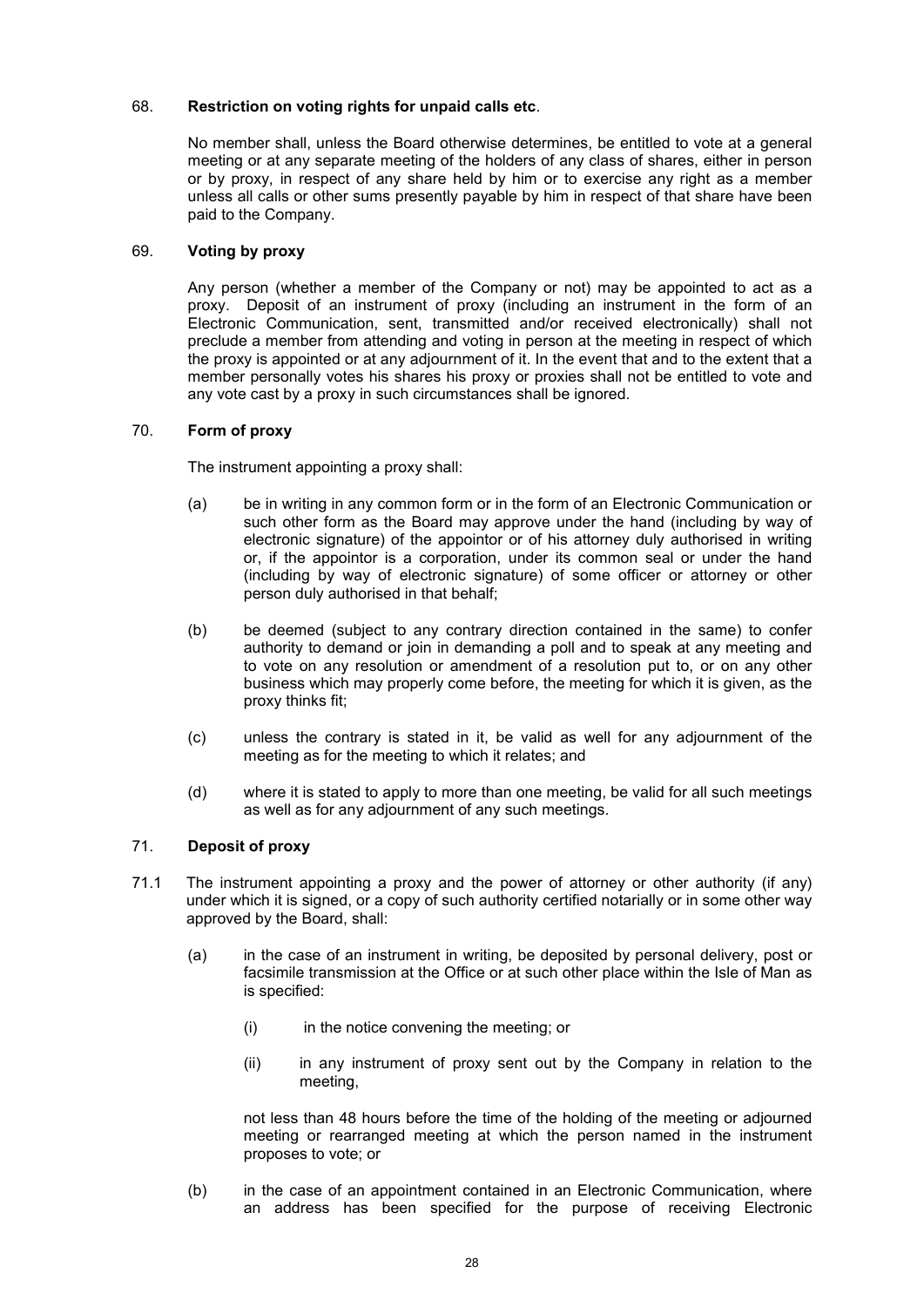Communications:

- (i) in the notice convening the meeting; or
- (ii) in any instrument of proxy sent out by the Company in relation to the meeting; or
- (iii) in any invitation contained in an Electronic Communication to appoint a proxy issued by the Company in relation to the meeting,

be received at such address not less than 48 hours before the time for holding the meeting or adjourned meeting or rearranged meeting at which the person named in the appointment proposes to vote; or

- (c) in the case of a poll taken more than 48 hours after it is demanded, be deposited as aforesaid after the poll has been demanded and not less than 24 hours before the time appointed for the taking of the poll; or
- (d) where the poll is not taken forthwith but is taken not more than 48 hours after it was demanded, be delivered at the meeting at which the poll was demanded to the Chairman of the meeting;

The Board may at its discretion treat a faxed or other machine made copy of a written instrument or Electronic Communication appointing a proxy as such an appointment for the purpose of this Article 71. An appointment of a proxy not deposited, delivered or received in a manner so permitted or otherwise permitted in these Articles shall be invalid (unless and to the extent that the Board, in relation to any proxy form, waives any such requirement). No appointment of a proxy shall be valid after the expiry of 12 months from the date named in it as the date of its execution except at an adjourned meeting or rearranged meeting or on a poll demanded at a meeting or an adjourned meeting or rearranged meeting in cases where the meeting was originally held within 12 months from such date.

71.2 In calculating the periods mentioned in Article 71.1, no account shall be taken of any part of a day which is not a Business Day.

### 72. **More than one proxy may be appointed**

A member may appoint more than one proxy to attend on the same occasion. When two or more valid but differing appointments of proxy are delivered in respect of the same share for use at the same meeting and in respect of the same matter, the one which is last validly delivered shall be treated as replacing and revoking the other or others as regards that share. If the Company is unable to determine which appointment was last validly delivered, none of them shall be treated as valid in respect of that share.

# 73. **Board may supply proxy cards**

The Board may at the expense of the Company send by post or otherwise forms of appointment of proxy (reply-paid or otherwise) with the notice convening any general meeting to members entitled to vote at the meeting. The accidental omission to send an appointment of proxy or the non-receipt of it by any member entitled to attend and vote at a meeting shall not invalidate the proceedings at that meeting.

### 74. **Revocation of proxy**

74.1 A vote given or poll demanded in accordance with the terms of an appointment of a proxy shall be valid notwithstanding the death or mental disorder of the principal or the revocation of the appointment of the proxy, or of the authority under which the appointment of the proxy was executed or the transfer of the share in respect of which the appointment of the proxy is given unless notice in writing of such death, mental disorder, revocation or transfer shall have been received by the Company at the Office, or at such other place as has been appointed for the deposit of written appointments of proxy or, where the appointment of the proxy is contained in an Electronic Communication, at the address at which such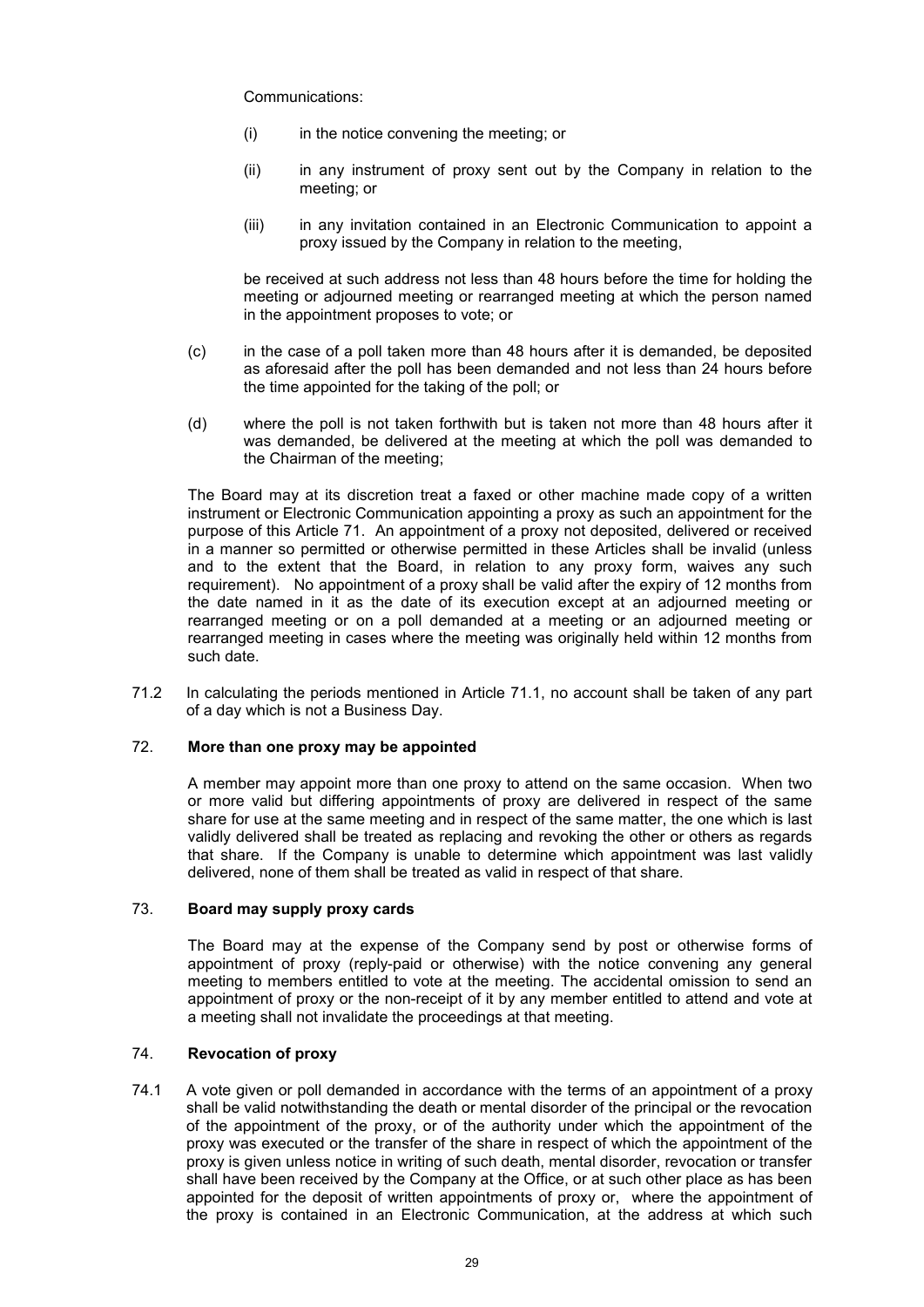appointment was received, at least 48 hours before the commencement of the meeting or adjourned meeting or rearranged meeting or the taking of the poll at which the instrument of proxy is used.

74.2 In calculating the periods mentioned in Article 74.1, no account shall be taken of any part of a day which is not a Business Day.

# 75. **Corporate representative**

- 75.1 A corporation (whether or not a company within the meaning of the Act) which is a member may by resolution of its directors or other governing body, authorise such person as it thinks fit to act as its representative (or as the case may be, representatives) at any meeting of the Company or at any separate meeting of the holders of any class of shares. Any person so authorised shall be entitled to exercise the same powers on behalf of the corporation (in respect of that part of the corporation's holdings to which the authority relates) as the corporation could exercise if it were an individual member. The corporation shall for the purposes of these Articles be deemed to be present in person at any such meeting if a person so authorised is present at it and all references to attendance and voting in person shall be construed accordingly.
- 75.2 A corporation which is a member of the Company which holds different classes of shares may so authorise one or more different persons for each class of share held.
- 75.3 In calculating the periods mentioned in Article 75.1, no account shall be taken of any part of a day which is not a Business Day.

# 76. **Disclosure of interests in shares and suspension of interests**

# 76.1 *Disclosure of substantial interests in shares*

Each member of the Company shall comply with the notification obligations to the Company contained in Chapter 5 of the Disclosure and Transparency Rules of the UK Financial Services Authority as if the Company was a UK issuer for the purposes of such rules and as if it were a "DTR company" for the purposes of the London Stock Exchange's "AIM Rules for Companies" (version issued in February 2010).

### 76.2 *Disenfranchisement notice*

The Board may at any time serve an Information Notice upon a member, or any other person appearing to be interested in shares held by that member. If a member or any other person appearing to be interested in shares held by that member, has been issued with an Information Notice and has failed in relation to any shares the subject of the Information Notice ("**default shares**") to furnish any information required by such notice within the time period specified therein or if the Company determines that the member has not complied with their obligations under Article 76.1, then the Board may at any time following 14 days from the expiry of the date on which the information required to be furnished pursuant to the relevant Information Notice is due to be received by the Board, serve on the relevant holder a notice (in this Article called a "**disenfranchisement notice**") whereupon the following sanctions shall both apply:

### (a) *Voting*

The member shall not with effect from the service of the disenfranchisement notice be entitled in respect of the default shares to be present or to vote (either in person or by representative or proxy) at any general meeting of the Company or at any separate meeting of the holders of any class of shares of the Company or on any poll or to exercise any other right conferred by membership in relation to any such meeting or poll.

### (b) *Dividends and transfers*

Where the default shares represent at least 0.25 per cent. of the shares of the relevant class: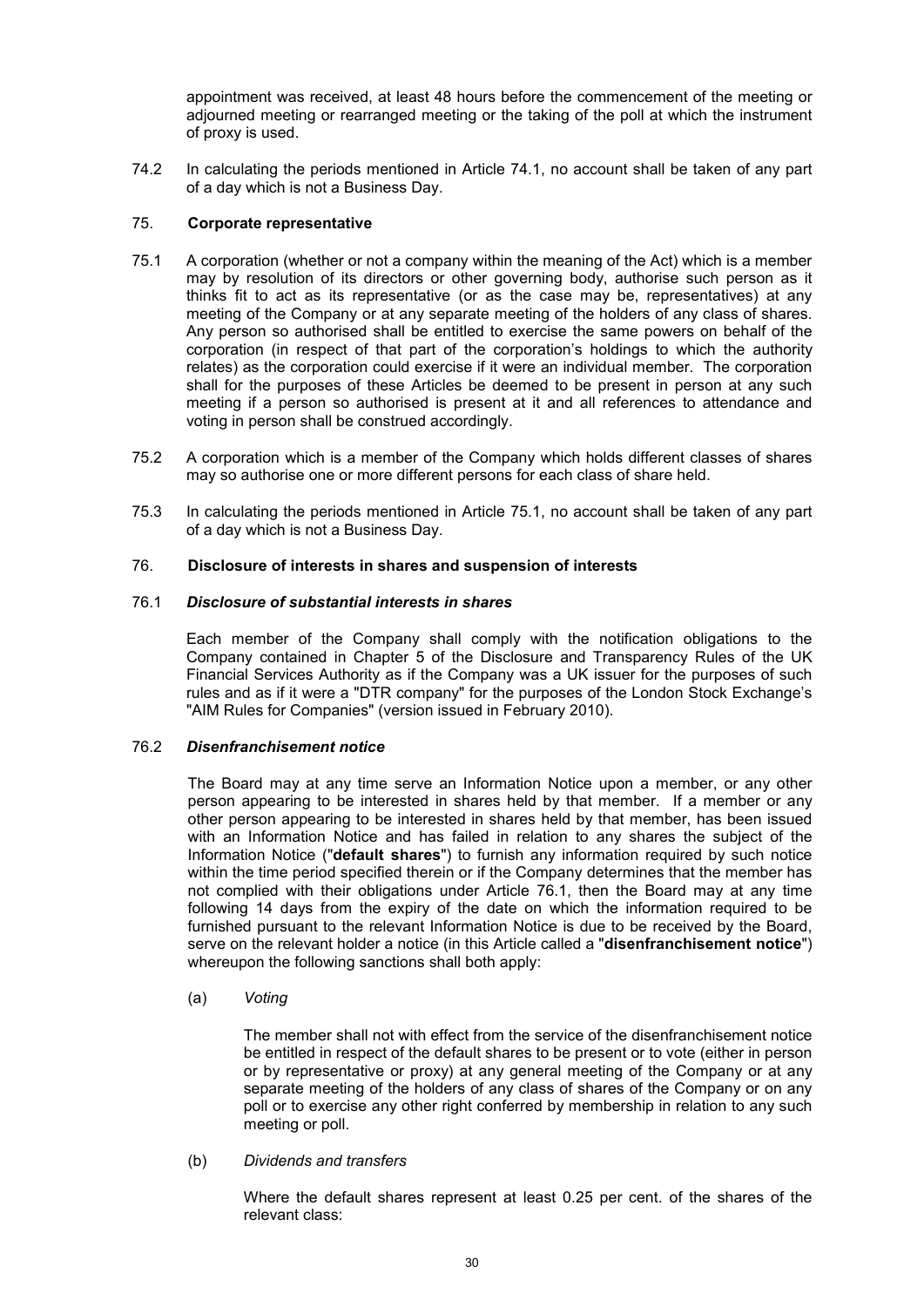- (i) any dividend or other money payable in respect of the default shares shall be withheld by the Company, which shall not have any obligation to pay interest on it and the member shall not be entitled to elect pursuant to Article 138 (Payment of scrip dividends) to receive shares instead of that dividend; and
- (ii) subject in the case of uncertificated shares to the Uncertificated Regulations no transfer, other than an approved transfer, of any default shares held by the member shall be registered unless the member is not himself in default as regards supplying the information required pursuant to the relevant Information Notice and the member proves to the satisfaction of the Board that no person in default as regards supplying such information is interested in any of the shares the subject of the transfer.

# 76.3 *Withdrawal notice*

The Company may at any time withdraw a disenfranchisement notice by serving on the holder of the shares to which the same relates a notice in writing to that effect (a "**withdrawal notice**").

# 76.4 *Cessation of sanctions*

Where the sanctions under Article 76.2 (Disenfranchisement notice) apply in relation to any shares they shall cease to have effect:

- (a) if the shares are transferred by means of an approved transfer;
- (b) at the end of the period of one week (or such shorter period as the Board may determine) following receipt by the Company of the information required by the notice mentioned in Article 76.2 and the Board being fully satisfied that such information is full and complete; or
- (c) on the date on which a withdrawal notice is served by the Company.

### 76.5 *Accidental omission to send disenfranchisement notice*

Where, on the basis of information obtained from a member in respect of any share held by him, the Company issues a disenfranchisement notice to any other person, it shall at the same time send a copy of the disenfranchisement notice to the member, but the accidental omission to do so, or the non receipt by the member of the copy, shall not invalidate or otherwise affect the obligations of the member under Article 76.1

### 76.6 *Definitions*

For the purposes of this Article 76:

- (a) a person, other than the member holding a share, shall be treated as appearing to be interested in that share if the member has informed the Company that the person is, or may be, so interested, or if the Company (after taking account of any information obtained from the member or, pursuant to a disenfranchisement notice, from anyone else) knows or has reasonable cause to believe that the person is, or may be, so interested;
- (b) "**interested**" shall be construed as it is for the purposes of Part 22 of the UK 2006 Companies Act; and
- (c) reference to a person having failed to give the Company the information required by a disenfranchisement notice, or being in default as regards supplying such information, includes, without limitation, reference:
	- (i) to his having failed or refused to give all or any part of it; and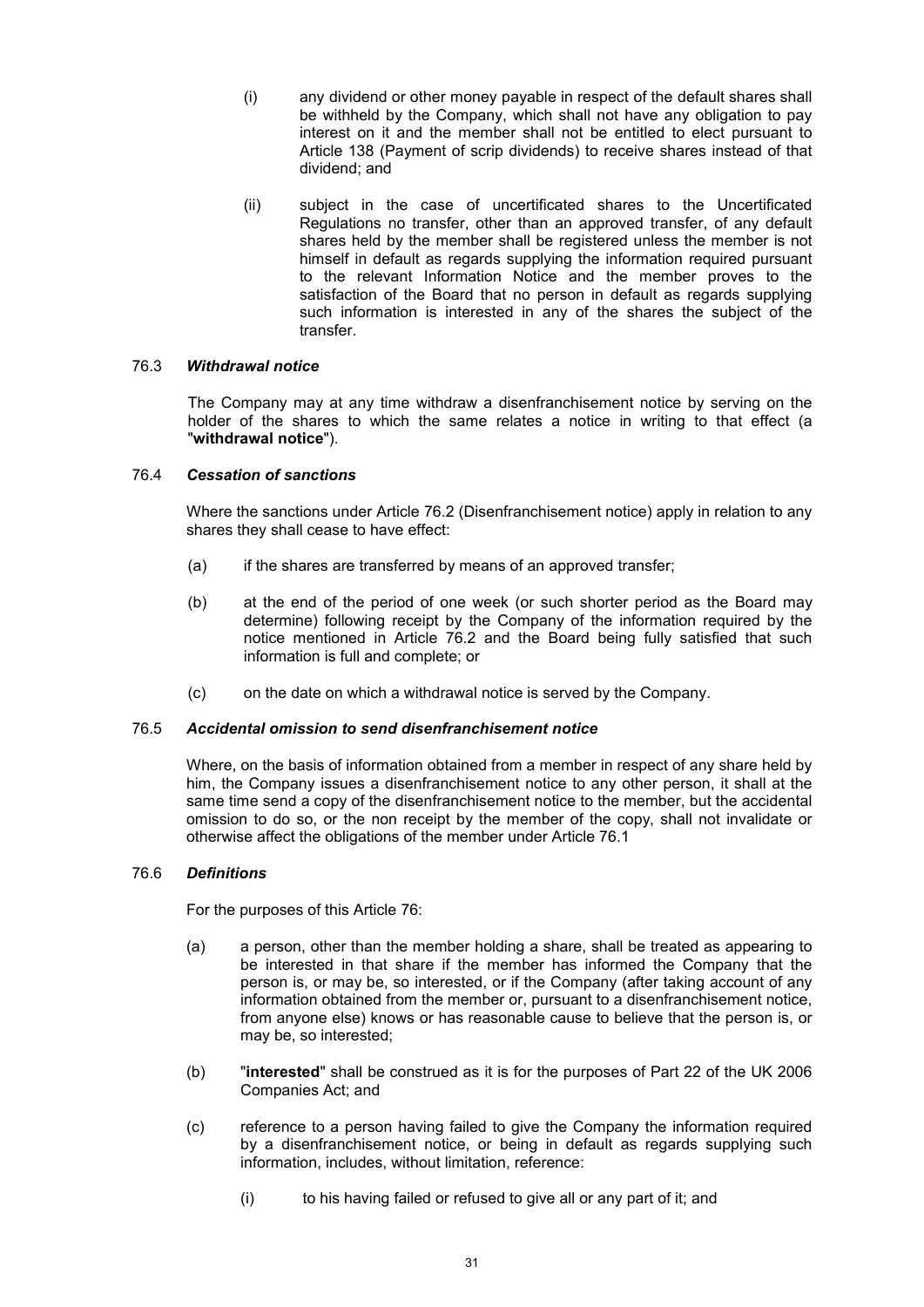(ii) to his having given information which he knows to be false in a material particular or his having recklessly given information which is false in a material particular.

# 76.7 *Certificated form*

The Board may:

- (a) give notice in writing to any member holding default shares in uncertificated form requiring the member to change his holding of such shares from uncertificated form into certificated form within a specified period and then to hold such default shares in certificated form until the issue of a withdrawal notice; and
- (b) appoint any person to take any steps, by instruction by means of an Uncertificated System or otherwise, in the name of any holder of default shares as may be required to change such shares from uncertificated form into certificated form (and such steps shall be effective as if they had been taken by such holder).

# **M. Minority shareholder protection and power to sell excess shares**

### 77. **Minority shareholder protection**

- 77.1 At any time when the Company is not subject to the City Code or any successor regime (whether statutory or non-statutory) governing the conduct of takeovers and mergers in the UK, the provisions of this Article 77 and of Article 78 shall have effect.
- 77.2 A person must not, in circumstances in which that person would thereby effect, or purport to effect, a Prohibited Acquisition (as defined below):
	- (a) acting by himself or with persons determined by the Directors to be acting in concert seek to acquire shares (whether by a series of transactions over a period of time or otherwise), which carry 30 per cent. or more of the voting rights attributable to the shares in the capital of the Company; or
	- (b) acting by himself or with persons determined by the Directors to be acting in concert, hold not less than 30 per cent. but not more than 50 per cent. of the voting rights attributable to the shares in the capital of the Company and seek to acquire, by himself or with persons determined by the Directors to be acting in concert, additional shares which, taken together with the shares held by the persons determined by the Directors to be acting in concert with him, increase his voting rights,

except as a result of a Permitted Acquisition.

- 77.3 An acquisition is a "**Permitted Acquisition**" if:
	- (a) the Directors consent to the acquisition (even if, in the absence of such consent, the acquisition would be a Prohibited Acquisition (as defined below));
	- (b) the acquisition is made in circumstances in which the City Code, if it applied to the Company, would require an offer to be made in accordance with rule 9 of the City Code as if it so applied, and such offer is made and not subsequently withdrawn;
	- (c) the acquisition arises from the repayment of a stock borrowing arrangement (on arms' length commercial terms); or
	- (d) as a consequence of the Company redeeming or purchasing its own shares, there is a resulting increase in the percentage of the voting rights attributable to the shares held by a person or persons determined by the Directors to be acting in concert and such an increase would constitute a breach of the limits set out in provision of the Articles.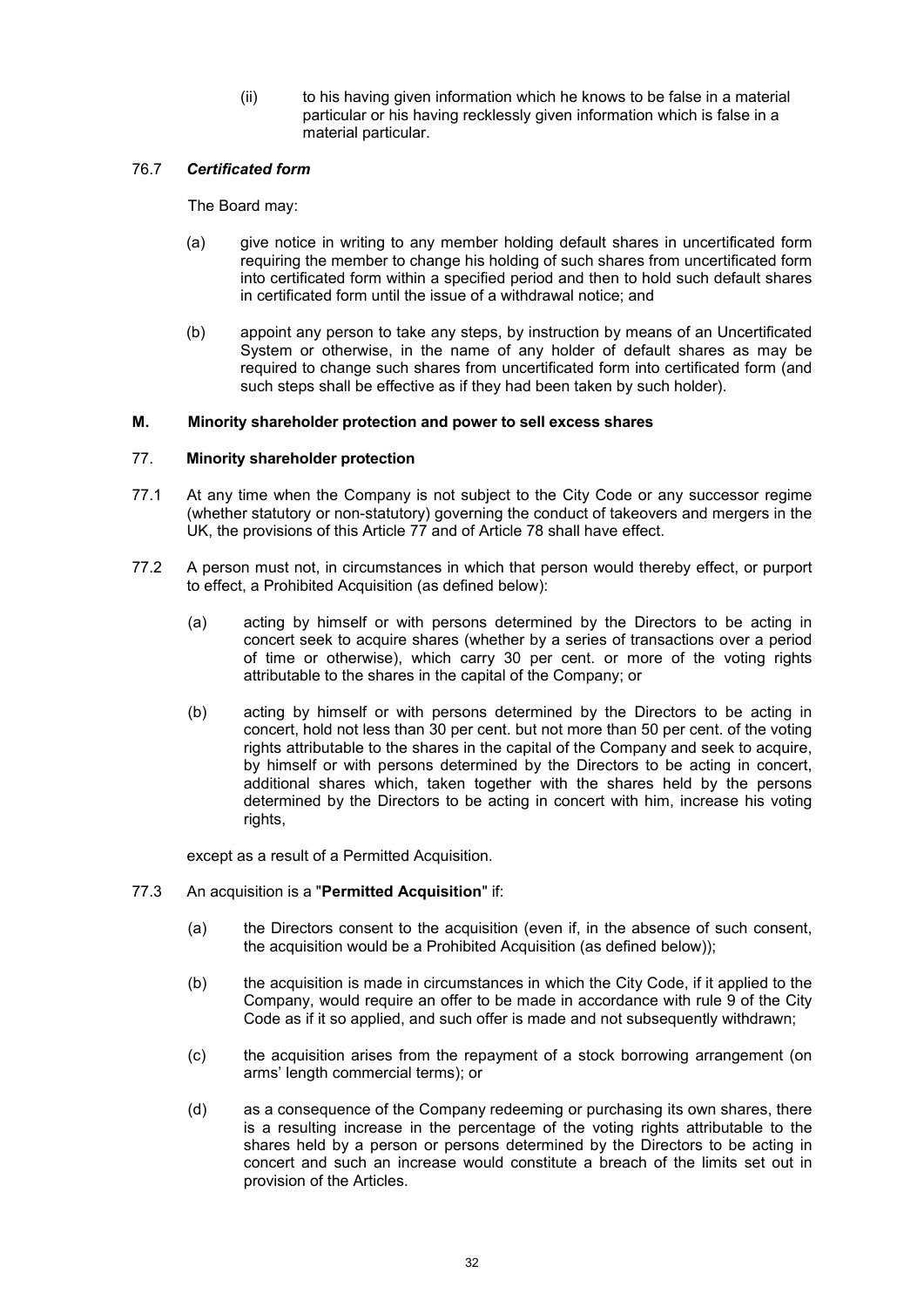77.4 An acquisition is a "**Prohibited Acquisition**" if rules 4, 5, 6 or 8 of the City Code would, in whole or in part, apply to the acquisition if the Company were subject to the City Code and the acquisition were made (or if not yet made, would if and when made be) in breach of or would otherwise not comply with rules 4, 5, 6 or 8 of the City Code.

# 78. **Power to sell excess shares and implement the City Code**

Where the Directors have reason to believe that any acquisition has taken place in contravention of the above provision of the Articles, the Directors may do all or any of the following:

- 78.1 require any member or persons appearing or purporting to be interested in any shares in the Company to provide such information as the Directors consider appropriate to determine any of the matters set out in this provision of the Articles, including without limitation the issue of an Information Notice (as defined in Article 3.1);
- 78.2 have regard to such public filings as they consider appropriate to determine any of the matters the provision of the Articles set out in Article 77;
- 78.3 make such determinations under this Article and Article 77 as they think fit;
- 78.4 determine that some or all of the shares held by such members which carry more than 30 per cent. of the voting rights attributable to the shares in the Company ("**Excess Shares**") must be sold;
- 78.5 determine that some or all of the Excess Shares will not carry any voting right or right to any dividends or other distributions from a particular time for a definite or indefinite period; or
- 78.6 take such other action as they think fit for the purposes of this Article or Article 77, including:
	- (a) prescribing rules (not inconsistent with these Articles):
	- (b) setting deadlines for the provision of information;
	- (c) drawing adverse inferences where information requested is not provided;
	- (d) making final or interim determinations;
	- (e) executing documents on behalf of a member;
	- (f) converting any Excess Shares held in uncertificated form into certificated form or vice versa;
	- (g) paying costs and expenses out of proceeds of sale; and
	- (h) changing any decision or determination or rule previously made.
- 78.7 The Directors have full authority to determine the application of this Article and Article 77 including as to the deemed application of the whole or any part of the City Code. Such authority shall include all discretion that vested in the Takeover Panel as if the whole or any part of the City Code applied including, without limitation, the determination of conditions and consents, the consideration to be offered and any restrictions on the exercise of control. Any resolution or determination of, or decision or exercise of any discretion or power by, the Board or any Director or by the chairman of any meeting acting in good faith under or pursuant to this Article 78 or Article 77 shall be conclusive and binding on all persons concerned and shall not be open to challenge, whether as to its validity or otherwise, on any ground whatsoever. The Directors shall not be required to give any reasons for any decision, determination or declaration taken or made in accordance with this Article 78 or Article 77.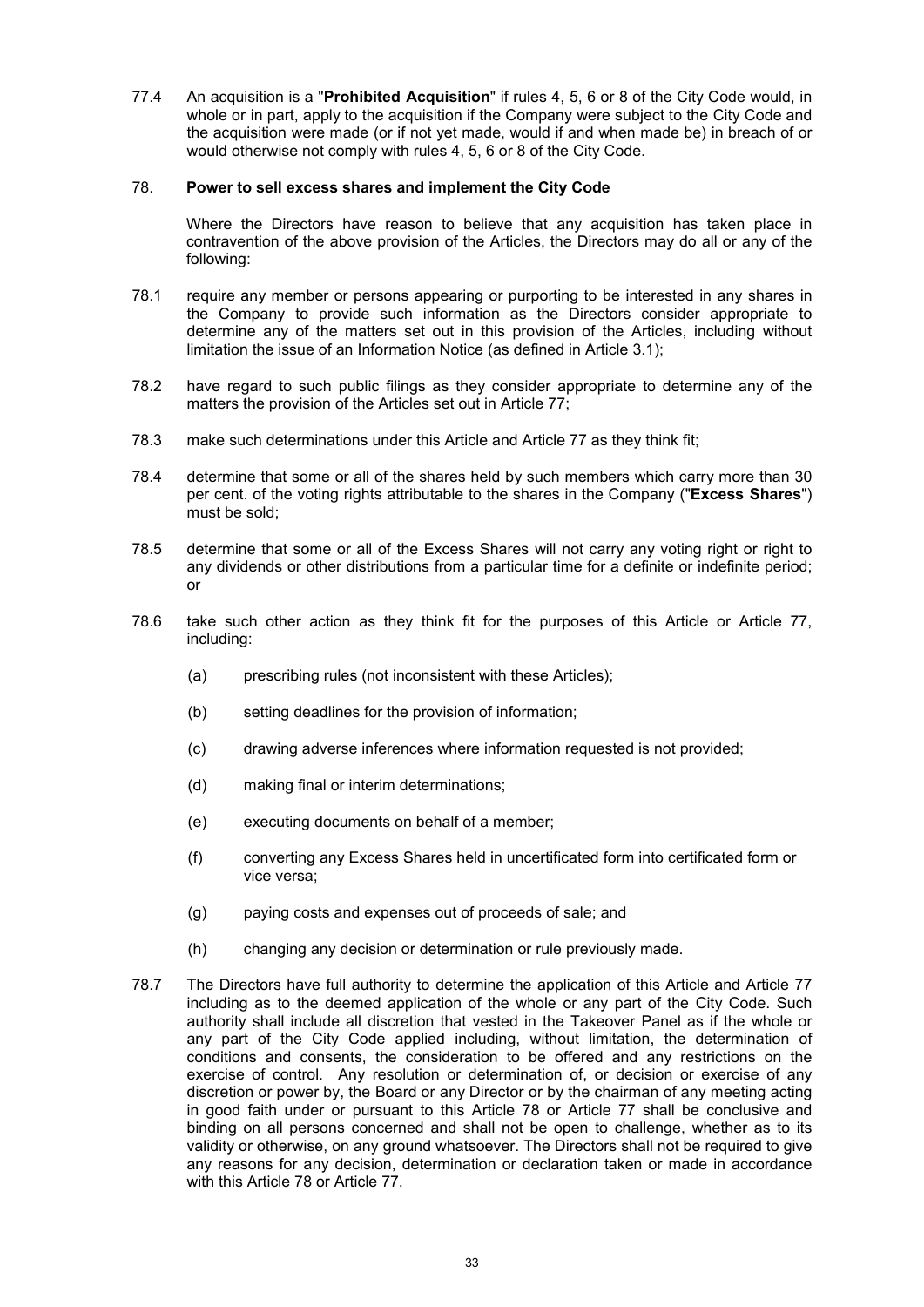78.8 Any one or more of the Directors may act as the attorney of any member in relation to the execution of documents and other actions to be taken for the sale of Excess Shares.

# **N. Untraced members**

# 79. **Power of sale**

# 79.1 *Untraceable members*

The Company shall be entitled to sell at the best price reasonably obtainable any share of a member or any share to which a person is entitled by transmission if and provided that:

- (a) during the period of 12 years prior to the date of the publication of the advertisements referred to in paragraph (b) (or if published on different dates, the earlier or earliest of them) no cheque, order or warrant in respect of such share sent by the Company through the post in a pre-paid envelope addressed to the member or to the person entitled by transmission to the share at his address on the Register or other last known address given by the member or person to which cheques, orders or warrants in respect of such share are to be sent has been cashed and the Company has received no communications in respect of such share from such member or person provided that during such period of 12 years at least three cash dividends (whether interim or final) in respect of the shares in question have become payable and no such dividend during that period has been claimed by the person entitled to it;
- (b) on or after expiry of the said period of 12 years the Company has given notice of its intention to sell such share by advertisements in both a national daily newspaper published in the United Kingdom and in a newspaper circulating in the area in which the last known address of such member or person appeared;
- (c) the said advertisements, if not published on the same day, shall have been published within 30 days of each other;
- (d) during the further period of three months following the date of publication of the said advertisements (or, if published on different dates the later or latest of them) and prior to the exercise of the power of sale the Company has not received any communication in respect of such share from the member or person entitled by transmission; and
- (e) the Company has given notice in accordance with the regulations of the relevant regulatory authority of its intention to make such sale and shall, if appropriate, have obtained the approval of the relevant regulatory authority to the proposed form of the said advertisement, if shares of the class concerned are admitted to a securities list and/or a recognised investment exchange.

# 79.2 *Perfection of transfer*

To give effect to any sale of shares pursuant to this Article the Board may, in the case of certificated shares, authorise some person to transfer the shares in question and may enter the name of the transferee in respect of the transferred shares in the Register notwithstanding the absence of any share certificate being lodged in respect of it and may issue a new certificate to the transferee and, in the case of uncertificated shares, exercise any power conferred on it by Article 21.5 (Forfeiture and sale) to effect a transfer of the shares. The purchaser shall not be bound to see to the application of the purchase moneys in respect of any such sale nor shall his title to the shares be affected by any irregularity or invalidity in the proceedings relating to the sale or transfer. Any instrument or exercise shall be effective as if it had been executed or exercised by the holder of or the person entitled by transmission to the shares to which it relates.

### 79.3 *Additional shares*

If during the period of 12 years referred to in Article 79.1 (Untraceable members) or during any period ending on the date when all the requirements of paragraphs (a) to (e) of Article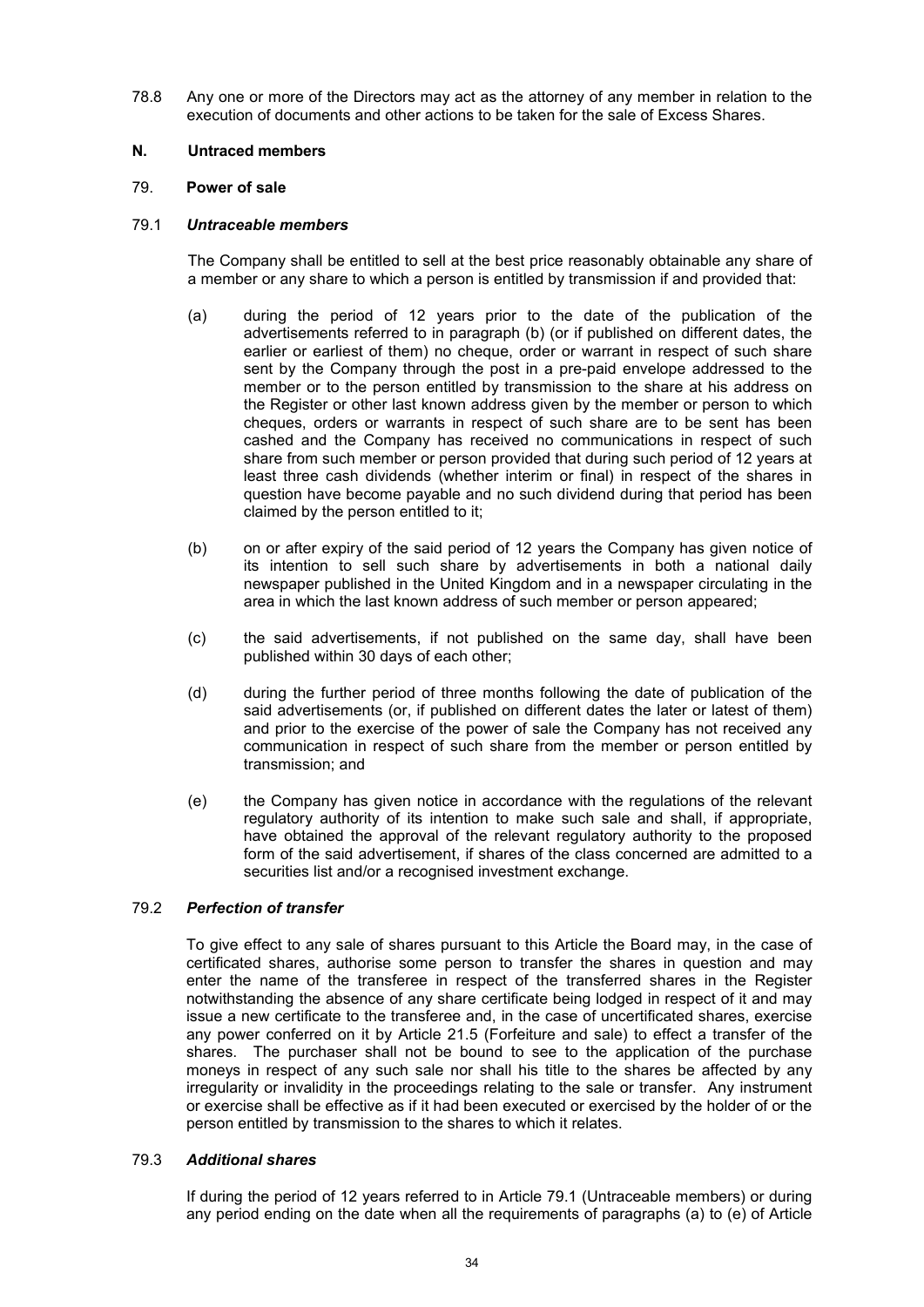79.1 have been satisfied, any additional shares have been issued in respect of those held at the beginning of such period or of any previously so issued during such period and all the requirements of paragraphs (b) to (e) of Article 79.1 have been satisfied in regard to such additional shares the Company shall also be entitled to sell the additional shares.

# 79.4 *Application of proceeds of sale*

The Company shall account to the member or other person entitled to such share for the net proceeds of such sale by carrying all moneys in respect of it to a separate account. The Company shall be deemed to be a debtor to and not a trustee for such member or other person in respect of such moneys. Moneys carried to such separate account may either be employed in the business of the Company or invested in such investments as the Board may from time to time think fit. No interest shall be payable to such member or other person in respect of such moneys and the Company shall not be required to account for any money earned on them.

# **O. Appointment, retirement and removal of Directors**

# 80. **Number of Directors**

Unless and until otherwise determined by the Company in general meeting, the number of Directors shall not be less than one and while the Company's shares are admitted to trading on AIM shall be not less than two. Unless and until otherwise determined as aforesaid, there shall not be more than ten Directors. The continuing Directors may act notwithstanding any vacancy in their body, provided that if the number of the Directors be less than the prescribed minimum the remaining Directors shall forthwith appoint an additional Director or additional Directors to make up such minimum or shall convene a general meeting of the Company for the purpose of making any such appointment. Any additional Director so appointed shall (subject to the provisions of the Act and these Articles) hold office only until the dissolution of the annual general meeting of the Company next following such appointment unless he is re-elected during such meeting.

# 81. **Qualification of Directors and attendance at general meetings and separate general meetings**

A Director shall not be required to hold any shares in the Company by way of qualification. A Director who is not a member of the Company shall be entitled to receive notice of and attend and speak at all general meetings of the Company and at all separate general meetings of the holders of any class of shares in the capital of the Company.

# 82. **Power of Company to appoint Directors**

Subject to the provisions of these Articles, the Company may by resolution appoint a person who is willing to act to be a Director, either to fill a vacancy, or as an addition to the existing Board but the total number of Directors shall not exceed any maximum number fixed in accordance with these Articles.

### 83. **Power of Board to appoint Directors**

Without prejudice to the power of the Company pursuant to these Articles, the Directors shall have power at any time to appoint any person either to fill a casual vacancy or as an addition to the Board, but so that the total number of Directors shall not exceed any maximum number fixed in accordance with these Articles. Subject to the provisions of the Act and of these Articles, any Director so appointed shall hold office only until the dissolution of the annual general meeting of the Company next following such appointment unless he is re-elected during such meeting.

### 84. **Annual general meetings**

84.1 In this Article the "**selection date**" means a date selected by the Board in relation to an annual general meeting that is not more than 14 days before, and no later than, the date of the notice of that meeting.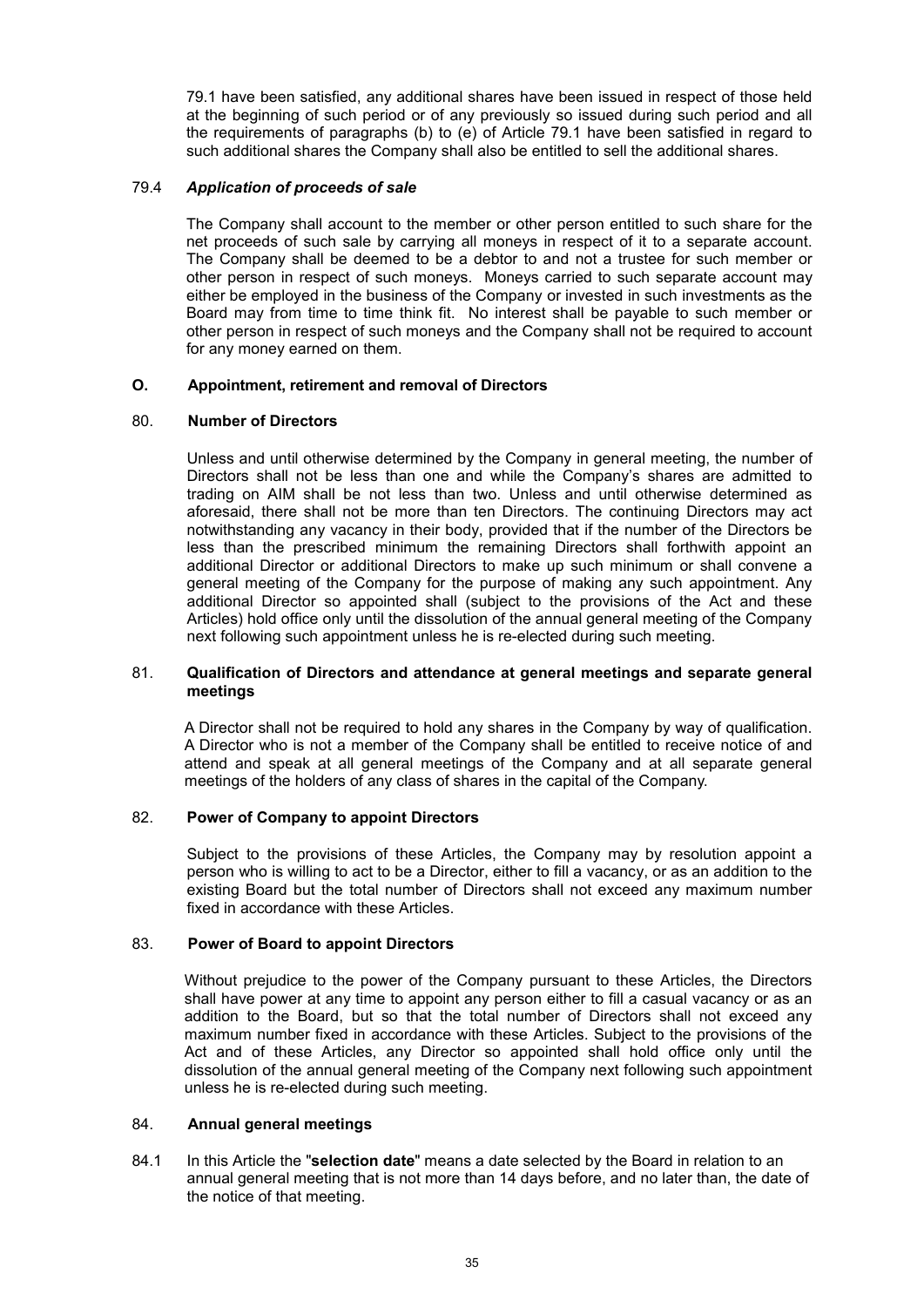- 84.2 At each annual general meeting:
	- (a) each person who is a Director on the selection date and was appointed as such after the previous annual general meeting is to be proposed for election as a Director;
	- (b) each other person who is a Director on the selection date and has remained as such without being appointed or elected or re-elected as such at one of the two previous annual general meetings is to be proposed for re-election as a Director; and
	- (c) if the Board so decides, any other person selected by the Board who is a Director on the selection date can be proposed for election or re-election as a Director,

provided that, in each case, the person concerned is a Director immediately before the commencement of the meeting and has confirmed to the Board that he is willing to continue as a Director.

84.3 If a resolution for the election or re-election as a Director of any person who was a Director at the commencement of an annual general meeting is put to vote at that meeting but not passed, that person will remain in office until the meeting appoints someone in his place or (if it does not do so) until the end of the meeting, when he will cease to be a Director.

# 85. **Age of Directors**

There shall be no age limit for Directors.

# 86. **Appointment of Directors to be voted on individually**

A resolution for the appointment of two or more persons as Directors by a single resolution shall be void unless a resolution that it shall be so proposed has first been agreed to by the meeting without any vote being given against it.

# 87. **Eligibility of new Directors**

No person except a retiring Director shall be elected a Director (unless recommended by the Directors for election) unless notice in writing shall be sent to the Company not more than forty two days and not less than seven days before the day of the meeting at which the election is to take place, signed by a member (other than the person to be proposed) duly qualified to attend and vote at the meeting stating the name and address of the person who offers himself or is proposed as a candidate, together with a notice in writing signed by such person of his willingness to be elected.

# 88. **Power to increase or reduce the number of Directors**

The Company in general meeting may from time to time increase or reduce the number of Directors and, without prejudice to the other provisions of these Articles, may in general meeting appoint any person to be a Director either to fill a casual vacancy or as an additional Director.

# 89. **Power to remove Director**

Without prejudice to the provisions of the Act, the Company may by resolution passed at a meeting called for such purpose remove any Director before the expiration of his term of office (without prejudice to a claim for compensation or damages for breach of any service contract).

### 90. **Power to appoint Director in place of one removed**

The Company may (subject to these Articles) by resolution appoint another person in place of the Director removed pursuant to the provisions of the Act or these Articles. The person so appointed shall hold office during such time only as the Director in whose place he is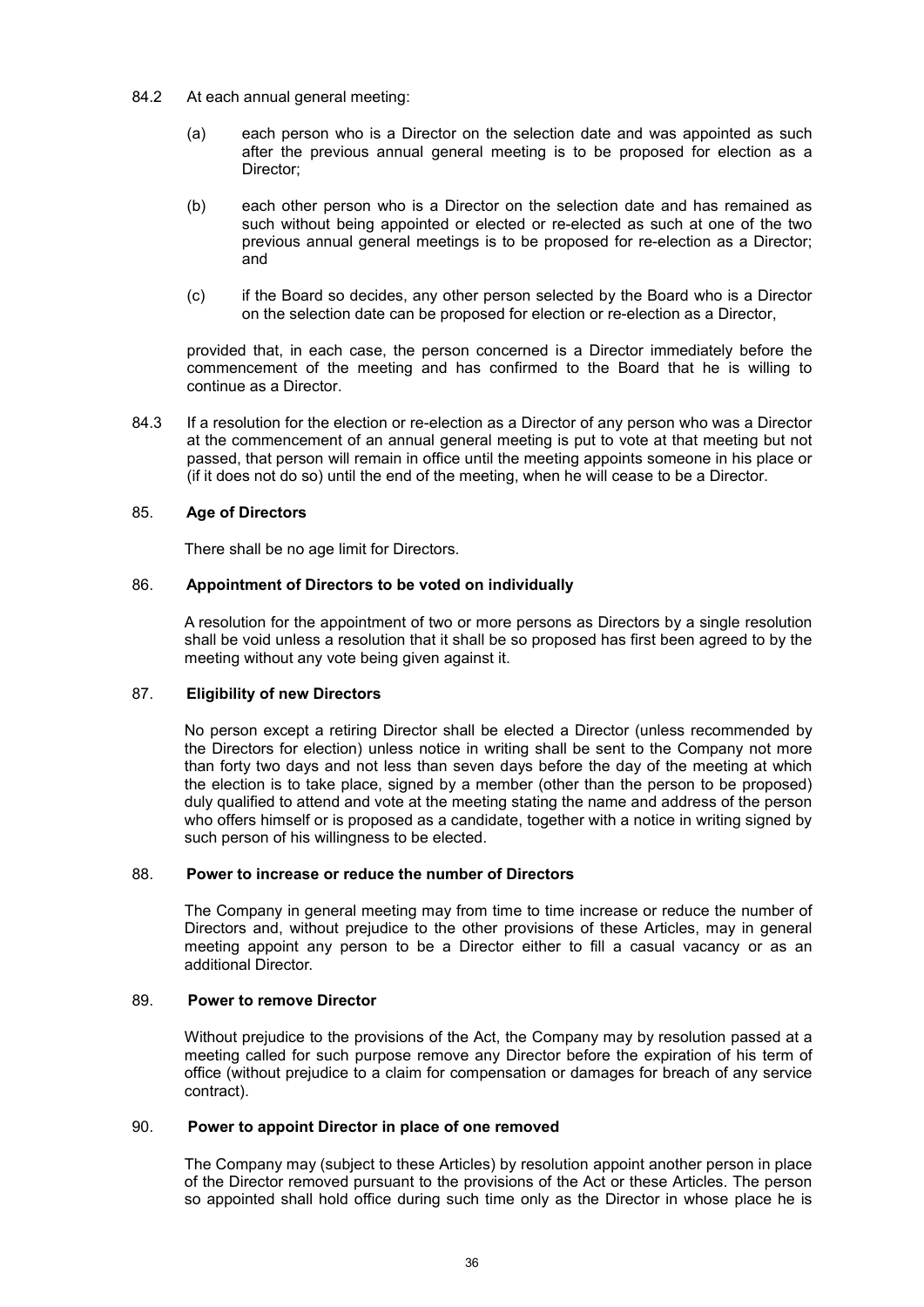appointed would have held the same if he had not been removed, but this Article shall not prevent him from being eligible for re-election.

# 91. **Removal by the Directors**

The Directors may also (without prejudice to a claim for compensation or damages for breach of any service contract) remove a Director from office before the expiration of his term of office and appoint another in his place.

# 92. **Associate directors**

The Board may appoint a person (not being a Director) to an office or employment having a designation or title including the word "director" or attach to an existing office or employment that designation or title and may terminate the appointment or use of that designation or title. The inclusion of the word "director" in the designation or title of an office or employment does not imply that the person is, or is deemed to be, or is empowered to act as, a Director for any of the purposes of the Act or these Articles.

# 93. **Vacation of office by Director**

Without prejudice to any provisions for retirement contained in these Articles the office of a Director shall be vacated if:

- (a) he resigns by notice in writing delivered to the Registered Agent at the Office or tendered at a Board meeting in which event he shall vacate that office on the service of that notice on the Company or at such later time as is specified in the notice or he offers in writing to resign from his office and the Directors resolve to accept such offer; or
- (b) he ceases to be a Director by virtue of any provision of the Act, is removed from office pursuant to these Articles or becomes prohibited by law or by order of a court of competent jurisdiction or by the rules of any regulatory authority of any jurisdiction from being a Director; or(c) he becomes bankrupt, has an interim receiving order made against him, makes any arrangement or compounds with his creditors generally; or
- (d) an order is made by any court of competent jurisdiction (whether in the Isle of Man, the United Kingdom or elsewhere) on the ground (howsoever formulated) of mental disorder for his detention or for the appointment of a guardian or receiver or other person to exercise powers with respect to his property or affairs or he is admitted to hospital in pursuance of an application for admission for treatment under any statute for the time being in force in the Isle of Man or the United Kingdom relating to mental disorder or, in any other territory, in pursuance of an application for admission under analogous legislation or regulations and the Board resolves that his office be vacated; or
- (e) he shall be absent, without the permission of the Board from Board meetings for 6 consecutive months (whether or not an alternate Director appointed by him attends) and the Board resolves that his office be vacated; or
- (f) he is requested to resign by notice in writing addressed to him at his address as shown in the register of Directors and signed by all the other Directors (without prejudice to any claim for damages which he may have for breach of any contract between him and the Company); or
- (g) he is convicted of an indictable offence by order of a court of competent jurisdiction and the Directors shall resolve that it is undesirable in the interests of the Company that he remains a Director of the Company; or
- (h) the conduct of that Director (whether or not concerning the affairs of the Company) is the subject of either (i) an order declaring him to be a "disqualified person" within the meaning of the Act or (ii) an investigation by the police of any jurisdiction and the Board shall resolve that it is undesirable that he remains a Director; or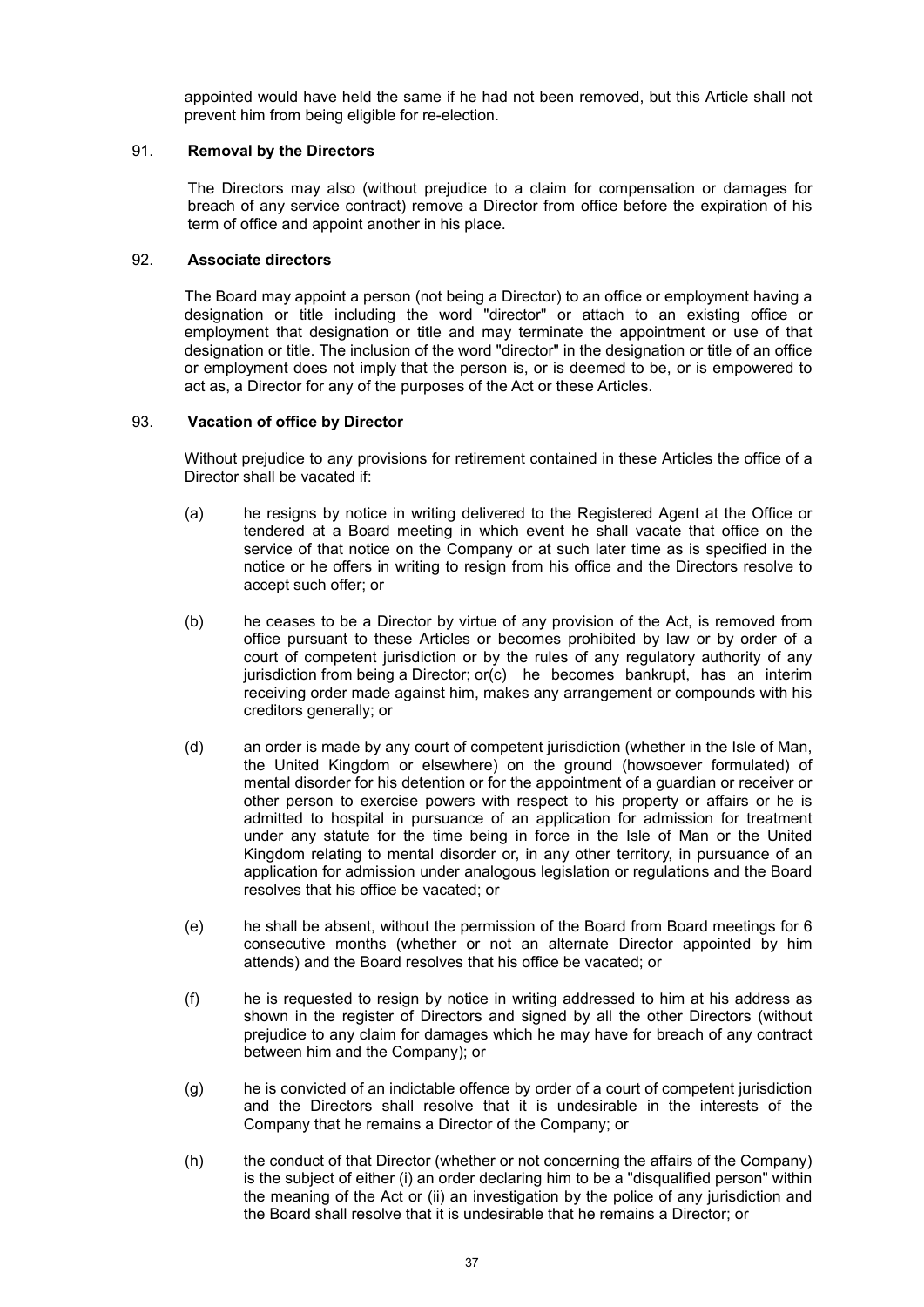- (i) notice is given to terminate his contract of employment or engagement with the Company where he is in breach of such contract; or
- (j) he has otherwise been disqualified from acting as a Director; or
- (k) subsequent to his appointment, he becomes resident in the United Kingdom and as a result thereof the majority of the Directors are resident in the United Kingdom.

# 94. **Resolution as to vacancy conclusive**

A resolution of the Board declaring a Director to have vacated office under the terms of Article 93 (Vacation of office by Director) shall be conclusive as to the fact and grounds of vacation stated in the resolution.

# **P. Directors' remuneration and expenses**

# 95. **Fees of non-executive Directors**

There shall be paid out of the funds of the Company by way of remuneration of directors who are not managing or executive directors fees at such rates as the Directors may from time to time determine provided that such fees do not in aggregate exceed £175,000 per annum or such other figure as the Company may in general meeting from time to time determine. Such fees shall be divided among such Directors in such proportion or manner as may be determined by the Directors and, in default of determination, equally. A fee payable to a Director pursuant to this Article is distinct from any salary, remuneration or other amount payable to him pursuant to other provisions of these Articles and accrues from day to day.

# 96. **Travelling and hotel expenses and special remuneration**

A Director (including any alternate Director) may be paid all travelling, hotel and other expenses properly incurred by him in respect of or about the performance of their duties as Directors including any expenses incurred in attending meetings of the Board or of committees of the Board or general meetings. If, in the opinion of the Directors, it is desirable that any of their number should go or reside abroad, make any special journeys or otherwise perform any special services on behalf of the Company or its business, such Director or Directors may be paid such reasonable additional remuneration (whether by way of fees, salary, percentage of profits or otherwise) and expenses therefor as the Directors may from time to time determine.

# **Q. Managing and executive Directors**

# 97. **Appointment**

Subject to the provisions of the Act, the Directors may from time to time appoint one or more of their body to be executive chairman or chief executive or joint chief executive, managing director or joint managing director of the Company or any one or more of such offices or to hold such other executive office in relation to the management of the business of the Company as they may decide either for a fixed term or without any limitation as to the period for which he or they is or are to hold such office, and may, from time to time (subject to the provisions of any service contract between him and the Company and without prejudice to any claim he may have for compensation or damages for breach of any such service contract) remove or dismiss him or them from such office and appoint another or others in his or their place or places.

### 98. **Remuneration of executive Directors**

The salary or remuneration of any executive chairman, chief executive, joint chief executive, managing director, joint managing director or executive Director of the Company shall, subject as provided in any contract, be such as the Directors may from time to time determine, and may either be a fixed sum of money, or may altogether or in part be governed by the business done or profits made, or may include the making of provision for the payment to him, his widow or other dependants, of a pension on retirement from the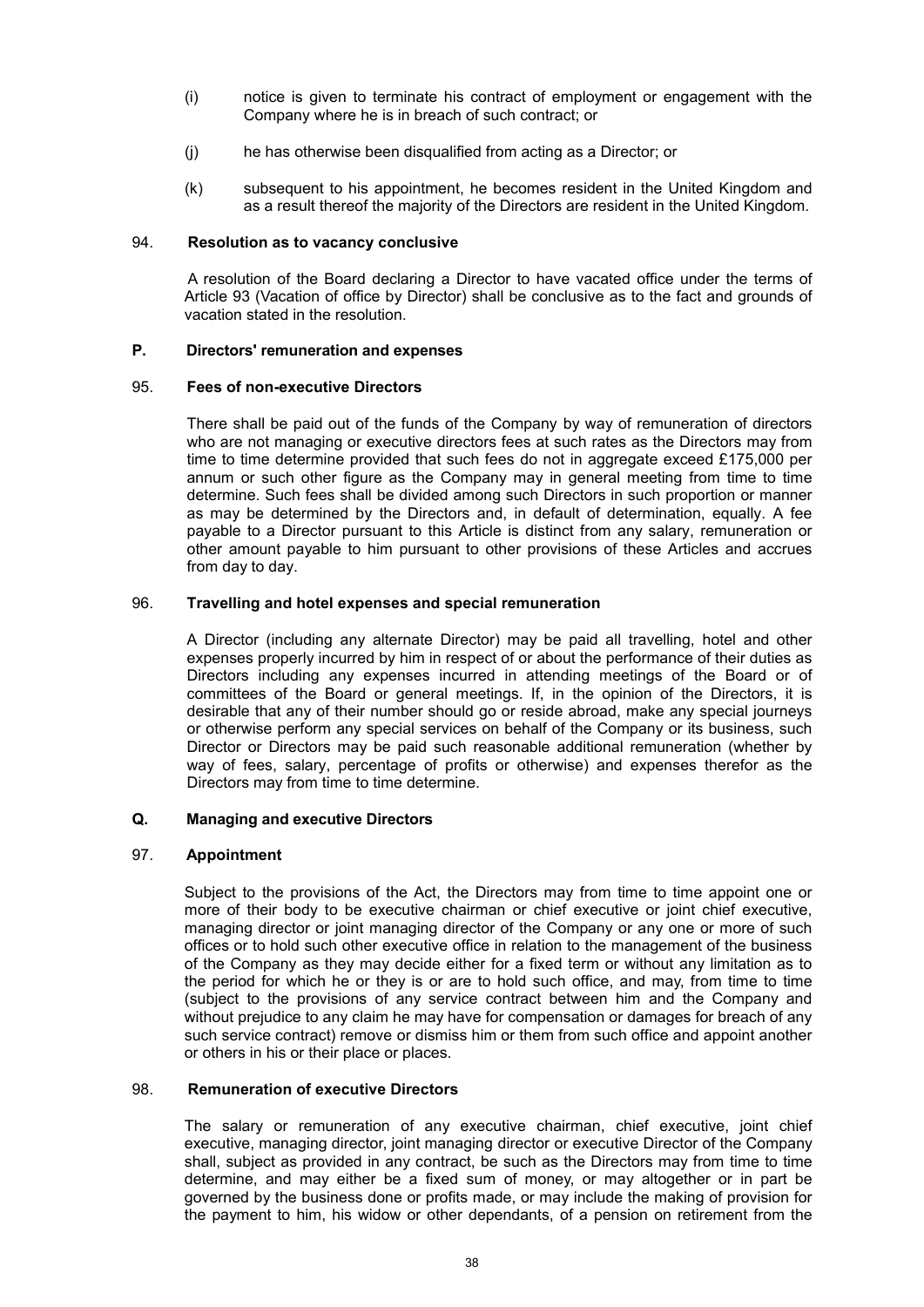office or employment to which he is appointed and for the participation in pension, health insurance and life assurance benefits, or may be upon such other terms as the Directors determine.

# 99. **Powers**

The Directors may from time to time entrust to and confer upon an executive chairman, chief executive, joint chief executive, managing director, joint managing director or executive Director for the time being such of the powers exercisable under these Articles by the Directors (other than power to make calls or forfeit shares) as they may think fit, and may confer such powers for such time, and to be exercised for such objects and purposes, and upon such terms and conditions, and with such restrictions as they may think expedient. The Directors may confer such powers either collaterally with or to the exclusion of and in substitution for all or any of the powers of the Directors in that behalf and may from time to time increase, revoke, withdraw, alter or vary all or any of such powers.

# **R. Powers and duties of the Board**

# 100. **Powers of the Board**

Subject to the provisions of the Act, the memorandum of association of the Company and these Articles and to any directions given by Special Resolution, the business of the Company shall be managed by the Board, which may exercise all the powers of the Company whether relating to the central management and control of the business or not. No alteration of the memorandum of association, or of these Articles and no such direction given by the Company shall invalidate any prior act of the Board which would have been valid if such alteration had not been made or such direction had not been given. Provisions contained elsewhere in these Articles as to any specific power of the Board shall not be deemed to limit the general powers given by this Article.

# 101. **Directors power to award pensions**

- 101.1 The Directors may establish or concur or join with other companies (being subsidiary undertakings of the Company or companies with which it is associated in business) in establishing and making contributions out of the Company's moneys to any schemes or funds for providing pensions, annuities, sickness or compassionate allowances, life assurance benefits, donations, gratuities or other benefits for employees (which expression as used in this Article 101 shall include any Director who may hold or have held any office or place of profit) and ex-employees of the Company and of any such other companies and their wives, widows, relatives, families or dependants, or any class or classes of such persons.
- 101.2 The Directors may pay, enter into agreements to pay or make grants revocable or irrevocable (and either subject or not subject to any terms or conditions) of pensions or other retirement, superannuation, death or disability benefits to Directors, employees and ex-employees and their spouses, widows, widowers, relatives, families or dependants, or to any of such persons, including pensions or benefits additional to those, if any, to which such Directors, employees or ex-employees or any such persons are or may become entitled under any such scheme or fund as aforementioned. Any such pension or benefit may, as the Directors consider desirable, be granted to an employee either before or in anticipation of or upon or at any time after his actual retirement.
- 101.3 The Directors may also procure the establishment and subsidy of or subscription to and support of any institutions, associations, clubs, funds or trusts calculated to be for the benefit of any such persons as aforesaid or otherwise to advance the interests and wellbeing of the Company or of any such other company as aforesaid, or its members, and payments for or towards the insurance of any such person as aforesaid, and subscriptions or guarantees of money for charities, educational or benevolent objects or for any exhibition or for any public, general or useful object.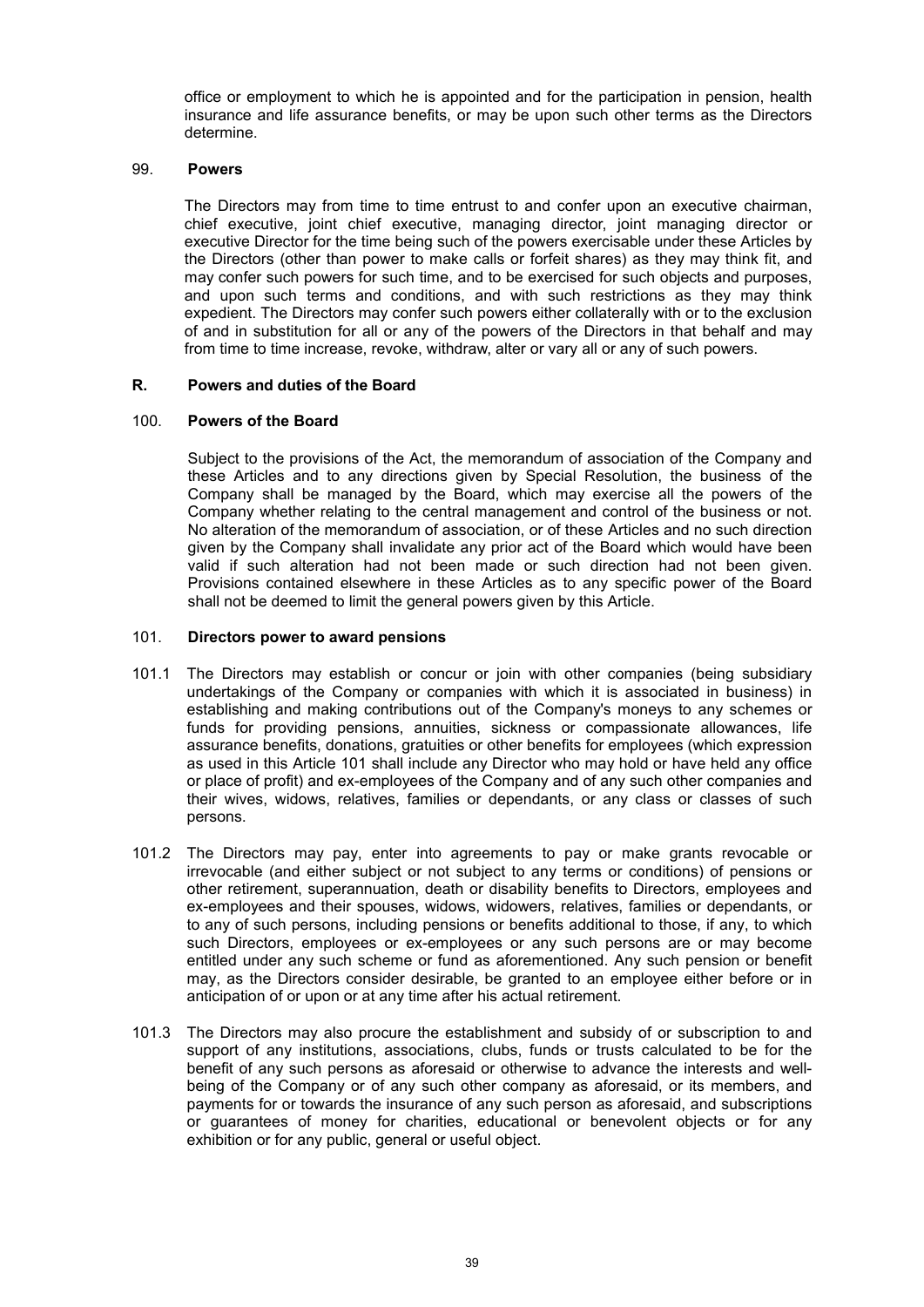# 102. **Exercise of voting powers**

The Directors may exercise the voting powers conferred by the shares in any other company held or owned by the Company or exercisable by them as directors of such other company in such manner in all respects as they think fit (including the exercise thereof in favour of any resolution appointing themselves or any of them as directors or other officers or employees of such company or voting or providing for the payment of remuneration to such officers or employees).

# 103. **Directors may join boards of other companies**

A Director may continue or become a director or other officer, employee or member of any company promoted by the Company or in which it may be interested as a seller, shareholder or otherwise, and no such Director shall be accountable for any remuneration or other benefits derived as a director or other officer, employee or member of such company.

# 104. **Delegation to committees**

# 104.1 *Constituting committees*

The Board may delegate any of its powers, authorities and discretions (with power to subdelegate) for such time on such terms and subject to such conditions as it thinks fit to any committee consisting of one or more Directors provided that any such committee shall only meet and exercise its powers, authorities and discretions from outside the United Kingdom. Any committee so formed may exercise its power to sub-delegate by sub-delegating to any other committee, subject to the aforementioned restrictions of this Article on such committees or to any Director (whether or not a member or members of the committee), provided that the committee may not delegate to a Director that is resident in the United Kingdom.

# 104.2 *Powers of committee*

The Board may confer such powers either collaterally with or to the exclusion of and in substitution for all or any of the powers of the Board in that respect and may from time to time revoke, withdraw, alter or vary any of such powers and discharge any such committee in whole or in part. Insofar as any power, authority or discretion is so delegated, any reference in these Articles to the exercise by the Board of such power, authority or discretion shall be construed as if it were a reference to the exercise of such power, authority or discretion by such committee. Subject to any terms and conditions expressly imposed by the Board, the proceedings of a committee with two or more members shall be governed by such of these Articles as regulate the proceedings of the Board so far as they are capable of applying.

# 105. **Delegation to individual Directors**

The Directors may entrust to and confer upon any Director holding any executive office or employment any of the powers exercisable by them as Directors with power to subdelegate upon such terms and conditions and with such restrictions as they think fit and either collaterally with or to the exclusion of their own powers, authorities and discretions, and may from time to time revoke, withdraw, alter or vary all or any of such powers but no person dealing in good faith and without notice of the revocation or variation shall be affected by it. Any Director with such delegated powers shall be required to update the Board at Board meetings as to any developments arising in connection with the delegation of such powers.

# 106. **Provision for employees**

The Board may exercise any power conferred on the Company by the Act to make provision for the benefit of persons employed or formerly employed by the Company or any of its subsidiaries in connection with the cessation or the transfer to any person of the whole or part of the undertaking of the Company or that subsidiary.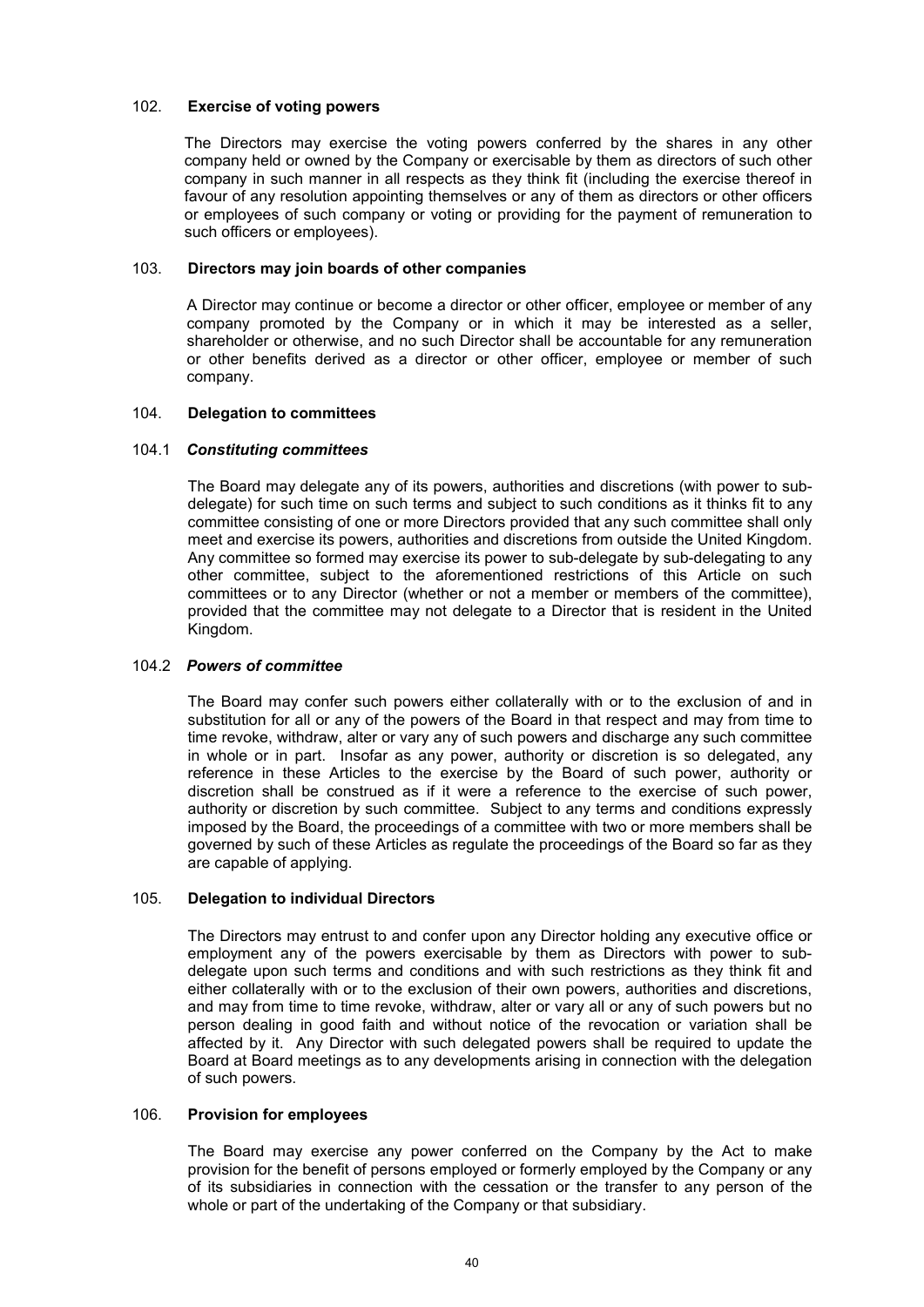# 107. **Local management**

The Directors may from time to time provide for the management and transaction of the affairs of the Company in any specified locality, whether at home or abroad, in such manner as they think fit, and the provisions contained in the remainder of this Article 107 shall be without prejudice to the general powers conferred by this Article 107.

# 107.1 **Local board and delegation of powers**

The Directors from time to time, and at any time, may establish any local or divisional boards or agencies for managing any of the affairs of the Company in any specified locality, and may appoint any persons to be members of such local or divisional board or agency, or any managers or agents, and may fix their remuneration. The Directors from time to time, and at any time, may delegate to any person so appointed any of the powers, authorities, and discretions for the time being vested in the Directors, other than the power of making calls or forfeiting shares, and may authorise the members for the time being of any such local or divisional board or agency, or any of them, to fill up the vacancies therein, and to act notwithstanding vacancies. Any such appointment or delegation may be made on such terms and subject to such conditions as the Directors may think fit, and the Directors may at any time remove any person so appointed, and may annul or vary any such delegation provided that no person dealing in good faith and without notice of the variation or annulment shall be affected by it. Any person so appointed to any local or divisional board or agency shall not by reason only of such appointment be entitled to attend or vote at meetings of the Directors.

# 107.2 **Power to appoint attorney**

The Directors may at any time and from time to time by power of attorney appoint any person or persons to be the attorney or attorneys of the Company for such purposes and with such powers, authorities and discretions (not exceeding those vested in or exercisable by the Directors under these Articles) and for such period and on such terms and subject to such conditions as the Directors may from time to time think fit. Any such power of attorney may contain such provisions for the protection or convenience of persons dealing with such attorney or attorneys as the Directors may think fit. The Directors may at any time revoke or alter the terms and conditions of the appointment.

# 107.3 **Sub-delegation of powers**

Any such delegates or attorneys as aforesaid may be authorised by the Directors to subdelegate all or any of the powers, authorities and discretions for the time being vested in them.

### 108. **Borrowing powers**

### 108.1 *Power to borrow money*

The Directors may exercise all the powers of the Company to borrow money and to mortgage or charge its undertaking, property and assets both present and future and uncalled capital, or any part thereof, and to issue debentures and other securities, whether outright or as collateral security for any debt, liability or obligation of the Company or its parent undertaking (if any) or any subsidiary undertaking of the Company or of any third party.

# 108.2 *Mode of borrowing*

The Directors may exercise all the powers of the Company to borrow or raise money upon or by the issue or sale of any bonds, debentures or securities, and upon such terms as to time of repayment, rate of interest, price of issue or sale payment of premium or bonus upon redemption or repayment or otherwise as they may think proper, including a right for the holders of bonds, debentures or securities to exchange the same for shares in the Company of any class authorised to be issued.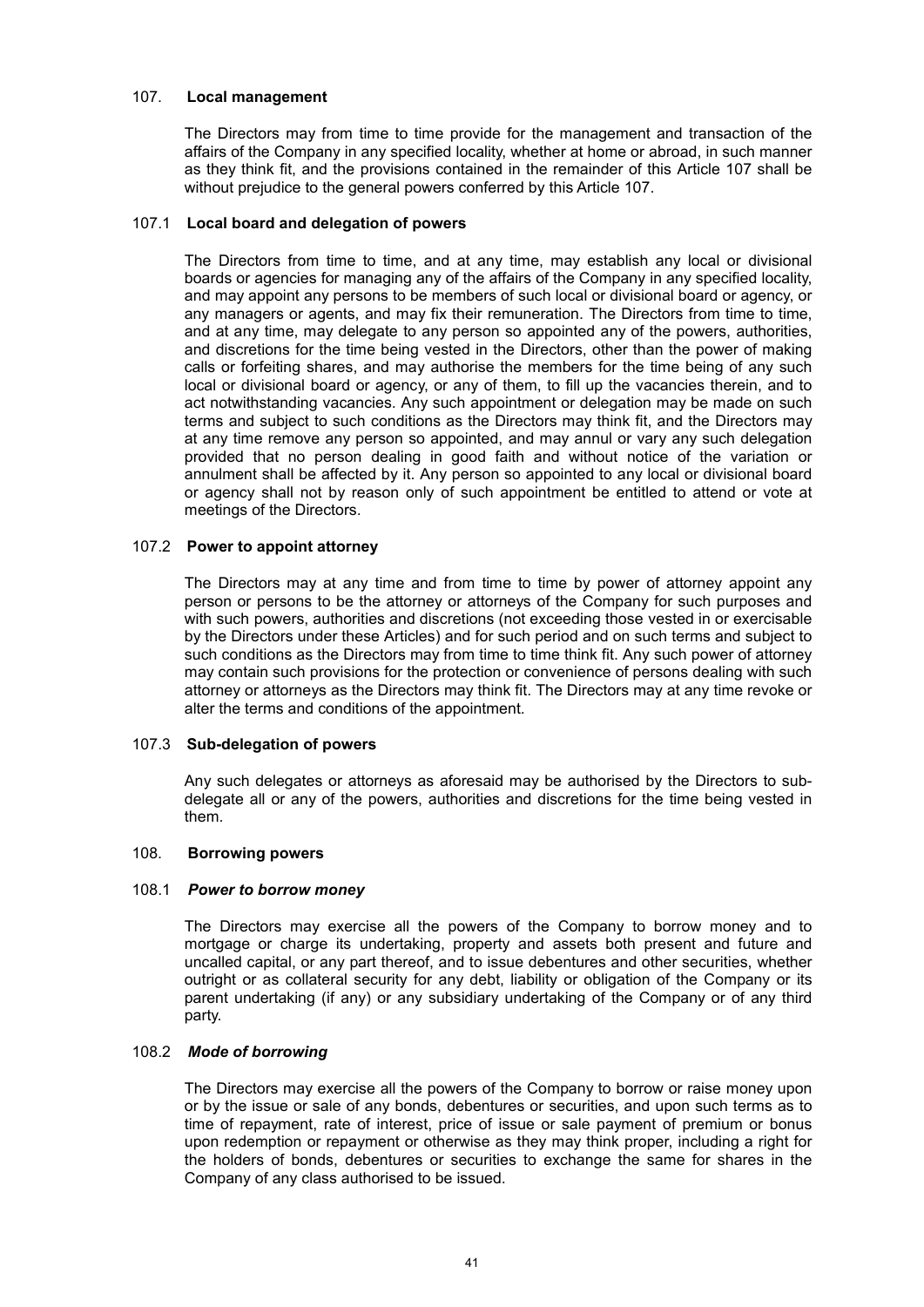# **S. Proceedings of Directors and committees**

# 109. **Board meetings**

Subject to the provisions of these Articles, the Board may meet for the despatch of business, adjourn and otherwise regulate its proceedings as it thinks fit. No Board meetings shall take place in the United Kingdom and any decision reached or resolution passed by the Directors at any meeting taking place in the United Kingdom or at which a majority of Directors present are in the United Kingdom shall be invalid and of no effect.

# 110. **Notice of Board meetings**

A Director may summon a Board meeting at any time. Notice of a Board meeting shall be deemed to be properly given to a Director if is given to him personally or by word of mouth or sent in writing to him at his last known address or any other address, including but not limited to electronic address, given by him to the Company for this purpose. A Director may waive the requirement that notice be given to him of any Board meeting either prospectively or retrospectively. All such notices shall originate outside the United Kingdom.

# 111. **Quorum**

The quorum necessary for the transaction of business may be determined by the Board and until otherwise determined shall be two persons, each being a Director or an alternate Director. A person who holds office only as an alternate Director shall only be counted in the quorum if his appointor is not present. A Director or other person who is present at a meeting of the Board in more than one capacity (that is to say as both Director and an alternate Director or as an alternate for more than one Director) shall not be counted as two or more for these purposes unless at least one other Director or alternate Director is also present provided that if a majority of the Directors (or the members of any committee of Directors) present at the meeting are resident in the United Kingdom, the Directors present, irrespective of their number, shall not constitute a quorum and the Directors (or the committee) may not meet. A duly convened meeting of the Board at which a quorum is present shall be competent to exercise all or any of the authorities, powers and discretions for the time being vested in or exercisable by the Board. Any Director who ceases to be a Director at a meeting of the Directors may continue to be present and to act as a Director and be counted in the quorum until the termination of the meeting of the Directors if no Director objects and if otherwise a quorum of Directors would not be present.

### 112. **Chairman of Board and other offices**

### 112.1 *Appointment of Chairman*

The Board shall appoint any Chairman, Joint Chairman or Deputy Chairman of the Board and shall determine the period for which he is or they are to hold office and may at any time remove him or them from office. If no such Chairman or Deputy Chairman is elected or if at any meeting neither a Chairman nor a Deputy Chairman is present within five minutes of the time appointed for holding it, the Directors present shall choose one of their number to be Chairman of such meeting. In the event of two or more Joint Chairmen or in the absence of a Chairman, two or more Deputy Chairmen being present, the Joint Chairman or Deputy Chairman to act as Chairman of the meeting shall be decided by those Directors present. Any Chairman or Deputy Chairman may also hold executive office under the Company

# 112.2 *Cessation of position on ceasing to be a Director*

A Director appointed to the office of Chairman, Deputy Chairman, Managing Director, Chief Executive or any other executive office shall automatically and immediately cease to hold that office if he ceases to hold the office of Director from any cause, but he shall not (unless any agreement between him and the Company shall otherwise provide) cease to hold his office as a Director by reason only of his ceasing to be Chairman, Deputy Chairman, Managing Director, Chief Executive or to hold any other such executive office,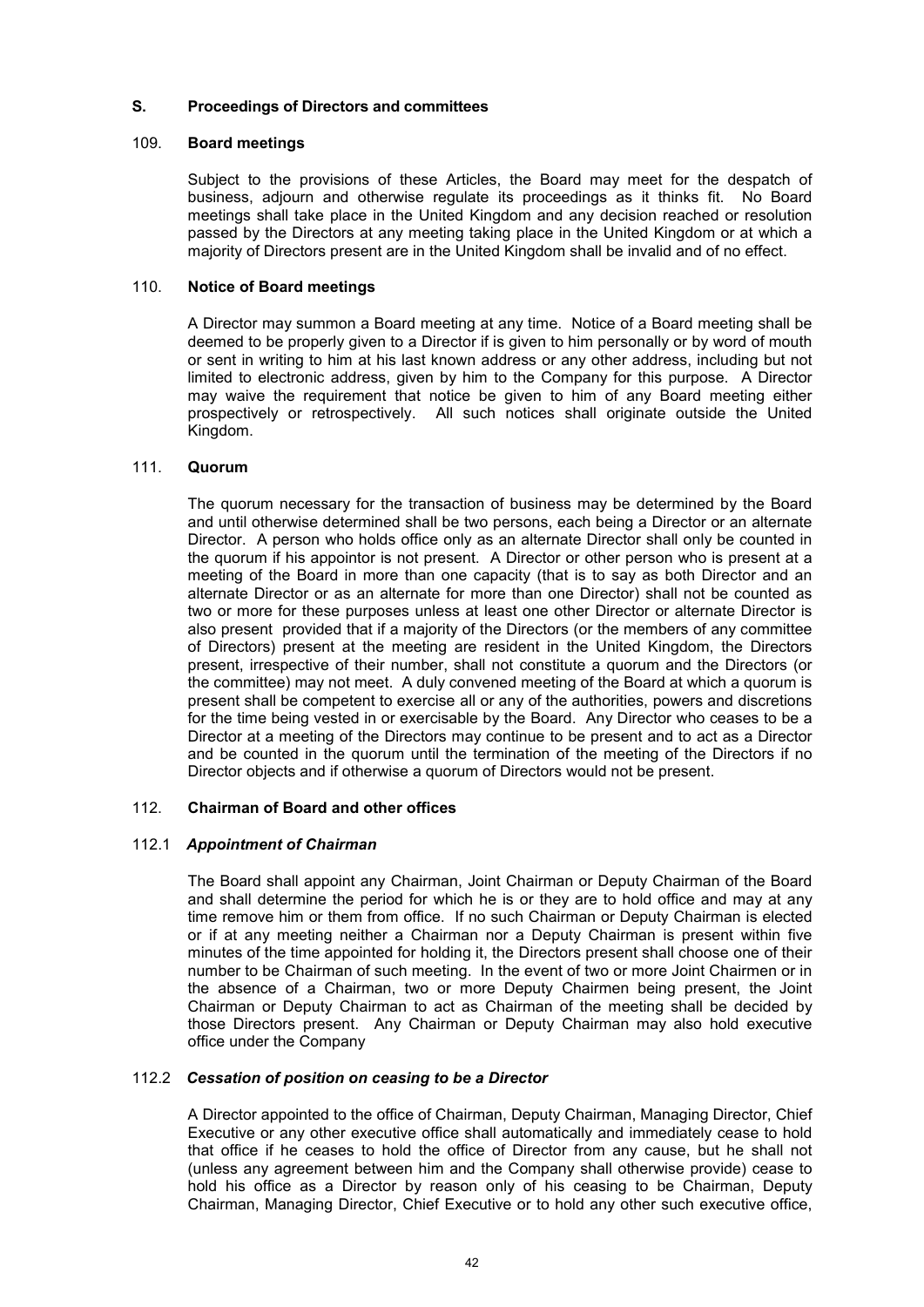as the case may be.

# 113. **Voting**

Questions arising at any meeting shall be determined by a majority of votes. In the case of an equality of votes, the Chairman of that meeting shall not have a second or casting vote. A Director who is also an alternate Director shall be entitled in the absence of his appointor to a separate vote on behalf of his appointor in addition to his own vote and an alternate Director who is appointed by two or more Directors shall be entitled to a separate vote on behalf of each of his appointors, in their absence.

# 114. **Participation by telephone and video conferencing**

Any Director or his alternate may validly participate in a meeting of the Board or a committee of the Board through the medium of conference telephone, video conferencing or other form of communication equipment provided that each Director or alternate participating in the meeting is able to communicate with all other Directors or alternates participating in the meeting throughout such meeting. A person so participating shall be deemed to be present in person at the meeting and shall accordingly be counted in a quorum and be entitled to vote. Such a meeting shall be deemed to take place where the largest group of those participating is assembled or if there is no group which is larger than any other group where the Chairman of the meeting then is. Subject to the Act and these Articles, all business transacted in such manner by the Board or a committee of the Board shall for the purpose of these Articles be deemed to be validly and effectively transacted at a meeting of the Board or a committee of the Board notwithstanding that two or fewer than two Directors or alternate Directors are physically present at the same place.

# 115. **Resolution in writing**

A resolution in writing executed by all the Directors for the time being entitled to receive notice of and to vote in a Board meeting and not being less than a quorum or by all the members of a committee of the Board for the time being entitled to receive notice of and to vote in such committee meeting and not being less than a quorum of that committee shall be as valid and effective for all purposes as a resolution duly passed at a meeting of the Board (or committee as the case may be). Such a resolution:

- (a) may consist of several documents in the same form each executed by one or more of the Directors or members of the relevant committee, including executions evidenced by means of facsimile transmission;
- (b) need not be signed by an alternate Director if it is signed by the Director who appointed him; and
- (c) if signed by an alternate Director, need not also be signed by his appointor.

For such a resolution to be effective it shall not be necessary for it to be signed by a Director who is prohibited by these Articles from voting thereon or by his alternate.

### 116. **Minutes of proceedings**

- 116.1 The Board shall cause minutes to be made in books kept for the purpose of recording all orders, resolutions and proceedings of every meeting of the Board, of a committee of the Board, of the Company or of the holders of any class of shares or debentures of the Company including:
	- (a) all appointments of officers and committees made by the Board and of any such officer's salary or remuneration; and
	- (b) the names of Directors present at every such meeting.

For the purposes of this Article 116, books shall be kept at the Office and maintained by the Registered Agent and for such purposes may be kept either by making entries in bound books or by recording the minutes in any other manner, so long as the recording is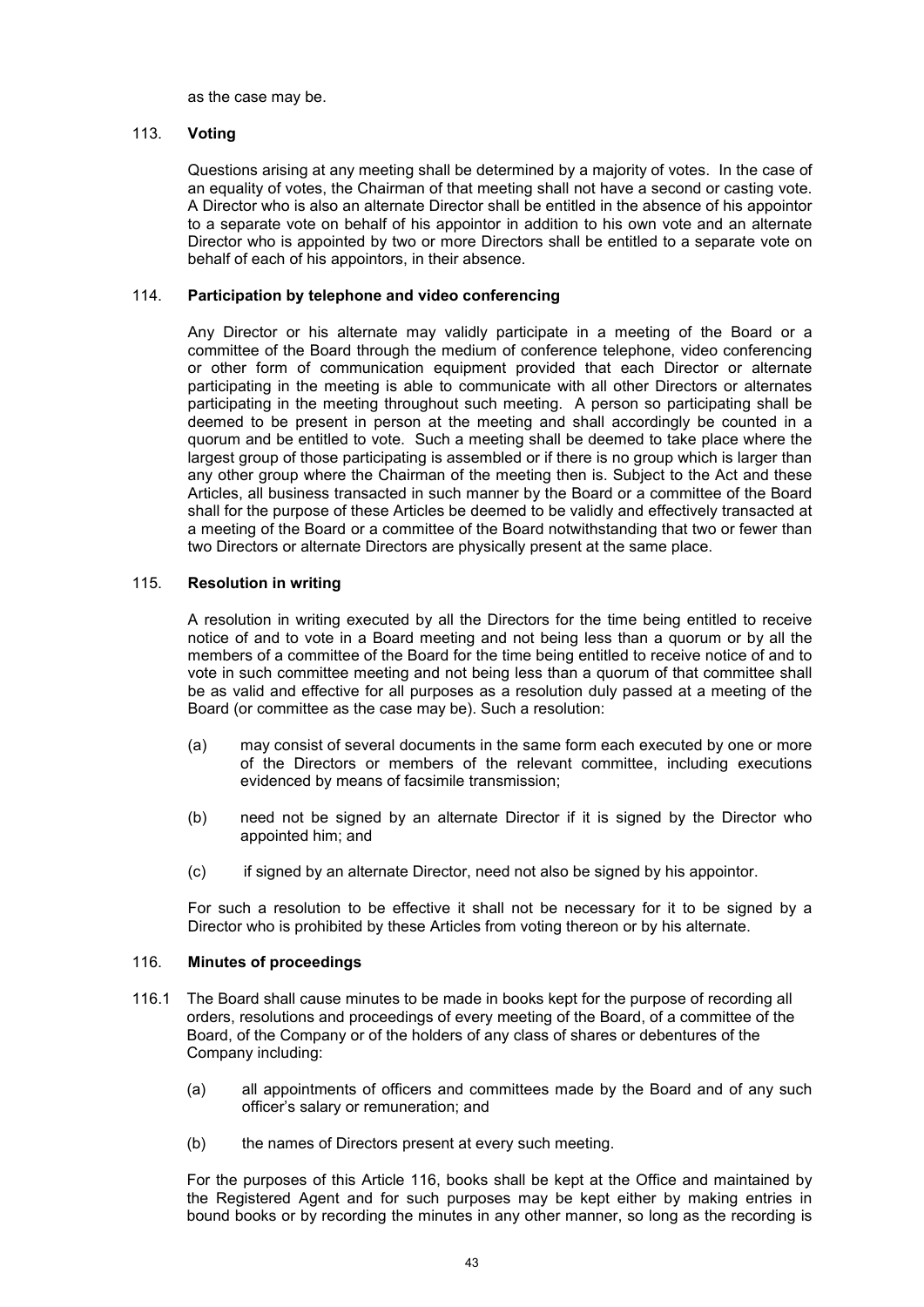capable of being reproduced in legible form, or shall otherwise be maintained either wholly or partly as electronic records complying with the requirements of the Electronic Transactions Act 2000.

116.2 Any such minutes if purporting to be signed by the Chairman of the meeting at which the proceedings were held or by the Chairman of the next succeeding meeting shall be prima facie evidence of the matters stated in such minutes without any further proof.

# 117. **Validity of proceedings**

All acts done by a meeting of the Board or of any committee of the local board or agency or by any person acting as a Director, alternate Director or member of a committee, local board or agency shall, as regards all persons dealing in good faith with the Company and notwithstanding that it is afterwards discovered that there was some defect in the appointment of any person or persons acting as aforesaid or that they or any of them were or was disqualified from holding office or not entitled to vote or had in any way vacated their or his office or that the delegation to such committee, local board or agency had been annulled, varied or revoked, be as valid as if every such person had been duly appointed, and was duly qualified and had continued to be a Director, alternate Director or member and had been entitled to vote or as if the delegation had continued in full force and effect.

# **T. Directors' interests**

# 118. **Director may have interests**

Subject to the provisions of section 104 (*Disclosure of Interests*) of the Act, a Director, notwithstanding his office:

- (a) may be a party to or otherwise be interested in any transaction or arrangement with the Company or in which the Company is otherwise interested;
- (b) may be a director or officer of, or employed by, or a party to any transaction or arrangement with, or otherwise interested in, any body corporate promoted by the Company or in which the Company is otherwise interested, and in any such case on such terms as to remuneration and otherwise as the remuneration committee may arrange either in addition to or in lieu of any remuneration provided for by any other Article; and
- (c) shall not, by reason of his office, be liable to account to the Company for any benefit which he derives from any such office, employment, contract, arrangement, transaction or proposal or from any interest in any such body corporate; and no such contract, arrangement, transaction, proposal or arrangement shall be liable to be avoided on the grounds of any such interest or benefit.

# 119. **Interested Director not to vote or count for quorum**

Save as provided in this Article 119, a Director shall not vote on or be counted in the quorum in relation to any resolution of the Board or of a committee of the Board concerning any contract, arrangement, transaction or any proposal whatsoever to which the Company is, or is to be, a party and in which he has (directly or indirectly) an interest which is material (other than by virtue of his interests in shares or debentures or other securities of, or otherwise in or through, the Company) or a duty which conflicts with the interests of the Company unless his duty or interest arises only because the resolution relates to one of the matters set out in the following sub-paragraphs in which case he shall be entitled to vote and be counted in the quorum:

- (a) the giving to him of any guarantee, security or indemnity in respect of money lent or obligations incurred by him at the request of or for the benefit of the Company or any of its subsidiaries;
- (b) the giving by the Company to a third party of any guarantee, security or indemnity in respect of a debt or obligation of the Company or any of its subsidiaries for which he himself has assumed responsibility in whole or in part either alone or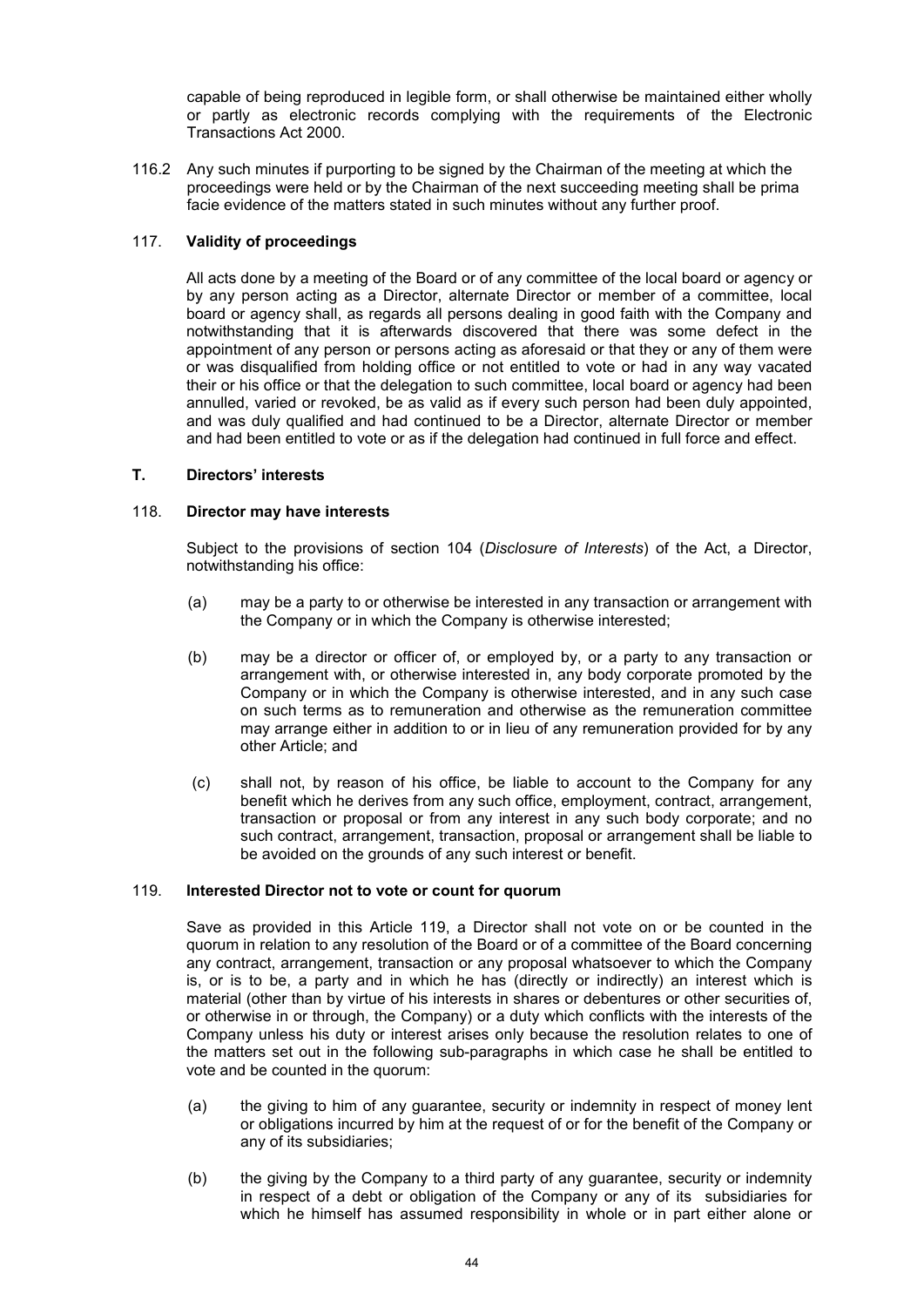jointly with others, under a quarantee or indemnity or by the giving of security;

- (c) the giving of any other indemnity where all other Directors are also being offered indemnities on substantially the same terms;
- (d) where the Company or any of its subsidiaries is offering securities in which offer the Director is or may be entitled to participate as a holder of securities or in the underwriting or sub-underwriting of which the Director is to participate;
- (e) relating to another company in which he does not hold an interest in shares (as that term is used in Part 22 of the UK 2006 Companies Act) representing one per cent. or more of either any class of the equity share capital, or the voting rights, in such company;
- (f) relating to an arrangement for the benefit of the employees of the Company or any of its subsidiaries which does not award him any privilege or benefit not generally awarded to the employees to whom such arrangement relates;
- (g) concerning insurance which the Company proposes to maintain or purchase for the benefit of Directors or for the benefit of persons including Directors; or
- (h) any proposal concerning the funding of expenditure by one or more Directors on defending proceedings against him or them, or doing anything to enable such Director or Directors to avoid incurring such expenditure.

In relation to an alternate Director, an interest of his appointor shall be treated as an interest of the alternate Director without prejudice to any interest which the alternate Director otherwise has.

# 120. **Director's interest in own appointment**

A Director shall not vote or be counted in the quorum on any resolution of the Board or committee of the Board concerning his own appointment (including fixing or varying the terms of his appointment or its termination) as the holder of any office or place of profit with the Company or any company in which the Company is interested. Where proposals are under consideration concerning the appointment (including fixing or varying the terms of appointment or termination) of two or more Directors to offices or places of profit with the Company or any company in which the Company is interested, such proposals may be divided and a separate resolution considered in relation to each Director. In such case, each of the Directors concerned (if not otherwise debarred from voting under these Articles) shall be entitled to vote (and be counted in the quorum) in respect of each resolution except that concerning his own appointment.

### 121. **Chairman's ruling conclusive on Director's interest**

If any question arises at any meeting of the Board or any committee of the Board as to the materiality of a Director's interest (other than the Chairman's interest) or as to the entitlement of any Director (other than the Chairman) to vote or be counted in a quorum and such question is not resolved by his voluntarily agreeing to abstain from voting or being counted in the quorum such question (unless the Director concerned is the Chairman in which case Article 122 (Directors' resolution conclusive on Chairman's interest) shall apply) shall before the conclusion of the meeting be referred to the Chairman of the meeting. The Chairman's ruling in relation to the Director concerned shall be final and conclusive except in a case where the nature or extent of the interest of the Director has not been fairly disclosed and provided that any such question shall, for the purposes of disclosure of such interests in the accounts of the company, be finally and conclusively decided by a majority of the Directors (other than the Director concerned).

### 122. **Directors' resolution conclusive on Chairman's interest**

If any question arises at any meeting of the Board or any committee of the Board as to the materiality of the Chairman's interest or as to the entitlement of the Chairman to vote or be counted in a quorum and such question is not resolved by his voluntarily agreeing to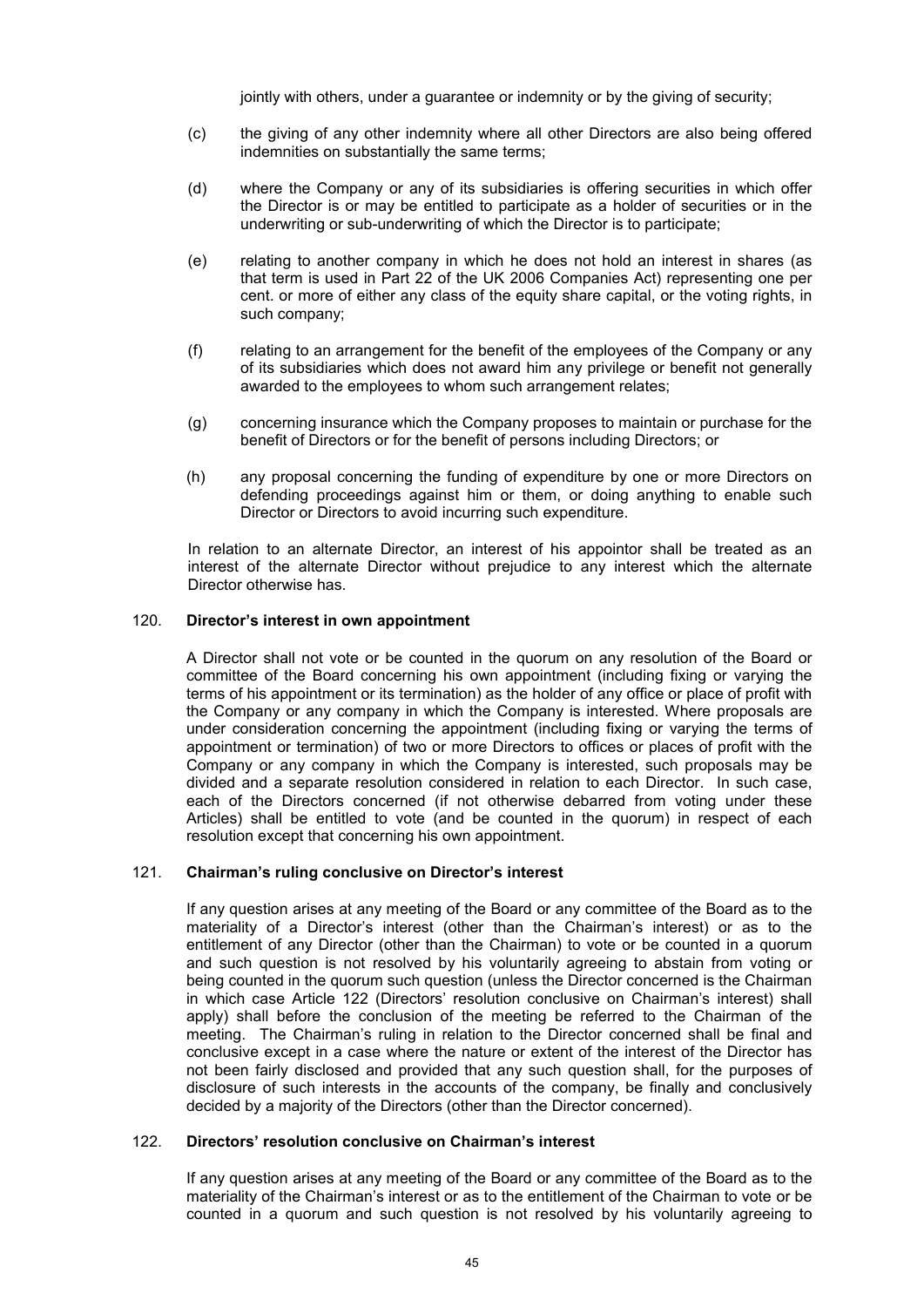abstain from voting or being counted in the quorum, such question shall before the conclusion of the meeting be decided by resolution of the Directors or committee members present at the meeting (excluding the Chairman) whose majority vote shall be final and conclusive except in a case where the nature or extent of the interest of the Director has not been fairly disclosed and provided that any such question shall, for the purposes of disclosure of such interests in the accounts of the company, be finally and conclusively decided by a majority of the Directors (other than the Director concerned).

# 123. **Exercise by Company of voting powers**

The Board may exercise the voting power conferred by the shares in any company held or owned by the Company in such manner in all respects as it thinks fit (including the exercise thereof in favour of any resolution appointing the Directors or any of them directors of such company, or voting or providing for the payment of remuneration to the directors of such company).

# **U. The Seal**

# 124. **Application of Seal**

The Seal shall be used only by the authority of a resolution of the Board or of a committee of the Board so authorised. The Board may determine whether any instrument to which the Seal is affixed shall be signed and if it is to be signed who shall sign it. If the Company has adopted a Seal, an imprint of the Seal shall be kept at the office of the Registered Agent.

- (a) share certificates and, subject to the provisions of any instrument constituting the same, certificates issued in respect of any debentures or other securities:
	- (i) shall be signed by any person acting under the express or implied authority of the Company and any signature may be affixed to or printed on any such certificate by any means approved by the Board, including a facsimile or electronic signature; or
	- (ii) shall be under the Seal; and
- (b) every other instrument to which the Seal is affixed shall be signed by a Director or any other person acting under the express or implied authority of the Company.

# 125. **Deed without sealing**

A document signed by a Director or any other person acting under the express or implied authority of the Company and expressed on its face that it is intended to be a deed shall have effect, upon delivery, as a deed, provided that no instrument shall be so signed which makes it clear on its face that it is intended by the person or persons making it not to have effect as a deed without the authority of a resolution of the Board or of a committee of the Board authorised in that behalf. An instrument or document which is executed by the Company as a deed shall not be deemed to be delivered by the Company solely as a result of it having been executed by the Company.

# 126. **Official seal for use abroad**

Article 124 and Article 125 shall apply to contracts, deeds, instruments and other documents made or executed in the Isle of Man or elsewhere.

# **V. Dividends and other payments**

### 127. **Declaration of dividends**

Subject to the provisions of these Articles and to the rights of persons entitled to shares with special rights as to dividend, the Company may, by a resolution of the Directors, declare and pay a dividend to members at such times and of such amounts as the Directors think fit if the Directors are satisfied, on reasonable grounds, that the Company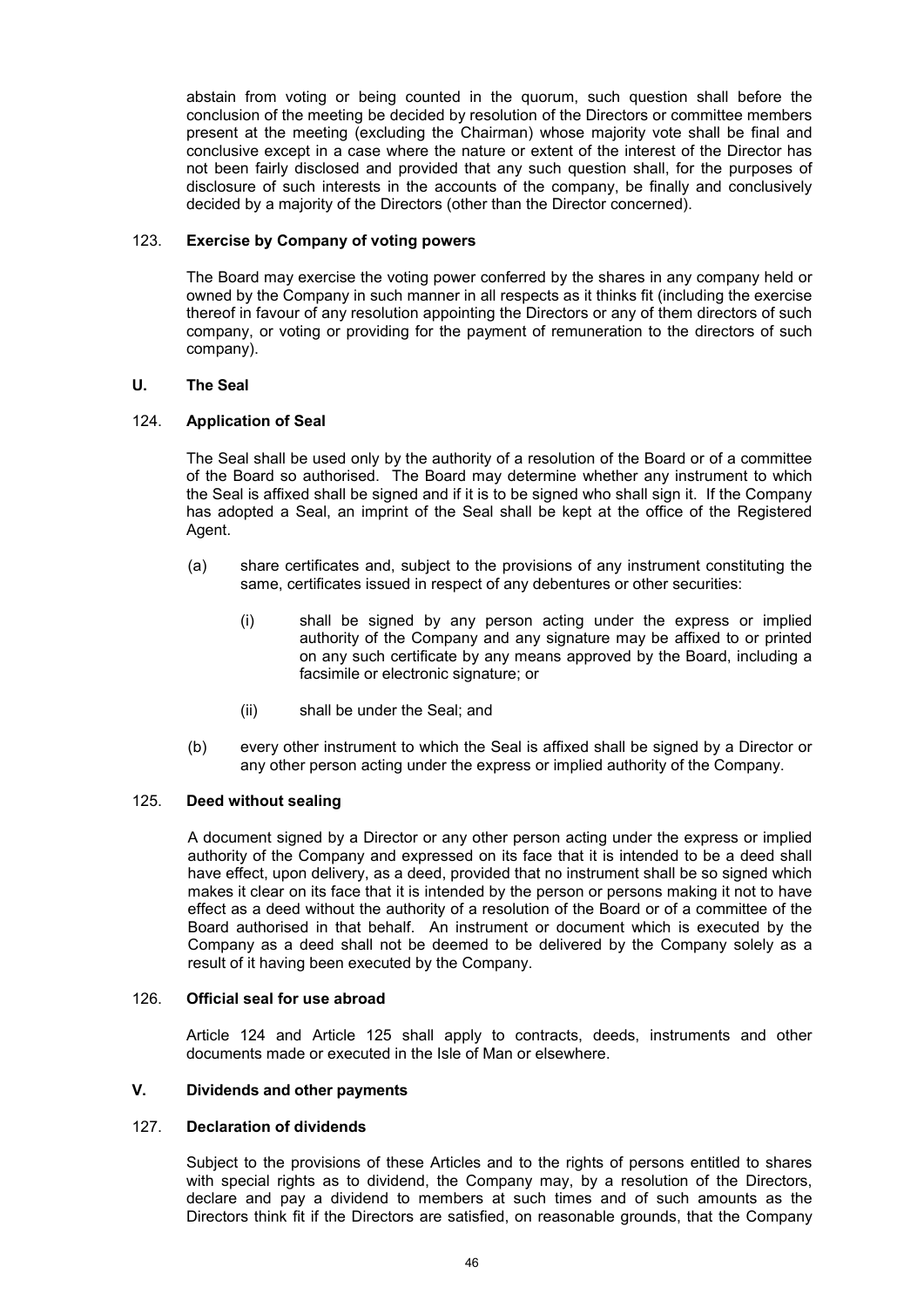will, immediately after payment of the dividend, satisfy the Solvency Test. However, no dividend shall exceed the amount recommended by the Board.

# 128. **Interim dividends**

The Board may resolve to pay such interim dividends (including any dividend payable at a fixed rate) at such time and in such amount as the Directors think fit if the Directors are satisfied, on reasonable grounds, that the Company will, immediately after payment of the dividend, satisfy the Solvency Test. If at any time the share capital of the Company is divided into different classes, the Board may pay such interim dividends on shares which rank after shares conferring preferential rights with regard to dividend as well as on shares conferring preferential rights unless at the time of payment any preferential dividend is in arrears. Provided that the Board acts in good faith, no Director shall not incur any liability to the holders of shares conferring preferential rights for any loss that they may suffer in consequence of the declaration or by the lawful payment of any interim dividend on any shares ranking after those with preferential rights.

# 129. **Payment in currency other than GBP**

The Board may, at its discretion, make provisions to enable such member as the Board shall from time to time determine to receive dividends duly declared in a currency or currencies other than GBP. For the purposes of the calculation of the amount receivable in respect of any dividend, the rate of exchange to be used to determine the foreign currency equivalent of any sum payable as a dividend shall be such market rate selected by the Board as it shall consider appropriate at the close of business in London on the date which is the business day last preceding:

- (a) in the case of a dividend to be declared by the Company in general meeting, the date on which the Board publicly announces its intention to recommend that specific dividend; and
- (b) in the case of any other dividend, the date on which the Board publicly announces its intention to pay that specific dividend, provided that where the Board considers the circumstances to be appropriate it shall determine such foreign currency equivalent by reference to such market rate or rates or the mean of such market rates prevailing at such time or times or on such other date or dates, in each case falling before the time of the relevant announcement, as the Board may select.

### 130. **Entitlement to dividends**

### 130.1 *Accrual of dividends*

Except as otherwise provided by the rights attached to shares, all dividends shall be declared and paid according to the amounts paid up (otherwise than in advance of calls) on the shares on which the dividend is paid. Subject as aforesaid, all dividends shall be apportioned and paid pro rata according to the amounts paid up or credited as paid up on the shares during any portion or portions of the period in respect of which the dividend is paid, but if any share is issued on terms providing that it shall rank for dividend as from a particular date, or be entitled to dividends declared after a particular date, it shall rank for or be entitled to dividends accordingly.

### 130.2 *Payment of dividends*

All dividends shall be paid (subject to any lien of the Company) to those members whose names shall be on the register at the date at which such dividend shall be declared, or at such other date as the Company by resolution or the Board may determine, notwithstanding any subsequent transfer or transmission of shares.

### 130.3 *Shares passing by transmission*

The Board may pay the dividends or interest payable on shares in respect of which any person is by transmission entitled to be registered as holder to such person upon production of such certificate and evidence as would be required if such person desired to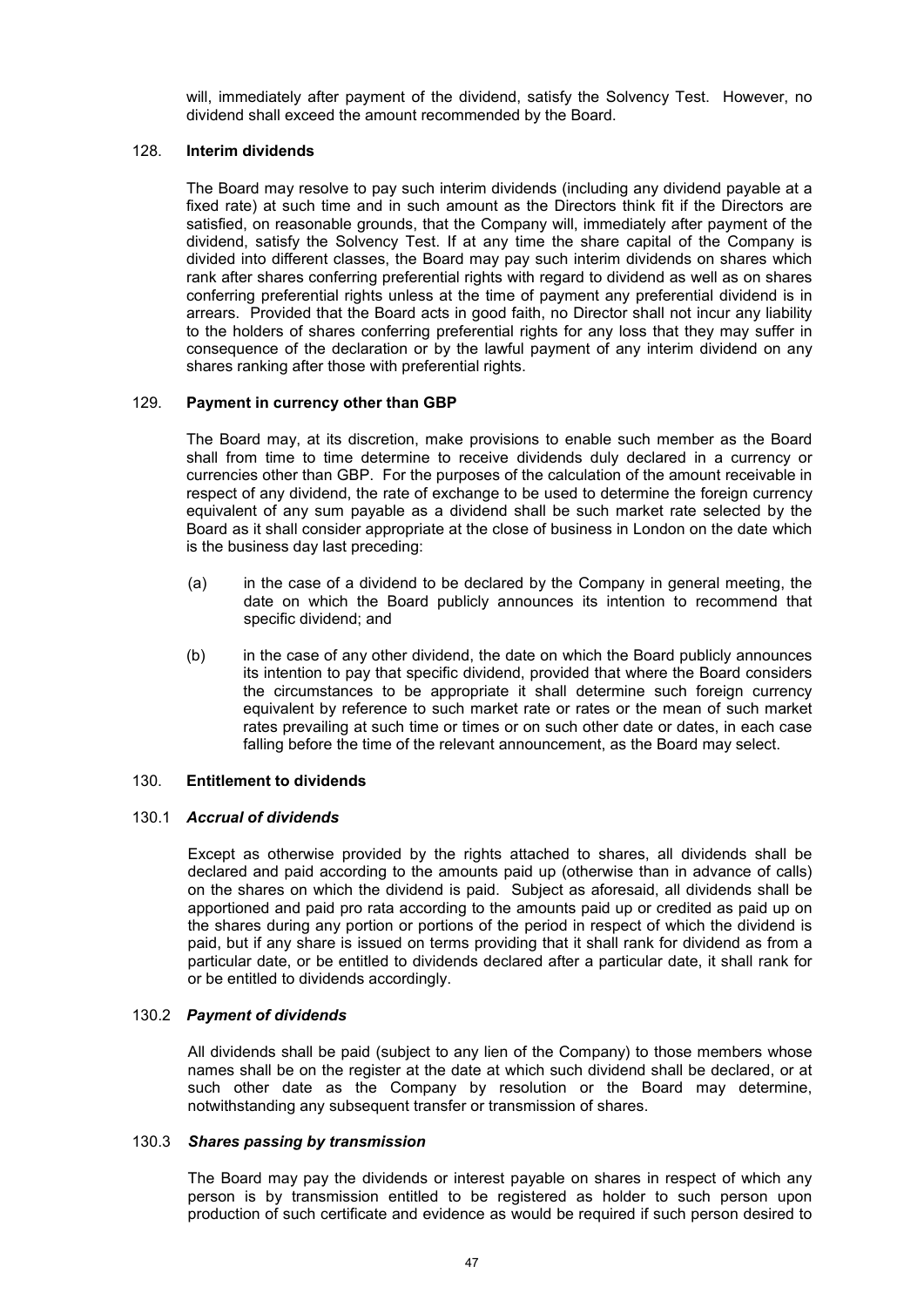be registered as a member in respect of such shares.

# 131. **Calls or debts may be deducted from dividends**

The Board may deduct from any dividend or other money payable to any member on or in respect of a share all such sums as may be due from him to the Company on account of calls or otherwise in relation to the shares of the Company.

# 132. **Distribution in specie**

The Company in general meeting may, on the recommendation of the Board, by resolution direct that payment of any dividend declared in accordance with Article 127 or Article 128 may be satisfied wholly or partly by the distribution of assets, and in particular, of fully paid up shares or debentures of any other company or in any one or more of such ways. Where any difficulty arises in regard to such distribution the Board may settle it as it thinks fit. In particular, the Board may:

- (a) issue fractional certificates or authorise any person to sell and transfer any fractions or disregard fractions altogether;
- (b) fix the value for distribution of such assets or any part of them and determine that cash payments may be made to any members on the footing of the value so fixed, in order to adjust the rights of members; and
- (c) vest any such assets in trustees on trust for the persons entitled to the dividend.

# 133. **Dividends not to bear interest**

Unless otherwise provided by the rights attached to the share, no dividend or other moneys payable by the Company or in respect of a share shall bear interest as against the Company.

# 134. **Method of payment**

### 134.1 *General provisions*

The Company may pay any dividend, interest or other sum payable in respect of a share in cash or by direct debit, bank transfer, cheque, dividend warrant or money order (or in respect of any uncertificated share through the Uncertificated System) and may send it by post or other delivery service to the registered address of the member or person entitled to it (or if two or more persons are holders of the share or are jointly entitled to it by reason of the death or bankruptcy of the member or otherwise by operation of law to the registered address of such of those persons as is first named in the Register) or to such person and such address as such member or person or persons may direct in writing. Every cheque, warrant or order is sent at the risk of the person entitled to the money represented by it and shall be made payable to the order of the person or persons entitled or, where an authority in that behalf shall have been received by the Company in such form as the Company shall consider sufficient, to such other person as the person or persons entitled may direct in writing. Payment of the cheque, warrant or order to the person entitled or the person specified in such authority shall be a good discharge to the Company. If any such cheque, warrant or order has or shall be alleged to have been lost, stolen or destroyed, the Board may at the request of the person entitled to it issue a replacement cheque, warrant or order, subject to compliance with such conditions as to evidence and indemnity and the payment of out of pocket expenses of the Company in connection with the request as the Board may think fit. Any joint holder or other person jointly entitled to a share may give an effective receipt for any dividend or other moneys payable in respect of such share. Any such dividend, interest or other sum may also be paid by any other method as the Board considers appropriate. If the payment is made on behalf of the Company through the Uncertificated System, the Company shall not be responsible for any default in accounting for such payment to the member or other person entitled to such payment by a bank or other financial intermediary of which the member or other person is a customer for settlement purposes in connection with the Uncertificated System.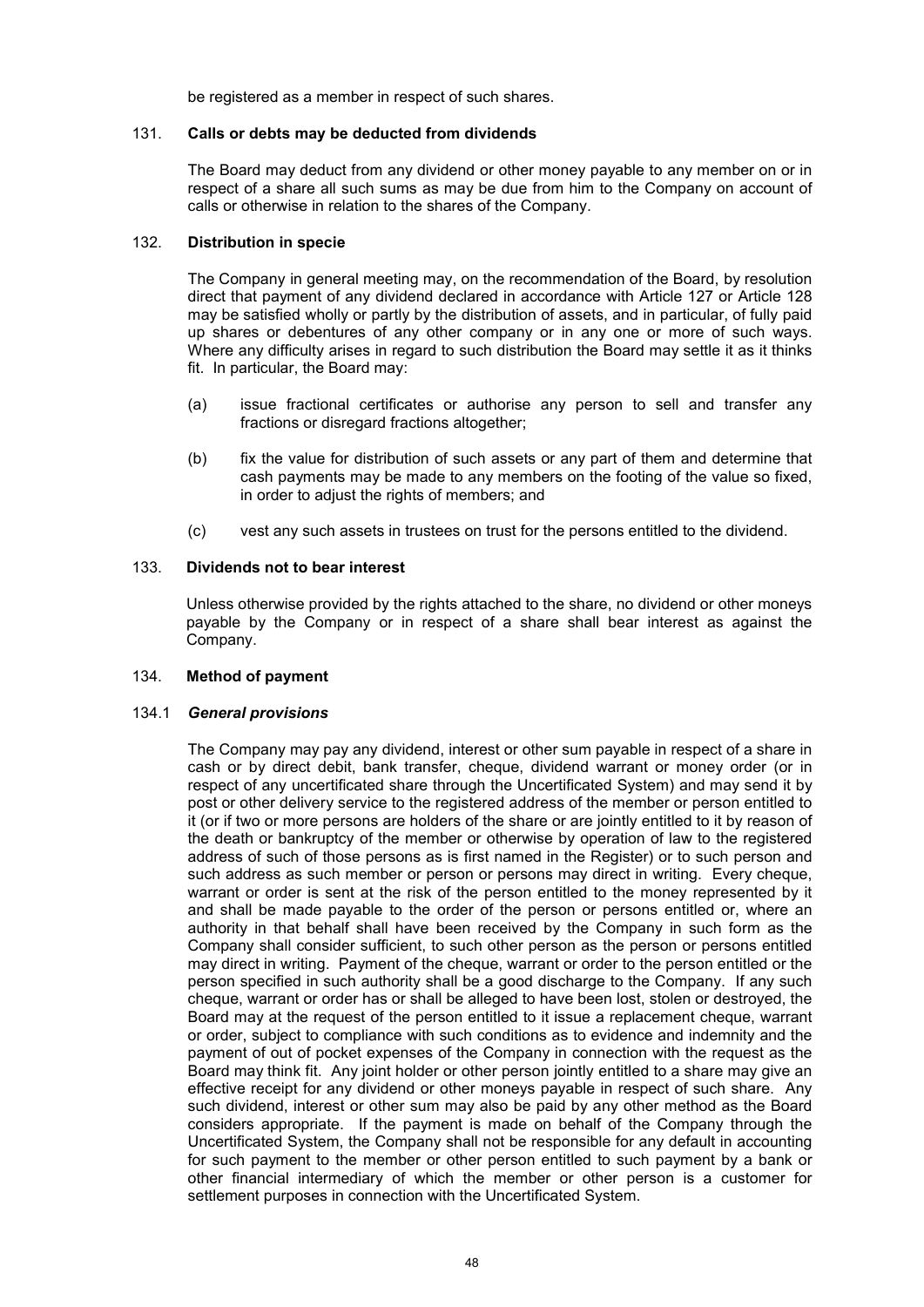# 134.2 *Payments through the uncertificated system*

The Board may:

- (a) lay down procedures for making any payments in respect of uncertificated shares through the Uncertificated System;
- (b) allow any holder of uncertificated shares to elect to receive or not to receive any such payment through the Uncertificated System; and
- (c) lay down procedures to enable any such holder to make, vary or revoke any such election;

The Company may make, or procure the making of, any payment in respect of a member's uncertificated shares through the Uncertificated System in accordance with any authority given to the Company to do so (whether in writing, through the Uncertificated System or otherwise) by or on behalf of the member in a form satisfactory to the Board. The making of such payment in accordance with such authority shall be a good discharge to the Company.

# 135. **Uncashed dividends**

If cheques, warrants or orders for dividends or other sums payable in respect of a share sent by the Company to the person entitled thereto by post are returned to the Company undelivered or left uncashed on two consecutive occasions the Company shall not be obliged to send any further dividends or other moneys payable in respect of that share due to that person until he notifies the Company of an address to be used for the purpose.

# 136. **Unclaimed dividends**

All dividends, interest or other sum payable and unclaimed for 12 months after having become payable may be invested or otherwise made use of by the Board for the benefit of the Company until claimed and the Company shall not be constituted a trustee in respect thereof. All dividends unclaimed for a period of five years after having become due for payment shall (if the Board so resolves) be forfeited and shall revert to the Company.

# 137. **Waiver of dividends**

The waiver in whole or in part of any dividend on any share by any document (whether or not under seal) shall be effective only if such document is signed by the member (or the person entitled to the share in consequence of the death, bankruptcy or mental disorder of the holder or otherwise by operation of law) and delivered to the Company and only if or to the extent that the same is accepted as such or acted upon by the Company.

### 138. **Payment of scrip dividends**

### 138.1 *Authority to pay scrip dividends*

The Board may with the prior authority of a resolution of the Company and subject to such conditions as the Board may determine, provided that the Company has a sufficient number of shares authorised for allotment to give effect to it, offer to any holders of shares the right to elect to receive shares of the same class credited as fully paid, in whole or in part instead of cash in respect of the whole or some part (to be determined by the Board) of any dividend declared in accordance with Article 127 or 128 and specified by the resolution. The following provisions shall apply:

- (a) the said resolution may specify a particular dividend, or may specify all or any dividends declared within a specified period or periods but such period may not end later than the beginning of the fifth annual general meeting following the date of the meeting at which such resolution is passed;
- (b) the entitlement of each shareholder to new shares of the same class shall be such that the relevant value of the entitlement shall, unless the Board otherwise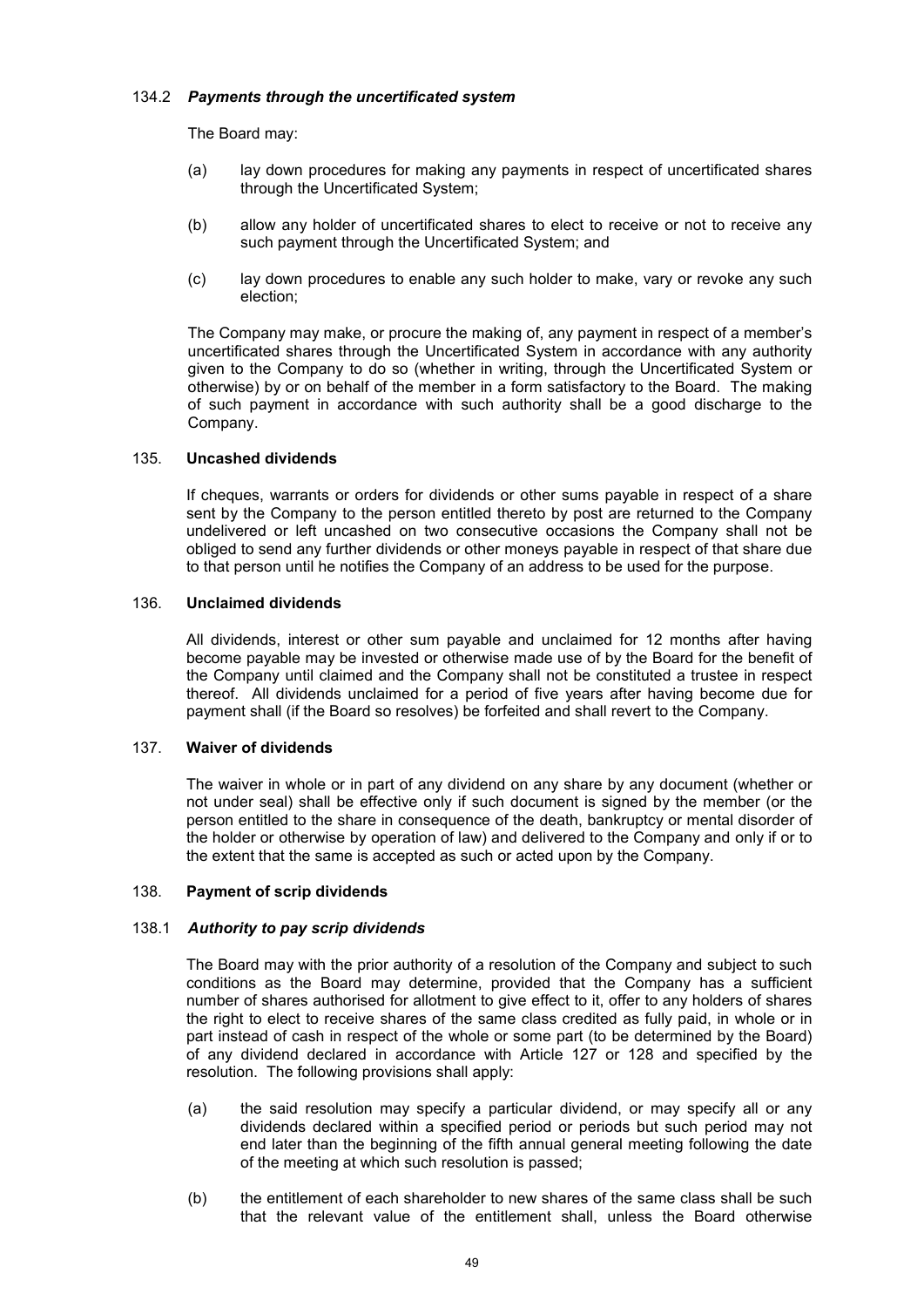determines, be as nearly as possible equal to the cash amount (disregarding any tax credit) of the dividend that such holder would have received by way of dividend. For this purpose "**relevant value**" shall be calculated by reference to the average of the middle market quotations for the shares of that class on the recognised investment exchange(s) or securities list(s) to which such shares are admitted for the day on which the shares of that class are first quoted "ex" the relevant dividend and the four subsequent dealing days, or in such other manner as the Board may determine on such basis as it considers to be fair and reasonable. A certificate or report by the Auditors as to the amount of the relevant value in respect of any dividend shall be conclusive evidence of that amount and in giving such a certificate or report the Auditors may rely on advice or information from such brokers or other sources of information as they think fit;

- (c) no fractions of a share shall be allotted and the Directors may make such provision as they think fit for dealing with the case of shares otherwise becoming distributable in fractions including provisions whereby, in whole or in part, the benefit of the fractional entitlements accrues to the Company rather than to the members concerned;
- (d) the Directors may specify a minimum number of shares in respect of which the right of election may be exercised;
- (e) the Board shall, after determining the basis of allotment, notify the holders of the shares of the relevant class in writing of the right of election offered to them and specify the procedure to be followed and place at which and the latest time by which (being at least 21 clear days after the despatch of the notice) elections must be lodged in order to be effective. A form of election lodged in respect of a particular dividend in relation to which the Directors have announced their intention to offer elections may not be revoked as regards the said dividend unless prior to the latest time specified by the Directors for lodgement of elections in respect of the said dividend written notice of revocation is lodged at the place specified by the Directors as aforesaid;
- (f) the Board may exclude from any offer or impose any restrictions on any holders of shares of the relevant class or any shares on which dividends are payable in foreign currency as they think necessary or desirable where the Board considers that the making of the offer to them or in respect of such shares would or might involve the contravention of the laws of any territory or that such exclusions or restrictions are necessary or expedient;
- (g) the Board may determine that every duly effected election in respect of any shares shall be binding on every successor in title to their holder;
- (h) the dividend (or that part of the dividend in respect of which a right of election has been offered) shall not be payable on shares in respect of which an election has been duly made (the "**elected shares**") and instead additional shares shall be allotted to the holders of the shares on the basis of allotment determined as aforesaid. A Board resolution capitalising any such amount which could have otherwise been applied in paying a dividend shall have the same effect as if such capitalisation had been declared by resolution of the Company in accordance with Article 140 (Capitalisation of profits) and in relation to any such capitalisation the Board may exercise all the powers conferred on them by Article 140 (Capitalisation of profits) without need of such resolution;
- (i) the additional shares so allotted shall rank pari passu in all respects with each other and with the fully paid shares of the same class in issue on the record date for the dividend in respect of which the right of election has been offered except that they will not rank for any dividend or other distribution or other entitlement (including the relevant dividend and the share election in lieu of such dividend) which has been declared, paid or made by reference to such record date or any earlier record date; and
- (j) the Board may terminate, suspend or amend any offer of the right to elect to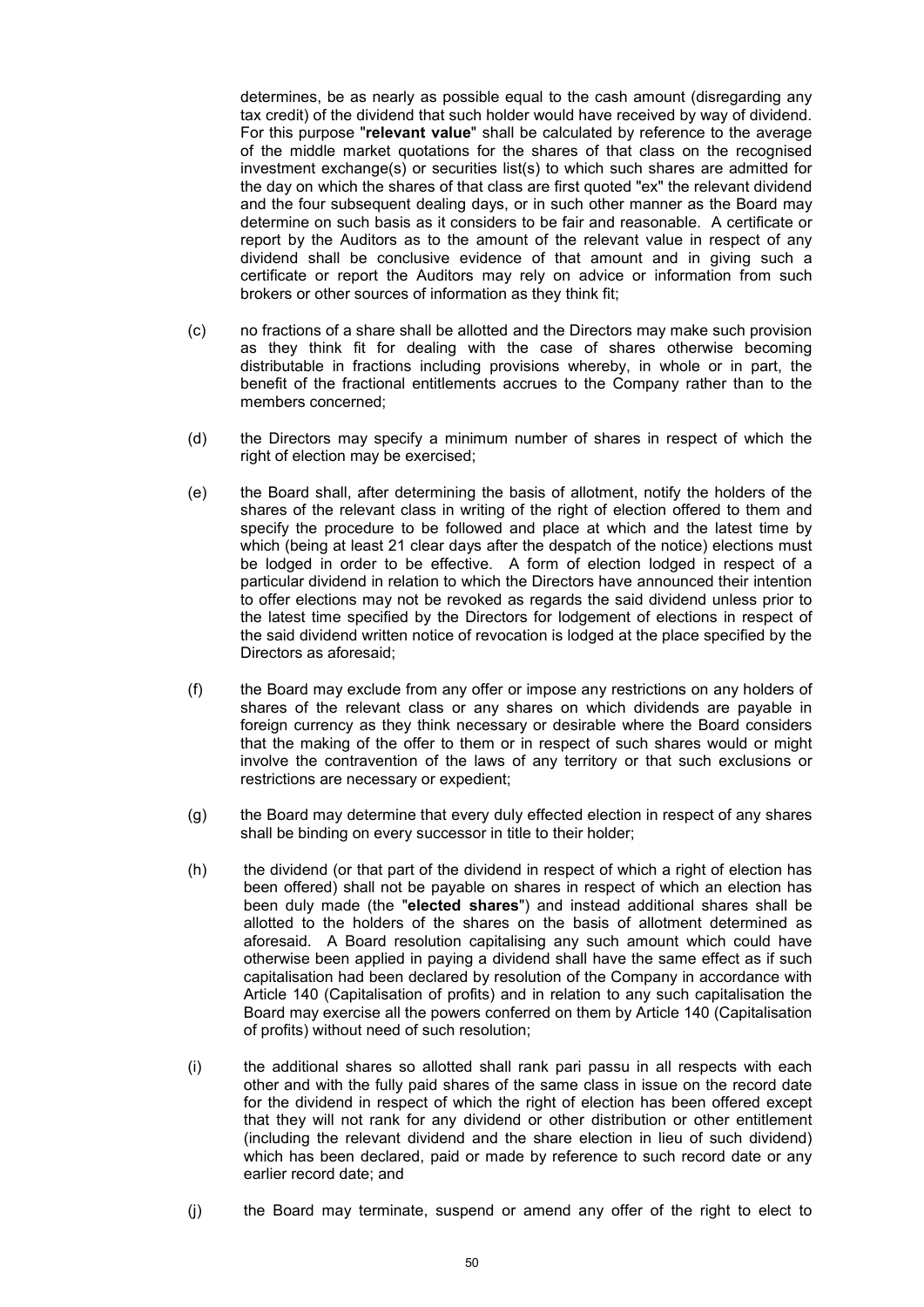receive shares in lieu of any cash dividend at any time (whether temporarily or otherwise) and shall not proceed with any election unless the Company has a sufficient number of shares of the relevant class authorised for allotment and the Directors are satisfied, on reasonable grounds, that the Company will, immediately after such issuance, satisfy the Solvency Test.

# 138.2 *Election mandates*

The Board may also from time to time establish or vary a procedure for election mandates, under which a holder of shares may elect to receive shares of the same class credited as fully paid instead of cash in respect of all or certain future rights offered to that holder under this Article 138 until the election mandate is revoked in accordance with any such procedure.

# 138.3 *Admission of shares*

The Company shall apply to the relevant regulatory authority for the additional shares so allotted to be admitted to the recognised investment exchange(s) or securities list(s) to which the Company's existing issued shares of the relevant class are admitted.

### 139. **Directors' powers**

The Directors shall have power to do all acts and things as they consider necessary or expedient to give effect to Article 138.3.

### 140. **Capitalisation of profits**

The Board may with the authority of a resolution of the Company:

- (a) subject as provided in this Article 140, resolve to capitalise any profits of the Company not required for paying any preferential dividend;
- (b) appropriate the sum resolved to be capitalised, on the date specified in the resolution, to the holders of shares in proportion to the number of shares (whether or not fully paid) held by them respectively which would entitle them to participate in a dividend of that sum if the shares were fully paid and the sum were then distributable and were distributed by way of dividend and apply such sum on their behalf either in or towards paying up the amount, if any, for the time being unpaid on any share held by them respectively or in paying up in full unissued shares or debentures of the Company of an amount equal to that sum and allot the shares or debentures credited as fully paid to those holders of shares or as they may direct in those proportions or partly in one way and partly in the other;
- (c) resolve that any shares so allotted to any member in respect of a holding by him of any partly paid shares shall, so long as such shares remain partly paid, rank for dividends only to the extent that such partly paid shares rank for dividends;
- (d) make such provision by the issue of fractional certificates (or by ignoring fractions or by accruing the benefit of it to the Company rather than to the holders of the shares concerned) or by payment in cash or otherwise as it thinks fit in the case of shares or debentures becoming distributable in fractions;
- (e) authorise any person to enter into, on behalf of all the shareholders concerned, an agreement with the Company providing for either:
	- (i) the allotment to them respectively, credited as fully paid up, of any shares or debentures to which they may be entitled on such capitalisation; or
	- (ii) the payment up by the Company on behalf of such holders by the application by it of the sum resolved to be capitalised of the amounts or any part of the amounts remaining unpaid on their existing shares,

(any agreement made under such authority being effective and binding on all such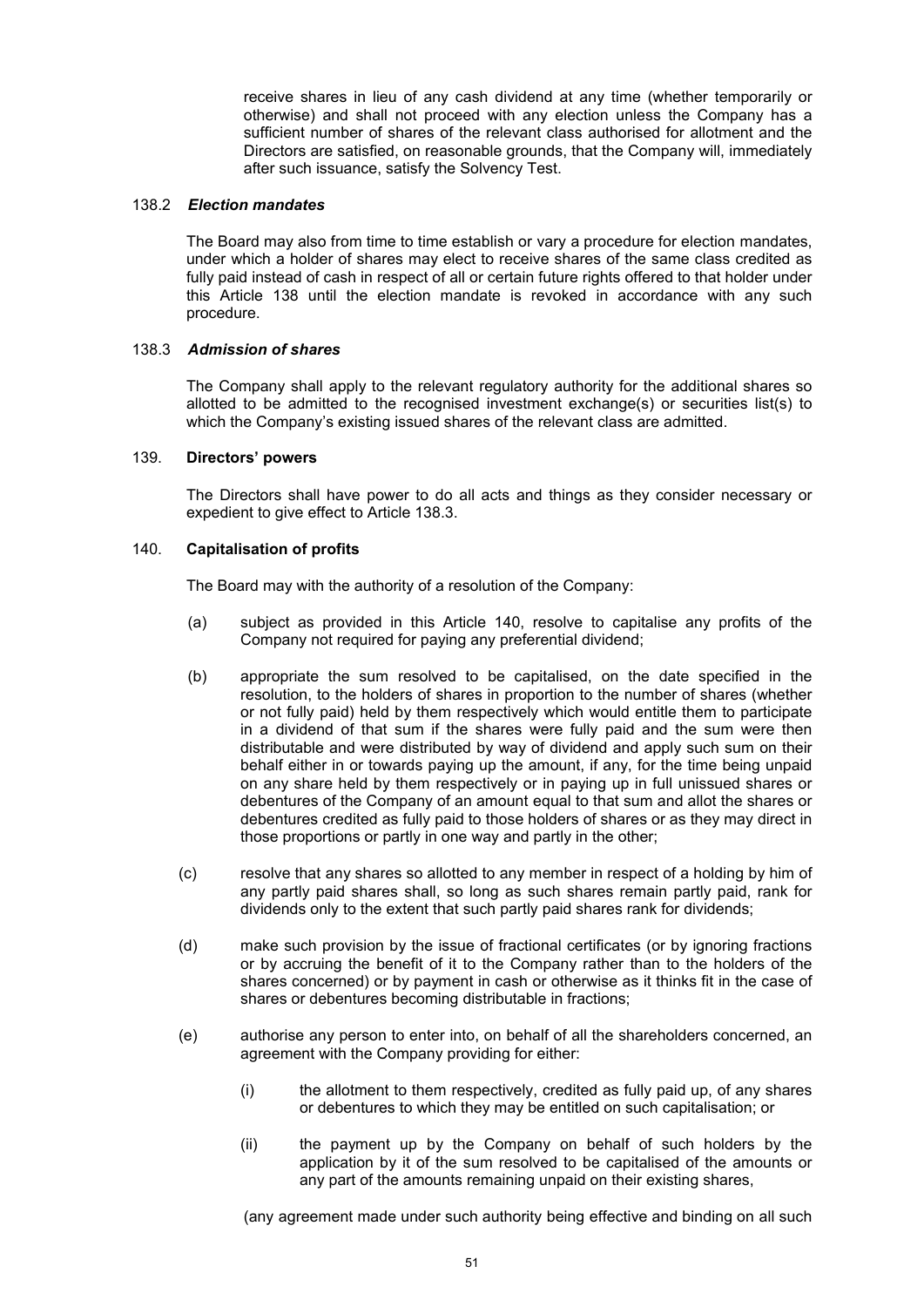holders); and

(f) generally do all acts and things required to give effect to such resolution,

provided that the Directors are satisfied, on reasonable grounds, that the Company will, immediately after such capitalisation, satisfy the Solvency Test.

# 141. **Record dates**

Notwithstanding any other provision of these Articles but subject always to the Act and without prejudice to the rights attached to any shares, the Company or the Board may fix any date (the "**record date**") as the date at the close of business (or such other time as the Board may determine) on which persons registered as the holders of shares or other securities shall be entitled to the receipt of any dividend, distribution, interest, allotment, issue, information, document or circular. Such record date may be on or at any time within six months before any date on which such dividend, distribution, interest, allotment, issue, information, document or circular is declared, paid or made but without prejudice to the rights inter se in respect of the same of transfers and transferees of any such shares or other securities. In the absence of a record date being fixed, entitlement to any dividend, distribution, allotment or issue shall be determined by reference to the date on which the dividend is declared or the distribution, allotment or issue is made.

# **W. Accounts and Records**

### 142. **Records**

- 142.1 The Board shall cause accounting records to be kept in accordance with the Act and shall keep such other books and registers as are necessary to comply with the Act and the rules of any relevant securities list(s) or recognised investment exchange(s).
- 142.2 The Company shall keep all documents and records required to be kept in accordance with the Act at the office of the Registered Agent. The records kept by the Company under this Article 142 must be kept in written form or either wholly or partly as electronic records complying with the requirements of the Electronic Transactions Act 2000.

### 143. **Inspection of records**

- 143.1 A Director of the Company shall be entitled, on giving reasonable notice, to inspect the documents and records of the Company in written or electronic form without charge and at any reasonable time specified by such Director and to make copies of or take extracts from the documents and records.
- 143.2 No member (other than a Director) shall have any right to inspect any accounting record or other document of the Company unless he is authorised to do so by statute, by order of the Court, by the Board or by resolution of the Company.

### 144. **Auditors, audit and distribution of accounts**

- 144.1 The first Auditors shall be appointed by the Directors. Subsequent Auditors shall be appointed by resolution of members. The Auditors may be removed by the Directors or by resolution of the members.
- 144.2 No member, Director or other officer of the Company shall be eligible to be Auditors.
- 144.3 The remuneration of the Auditors may be fixed by the Directors.
- 144.4 The Auditors shall examine the accounts of the Company and shall prepare a report on the truth and fairness of the balance sheet, profit and loss account and group accounts (if any).
- 144.5 A copy of the Director's and Auditor's reports accompanied by copies of the annual accounts (including every document required by law to be comprised in them or annexed or attached to them) shall, not less than 14 clear days before the meeting before which they are to be laid, be delivered or be sent by post or Electronic Communication (where an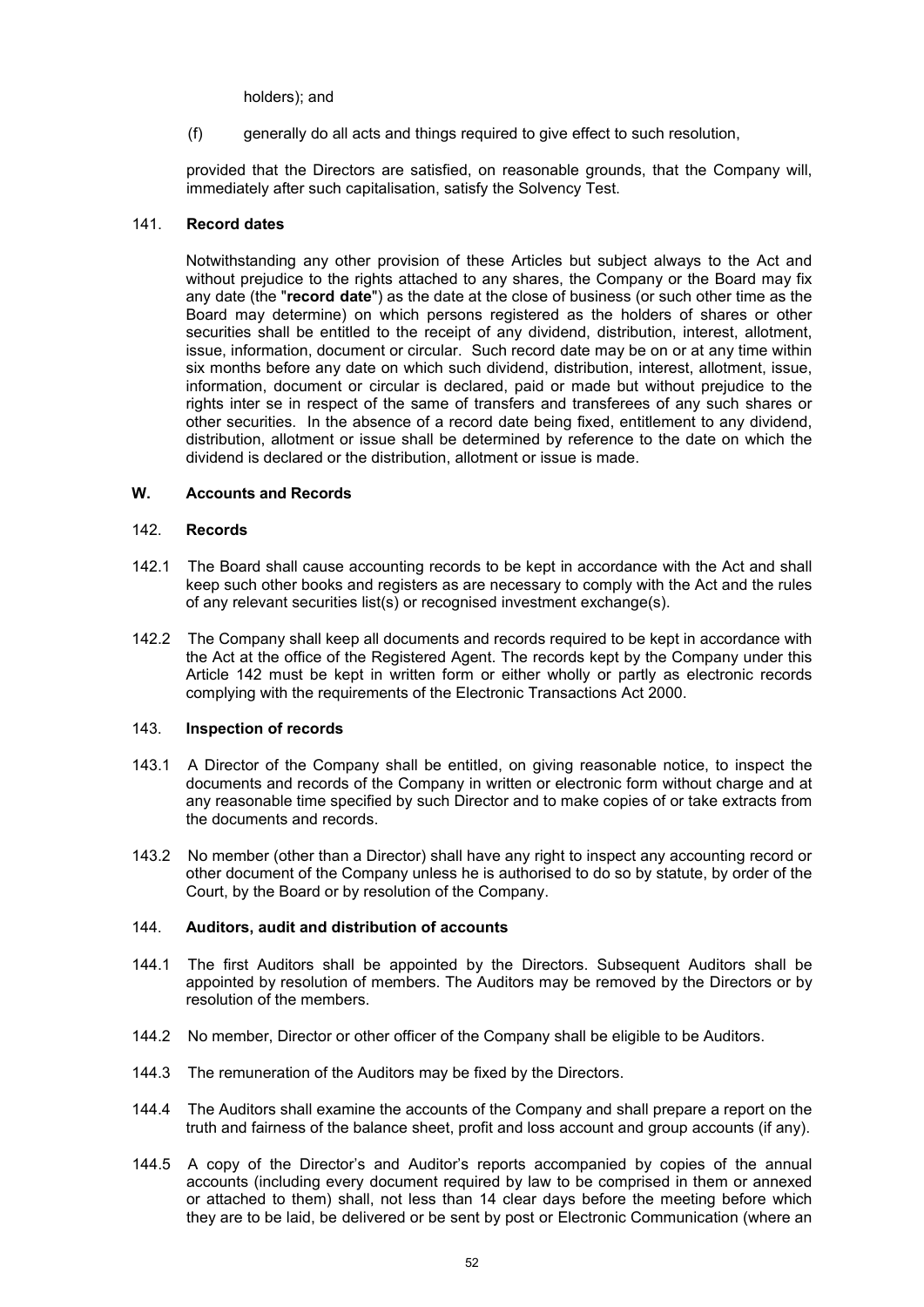address has been notified to the company for that purpose) to every member and holder of debentures in the company and to the Auditors and to every other person who is entitled to receive notice of general meetings. However, this Article 144.5 shall not require a copy of those documents to be sent to any person who under the provisions of these Articles is not entitled to receive notices from the Company or of whose address the Company is unaware or to any holder of debentures of whose address the Company is unaware or to more than one of the joint holders of any shares or debentures. Any member to whom such documents are sent shall be entitled to receive a further copy, free of charge, on application at the Office. If all or any of the shares in or debentures of the Company are listed or dealt in on any stock exchange, there shall at the same time be forwarded to that stock exchange such number of copies of each of those documents as the regulations of that stock exchange may require. The accidental omission to deliver or send a copy of any document required to be delivered or sent to any person pursuant to this Article or the nonreceipt of any document by any person entitled to receive it does not invalidate any such document or the proceedings at any general meeting.

# **X. Destruction and authentication of documents**

# 145. **Destruction of documents**

#### 145.1 *Documents which may be destroyed*

Subject to the Act and the rules of any relevant securities list(s) or recognised investment exchange(s), the Company may destroy:

- (a) any instrument of transfer after six years from the date on which it is registered;
- (b) any dividend mandate or any variation or cancellation thereof or any notification of change of name or address after two years from the date on which it is recorded;
- (c) any registered certificate for debentures or representing any other form of securities after one year from the date on which it is cancelled;
- (d) any other document on the basis of which any entry in the Register is made after six years from the date on which an entry was first made in the Register in respect of it;
- (e) all paid dividend warrants and cheques at any time after the expiration of one year from the date of actual payment thereof; and
- (f) all instruments of proxy which have been used for the purpose of a poll at any time after the expiration of one year from the date of such use and all instruments of proxy which have not been used for the purpose of a poll at any time after one month from the end of the meeting to which the instrument of proxy relates and at which no poll was demanded.

Provided that the Company may destroy any such type of document after such shorter period as the Board may determine if a copy of such document is retained on microfilm or other similar means which shall not be destroyed before the expiration of the relevant period and provided that adequate precautions against falsification and to share reproduction are taken.

#### 145.2 *Presumption in respect of destroyed documents*

It shall be conclusively presumed in favour of the Company that every entry in the Register purporting to have been made on the basis of a document so destroyed was duly and properly made, that every instrument of transfer so destroyed was duly registered, that every share certificate so destroyed was a valid and effective certificate duly cancelled, that every other document so destroyed had been properly dealt with in accordance with its terms and was valid and effective in accordance with the particulars in the records of the Company, provided that:

(a) this Article 145 shall apply only to the destruction of a document in good faith and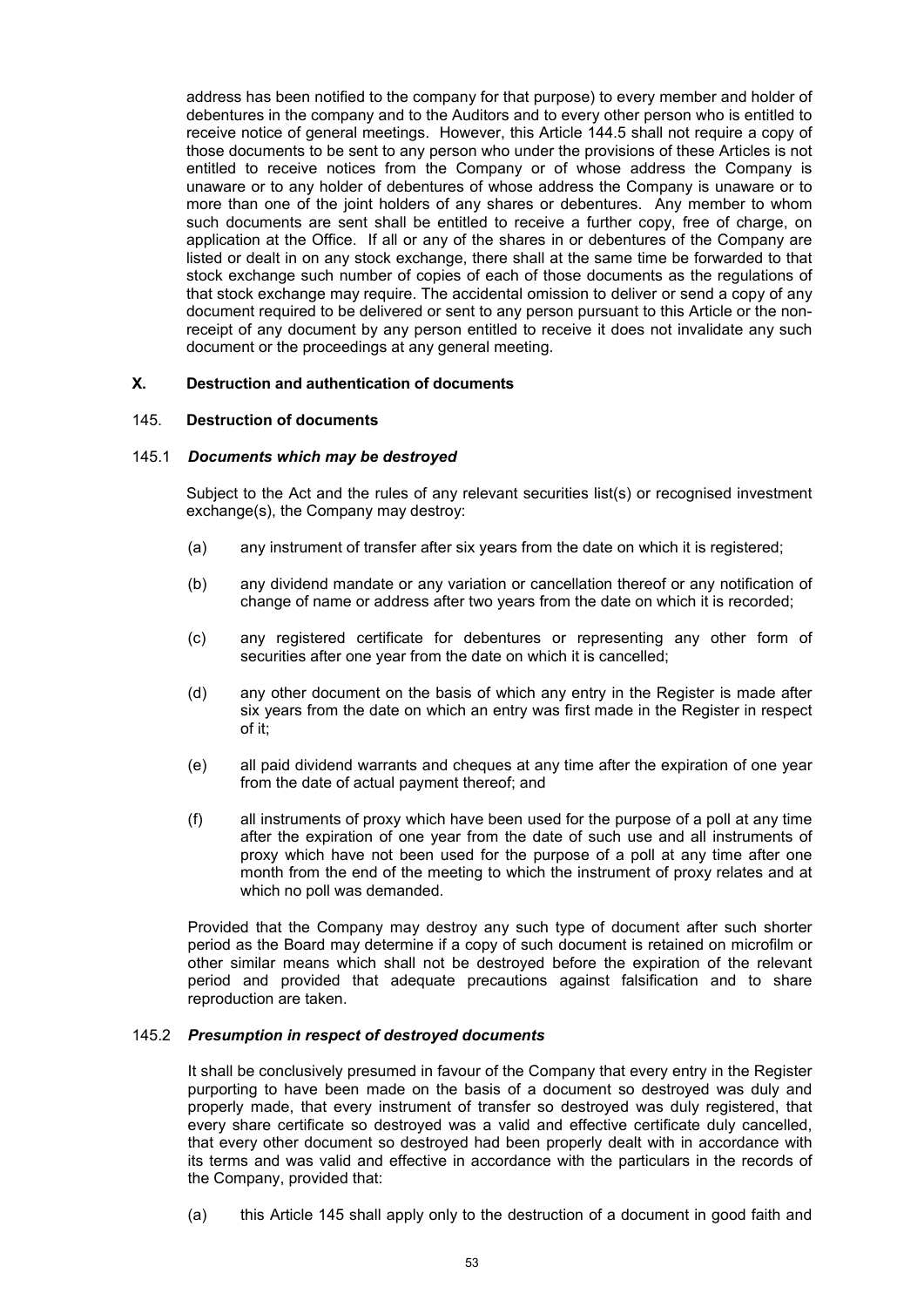without notice of any claim (regardless of the parties to it) to which the document might be relevant;

- (b) nothing in this Article 145 shall be construed as imposing on the Company any liability in respect of the destruction of any such document or otherwise than as provided for in this Article 145 which would not attach to the Company in the absence of this Article 145; and
- (c) references in this Article 145 to the destruction of any document include references to the disposal of it in any manner.

# 146. **Authentication of documents**

Any document requiring authentication or attestation by the Company may be authenticated or signed by any person acting under the express or implied authority of the Company, and need not be under Seal.

# **Y. Notices**

### 147. **Service of notice on members**

A notice or other document may be given or served by the Company upon any member, either personally or by sending it through the post in a prepaid letter or, in the case of service to an address outside the Isle of Man and the United Kingdom, by prepaid air mail addressed to such member at his registered address, or at any other address in any country which the member shall have in writing given to the Company as his address for service, or, subject to these Articles, by using Electronic Communication to an address which the member shall have given to the Company for that purpose or (where a member has consented) by making it available on a website. In this Article an address in relation to Electronic Communications includes any number or address used for the purpose of such communication.

### 147.1 *Joint holders*

In the case of joint holders of a share all notices or documents shall be given to the joint holder whose name stands first in the Register in respect of the joint holding. Notice so given shall be sufficient notice to all the joint holders.

# 147.2 *Record date*

Any notice to be given to a member may be given by reference to the Register as it stands at any time within the period of 15 days before the notice is given (subject to the Uncertificated Regulations if the Company is then a participating issuer for the purposes of the Uncertificated Regulations) and no change in the Register after that time shall invalidate the giving of the notice.

### 148. **Notice in case of death, bankruptcy or mental disorder**

The Company may, on receipt of such evidence as the Board may reasonably require to show title to that share, give notice to the person entitled to a share in consequence of the death, bankruptcy or mental disorder of a member or otherwise by operation of law, by sending or delivering it in any manner authorised by these Articles for the giving of notice to a member, addressed to that person by name, or by the title of representative of the deceased or trustee of the bankrupt or representative by operation of law or by any like description at the address (if any) supplied for the purpose by the person claiming to be so entitled. Until such an address has been so supplied a notice may be given in any manner in which it might have been given if the death, bankruptcy, operation of law or other event had not occurred. Such service of notice shall for all purposes be deemed a sufficient service of such notice on all persons interested in the share.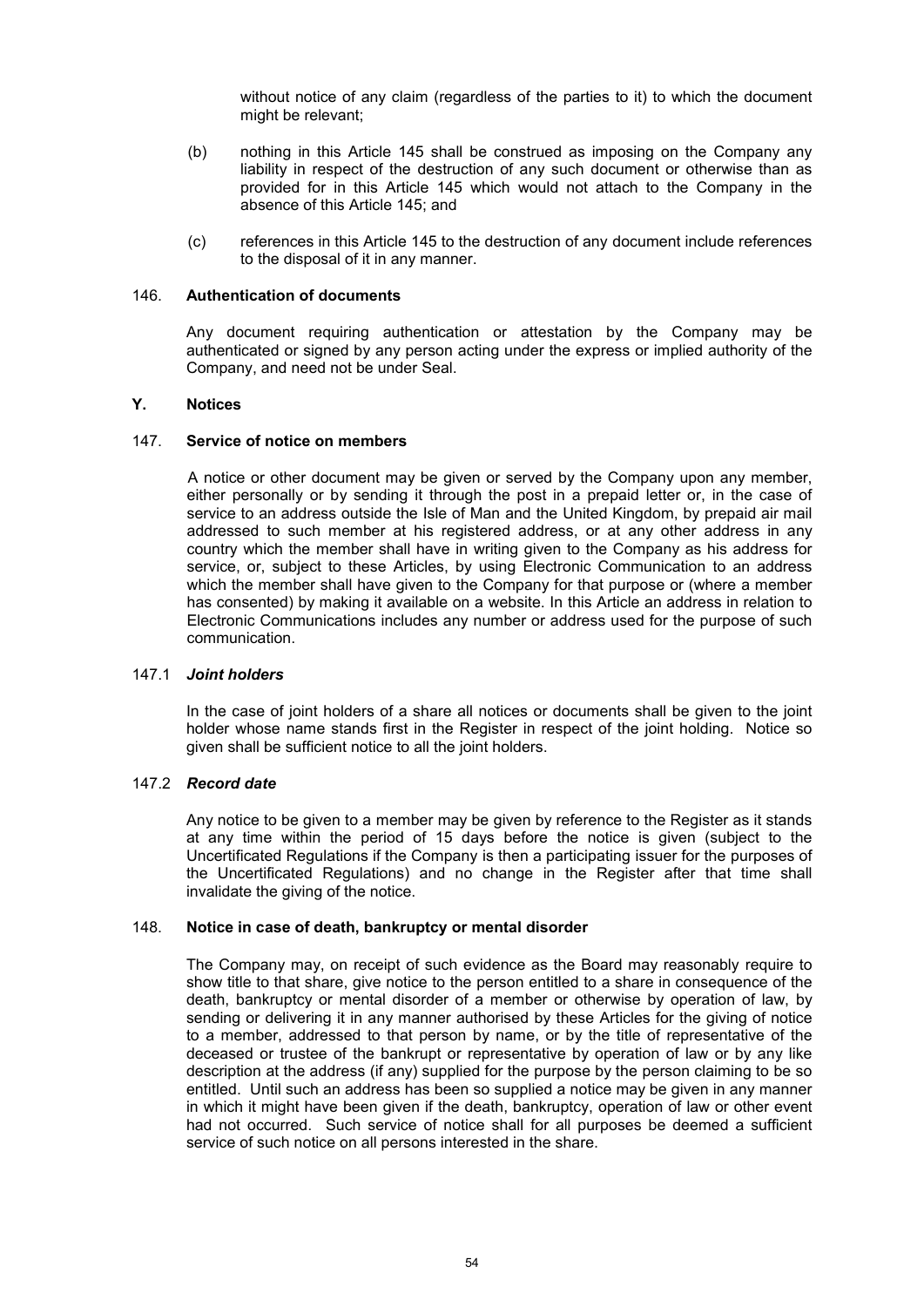# 149. **Evidence of service**

# 149.1 *Present at meeting*

Any member present, in person or by proxy at any meeting of the Company or of the holders of any class of shares of the Company, shall be deemed to have received due notice of such meeting and, where requisite, of the purposes for which such meeting was called.

# 149.2 *Deemed service*

Any notice, certificate or other document, addressed to a member at his registered address or address for service shall, if sent by post, be deemed to have been given at the expiration of 48 hours after the envelope was posted and, if sent by Electronic Communication, be deemed to have been given at the expiration of 24 hours after the Electronic Communication was sent. In proving such service or delivery, it shall be sufficient to prove that the envelope containing the notice or document was properly addressed and put into the post as a prepaid letter or, in the case of a notice sent by Electronic Communication, to prove that it was sent in accordance with guidance issued by the Institute of Chartered Secretaries and Administrators. Any notice, certificate or other document not sent by post but delivered or left at a registered address or address for service shall be deemed to have been served or delivered on the day on which it was so delivered or left.

# 150. **Notice binding on transferees**

Every person who, by operation of law, transfers or by any other means becomes entitled to a share shall be bound by any notice in respect of that share (other than in respect of an Information Notice) which, before his name is entered in the Register, has been duly given to a person from whom he derives his title.

# 151. **Notice by advertisement**

Any notice to be given by the Company to the members or any of them and not otherwise provided for by these Articles shall be sufficiently given if given by advertisement in at least one leading daily national newspaper published in the United Kingdom and, where the Company keeps an overseas branch register, in at least one leading daily newspaper published in the territory in which such register is maintained. Any notice given by advertisement shall be deemed to have been served at noon on the day on which the advertisement first appears.

### 152. **Suspension of postal services**

If at any time by reason of the suspension, interruption or curtailment of postal services within the British Isles, the Company is unable effectively to convene a general meeting by notices sent through the post, a general meeting may be convened by a notice advertised in at least two leading daily national newspapers in the United Kingdom (at least one of which shall be published in London) and, where the Company keeps an overseas branch register, in at least one leading daily newspaper published in the territory in which such register is maintained. Such notice shall be deemed to have been duly served on all members entitled thereto at noon on the day on which the first of such advertisements appears. In any such case the Company shall send confirmatory copies of the notice by post if at least seven days prior to the meeting the posting of notices to addresses again becomes practicable.

### 153. **Documents sent in electronic form by the Company**

Subject to any requirement of the Act and provided that the Company has complied with all applicable regulatory requirements, the Company may send any documents or notices to its members in electronic form and such documents or notices will be validly sent provided that: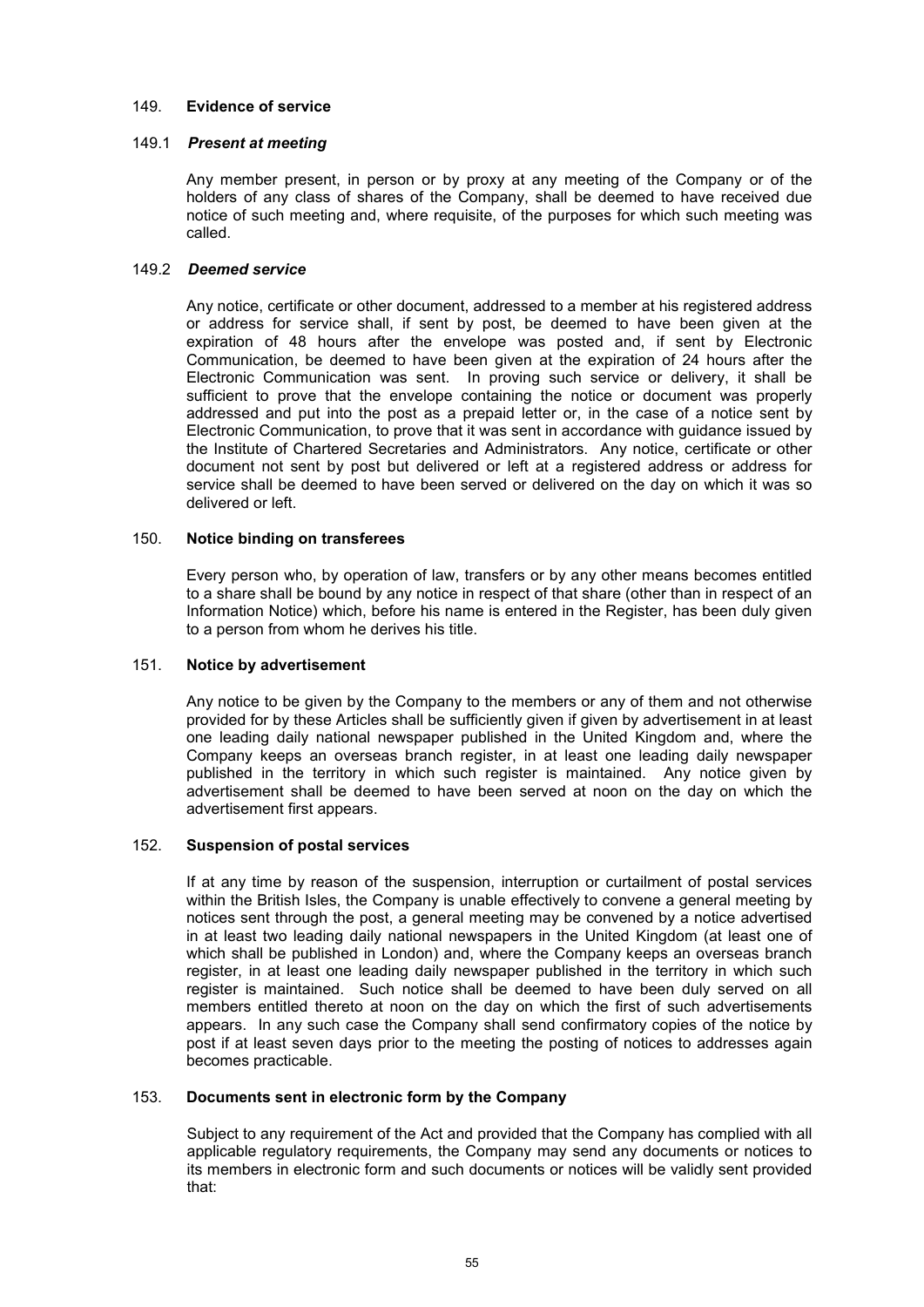- (a) the member has agreed either generally or in respect of a specific matter;
- (b) the documents are documents to which the agreement applies; and

copies of the documents are sent in electronic form to the address notified by the member to the Company for that purpose.

# 154. **Documents communicated by website**

- 154.1 Subject to any requirement of the Act and provided that the Company has complied with all applicable regulatory requirements, the Company may send any documents or notices to its members by means of a website and any such documents or notices will be validly sent provided that:
	- (a) the member has expressly agreed (generally or specifically) that documents or notices may be sent by means of a website to him or he has been asked (individually) to agree that documents and notices can be sent by means of a website and the Company has received no response to that request within 28 days from the date on which the request was sent:
	- (b) the documents are documents to which the agreement applies; and
	- (c) the member is notified (by email or by post) of the presence of the documents on the website, the address of the website, the place on the website where the documents may be accessed and how they may be accessed.
- 154.2 Documents must be available on the website for a period of not less than 28 days from the date of notification.
- 154.3 If the documents are published on the website for a part only of the period of time referred to in Article 154.2, they will be treated as being published throughout the period if the failure to publish throughout that period is wholly attributable to circumstances which it would not be reasonable to have expected the Company to prevent or avoid.

# **Z. Winding up**

### 155. **Division of assets**

### 155.1 *Power to present a petition*

The Board shall have power in the name and on behalf of the Company to present a petition to the court for the Company to be wound up.

# 155.2 *Distribution of assets*

If the Company is wound up, the surplus assets remaining after payment of all creditors are to be divided among the members in proportion to the capital which at the commencement of the winding up is paid up on the shares held by them respectively and, if such surplus assets are insufficient to repay the whole of the paid up capital, they are to be distributed so that as nearly as may be the losses are borne by the members in proportion to the capital paid up at the commencement of the winding up on the shares held by them respectively. This Article 155.2 is subject to the rights attached to any shares which may be issued on special terms or conditions.

# 155.3 *Distribution in specie*

If the Company is wound up the liquidator may, with the sanction of a resolution and any other sanction required by law, divide among the members in specie the whole or any part of the assets of the Company and may for that purpose value any assets and determine how the division shall be carried out as between the members or different classes of members. Any such division may be otherwise than in accordance with the existing rights of the members but if any division is resolved otherwise than in accordance with such rights the members shall have the same right of dissent and consequential rights as if such